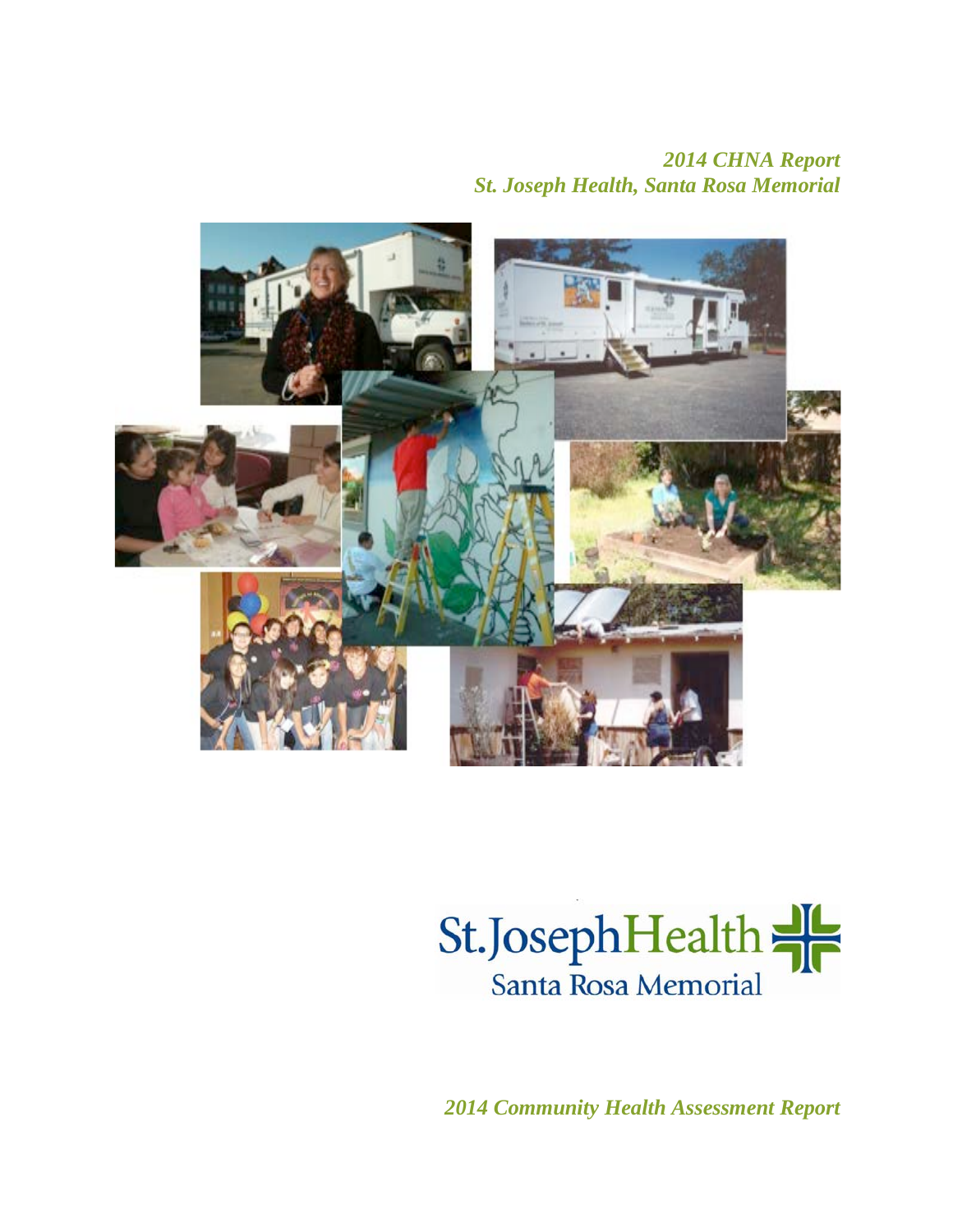# **TABLE OF CONTENTS**

| Identification & Selection of Disproportionate Unmet Health Needs (DUHN) 25 |  |
|-----------------------------------------------------------------------------|--|
|                                                                             |  |
|                                                                             |  |
|                                                                             |  |
|                                                                             |  |
|                                                                             |  |
|                                                                             |  |
|                                                                             |  |
|                                                                             |  |
|                                                                             |  |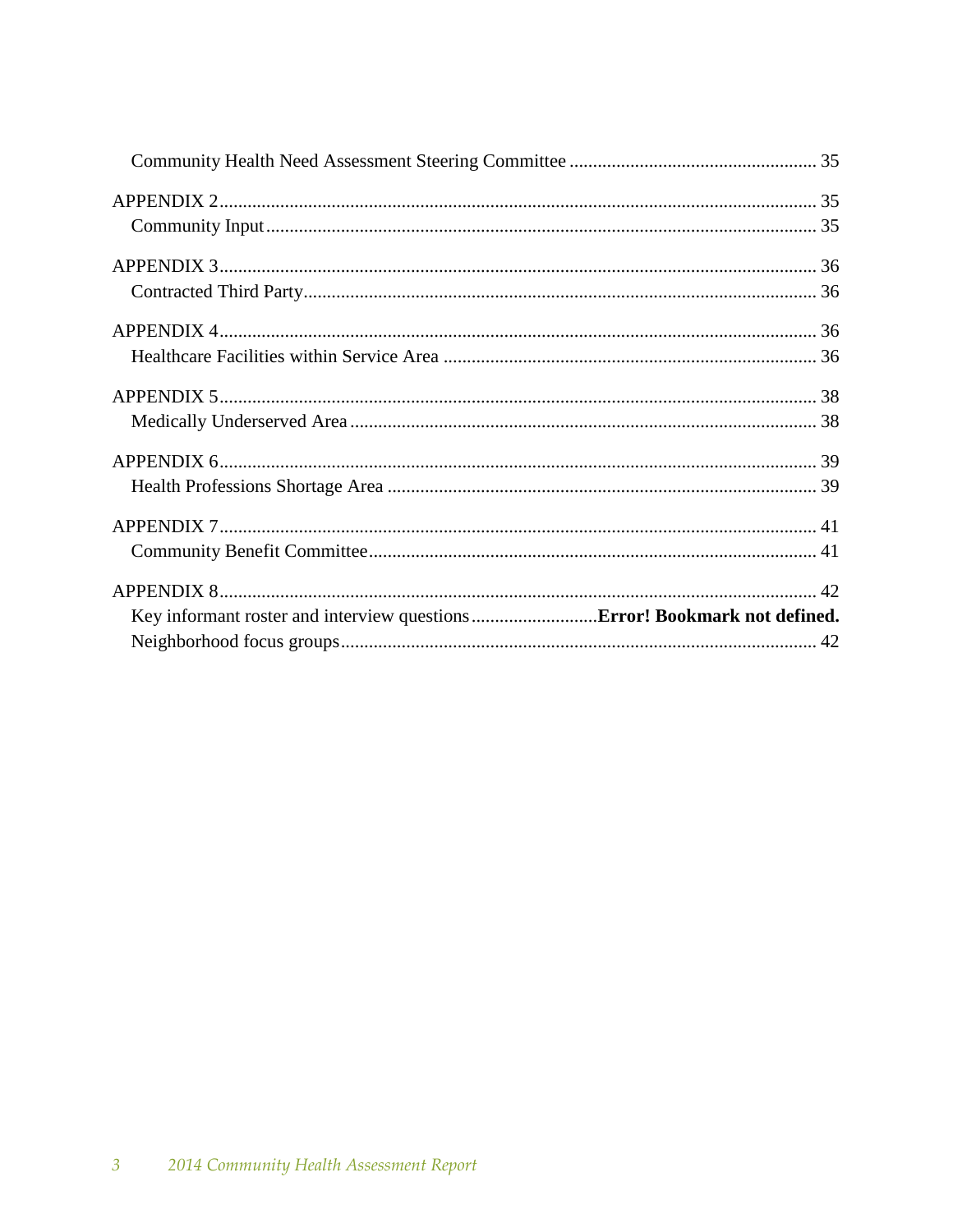# **I. EXECUTIVE SUMMARY**

## *Mission, Vision, And Values*

#### *Our Mission*

To extend the healing ministry of Jesus in the tradition of the Sisters of St. Joseph of Orange by continually improving the health and quality of life of people in the communities we serve.

#### *Our Vision*

We bring people together to provide compassionate care, promote health improvement, and create healthy communities.

#### *Our Values*

The four core values of St. Joseph Health -- Service, Excellence, Dignity, and Justice -- are the guiding principles for all we do, shaping our interactions with those whom we are privileged to serve.

#### *Overview of community health needs assessment*

Since 1994, not-for-profit hospitals in California have been required by state law to assess community health needs every three years and to use that assessment as the basis for community benefit planning and coordination. Beginning with tax year 2013, under the requirements of the Federal Affordable Care Act (ACA), not-for- profit hospitals throughout the United States are also required to file a community health needs assessment with the Internal Revenue Service. ACA regulations include additional requirements to prioritize community health needs through a comprehensive review of local health data and the gathering of local community input. In 2014, each not-for-profit hospital is required to prepare an implementation plan that shows how the hospital will use its community benefit resources and the assets of local communities to address the prioritized health needs.

## *Collaborating Organizations*

The Sonoma County Community Needs Assessment (CHNA) 2013 is a collaborative effort by St. Joseph Health, Sonoma County (Santa Rosa Memorial and Petaluma Valley), Sutter Medical Center of Santa Rosa, Kaiser Permanente Medical Center – Santa Rosa and the Sonoma County Department of Health Services to assess the health status of Sonoma County residents and to identify critical areas for health improvement in Sonoma County. The 2013 Assessment continues a successful collaboration between the hospital partners and local health department, begun in 2000, to identify and jointly address significant community health issues.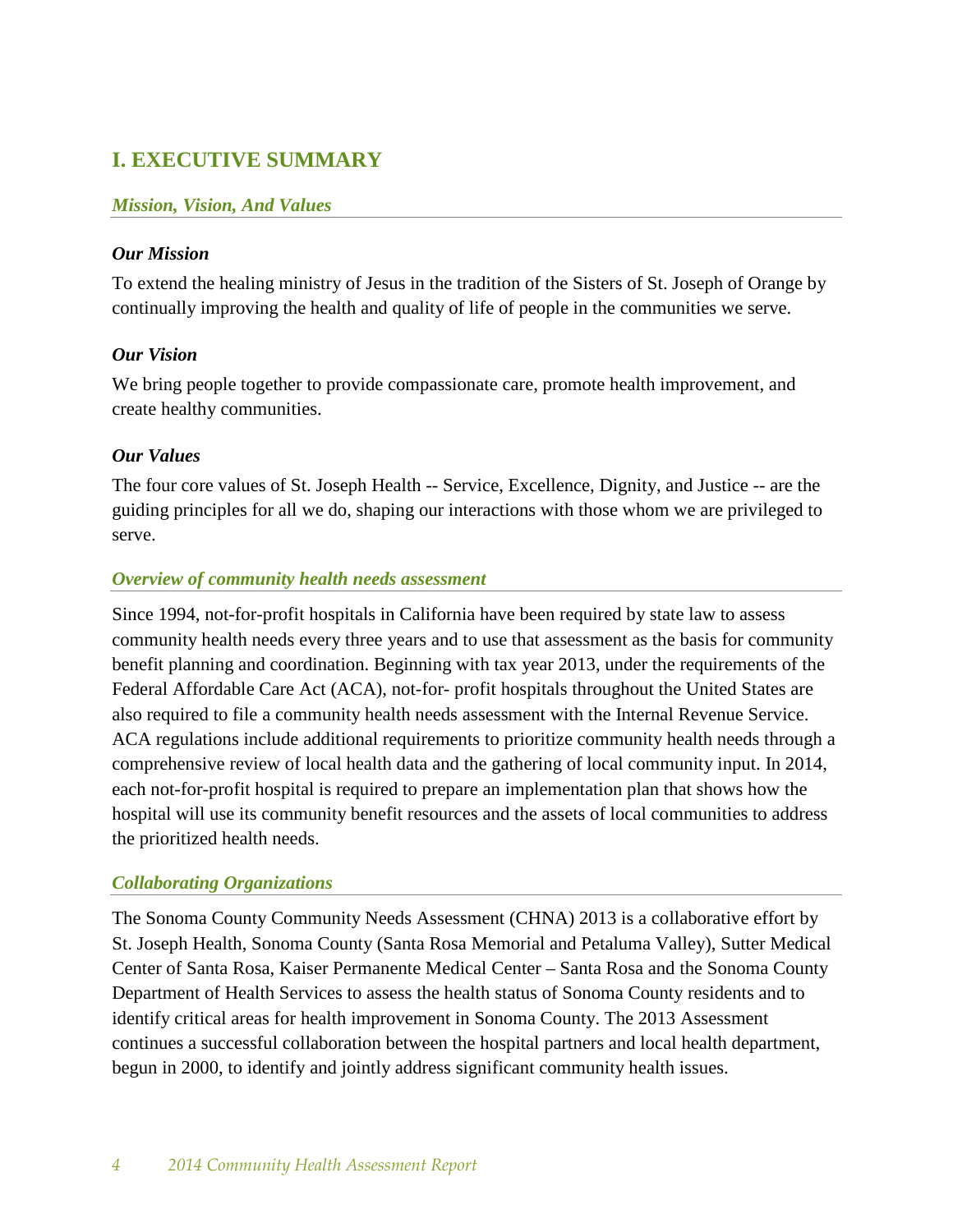The goal of the CHNA data development process was to gather, analyze and summarize current local data on the residents of Sonoma County, their health status and the variety of features and conditions which impact their health, healthy development and quality of life. To accomplish this, the CHNA partners developed and utilized both primary and secondary data sources. The partners conducted the following activities to create the 2013 Sonoma County CHNA:

- **Demographic Summary:** Developed a demographic summary of Sonoma County's current population along with population growth projections when available. Information is provided on a variety of demographic indicators including population distribution, age, ethnicity, income, healthcare coverage, education and employment.
- **Secondary Sources:** Assembled summary data from a variety of secondary sources identifying health behaviors and conditions that compromise the health and healthy development of children and contribute most prominently to illness and injury, disability and death for Sonoma County adults and children. Where known, information on contributing factors is presented along with each health indicator. Health disparities are highlighted.
- **Key Informant Interviews and Focus Groups:** Conducted key informant interviews, community-based focus groups and a countywide random telephone survey to gather data on health status and elicit information on community health issues of greatest concern and perspectives on local opportunities to improve population health and/or the healthcare delivery system.

## *Community Input*

# *Key Informant Interviews with Local Experts*

The CHNA project partners identified a panel of 18 key informants. Key informants were selected for their expertise in a broad variety of health and health-related disciplines including hospital and primary care, public health, maternal and child health, human services, business and education. Project consultants interviewed key informants individually using a standardized set of questions designed to elicit information on the local health issues of greatest concern and perspectives on local opportunities to improve population health and/or the healthcare delivery system. (Appendix 8 lists key informant sectors and interview questions)

## *Community Based Focus Groups*

St. Joseph Health, Sonoma County conducted a series of targeted, community-based focus groups on behalf of the project partners. The goal of the focus group process was to gather information from residents of low-income neighborhoods on their health concerns, the challenges they face in maintaining health and their ideas on how to improve their community's health and wellbeing. Four focus groups were held, averaging 8 participants per group. Groups were facilitated in both Spanish and English, based on group make-up. The groups were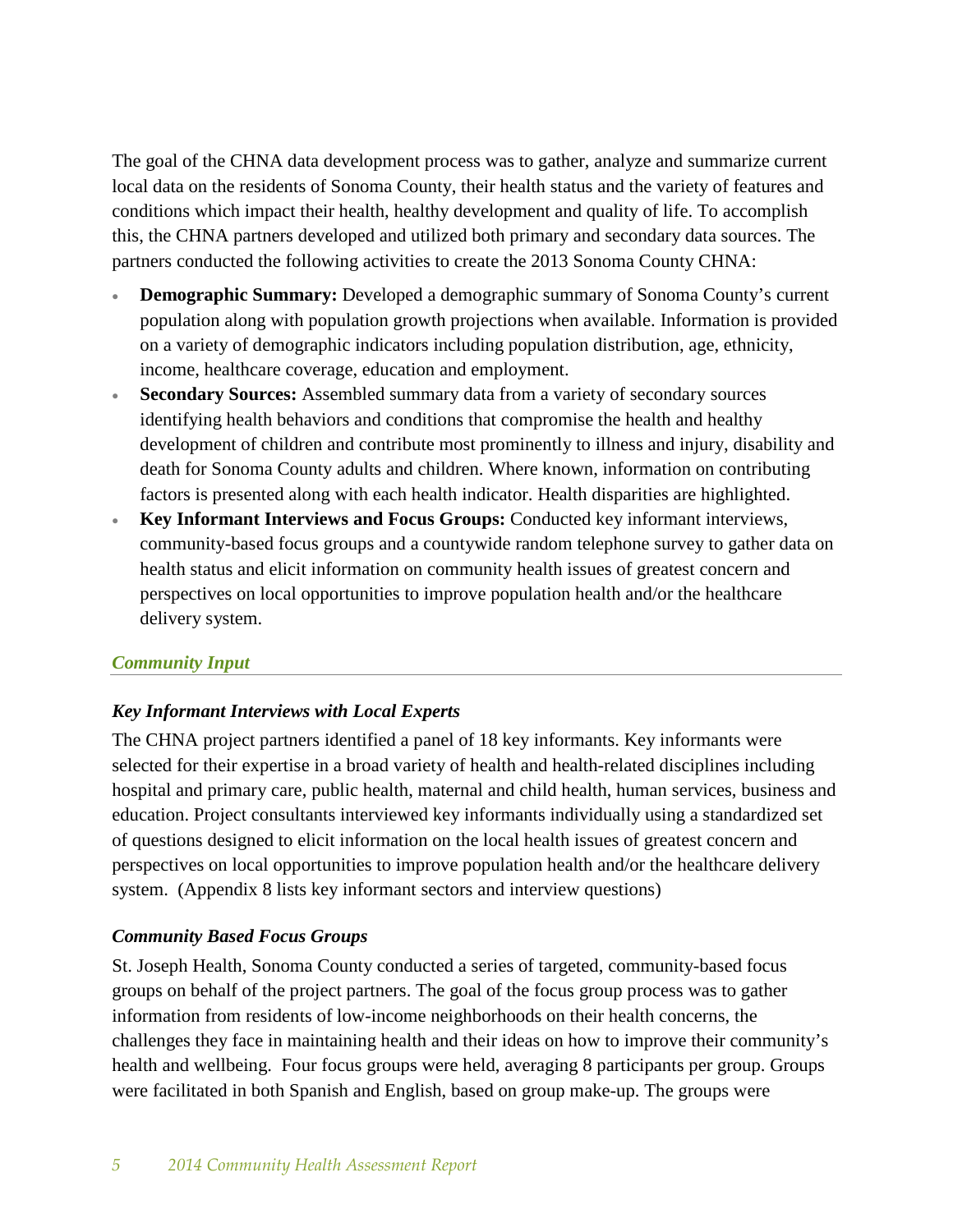conducted in the communities of Sonoma Valley, Rohnert Park, Santa Rosa, and Cloverdale and were facilitated by St. Joseph Health, Sonoma County's staff using standardized questions approved by the CHNA partnership.

## *BRFSS - A Telephone Survey of Sonoma County Residents*

St Joseph Health, Sonoma County contacted 1500 people (839 completed the survey) using a survey tool incorporating questions from the national Behavioral Risk Factor Surveillance System (BRFSS) survey. The Survey provided valuable information on local health status, health behaviors, experience with the local health systems and highlighted the links between social determinants, predominantly income and educational attainment, and disparities in health and health care access.

## *Community Need*

## *Community Needs Prioritized*

With completion of the information-gathering phase, the Community Health Improvement Committee (CHIC) convened a priority-setting session engaging 20 Sonoma County health and community leaders to review the data and work together to select priority health issues for inclusion in CHNA document. Recommendations were developed using a set of selection criteria developed by the CHNA planning group along with information from the CHNA data profile, findings from the key informant interviews, focus groups, telephone survey respondents and other local data sources.

## *Criteria for Selection of Priority Health Issues*

*Significant impact:* This health issue is important in both scope (affects a large number of people within the population) and scale (has serious consequences for those affected).

*Benchmark issue:* Sonoma County lags behind other California counties on this health issue and/or is not on track to achieve Healthy People 2020 goals.

*Disparities in health status:* This health issue disproportionately impacts the health status of one or more subpopulations.

*Links to chronic disease:* This indicator is linked to chronic disease and related health outcomes.

*Potential for change:* Local efforts by hospitals and other partners are likely to result in meaningful improvement in the scope and/or severity of this health issue.

**Prevention opportunity:** This indicator represents a significant opportunity to improve health outcomes using prevention focused approaches.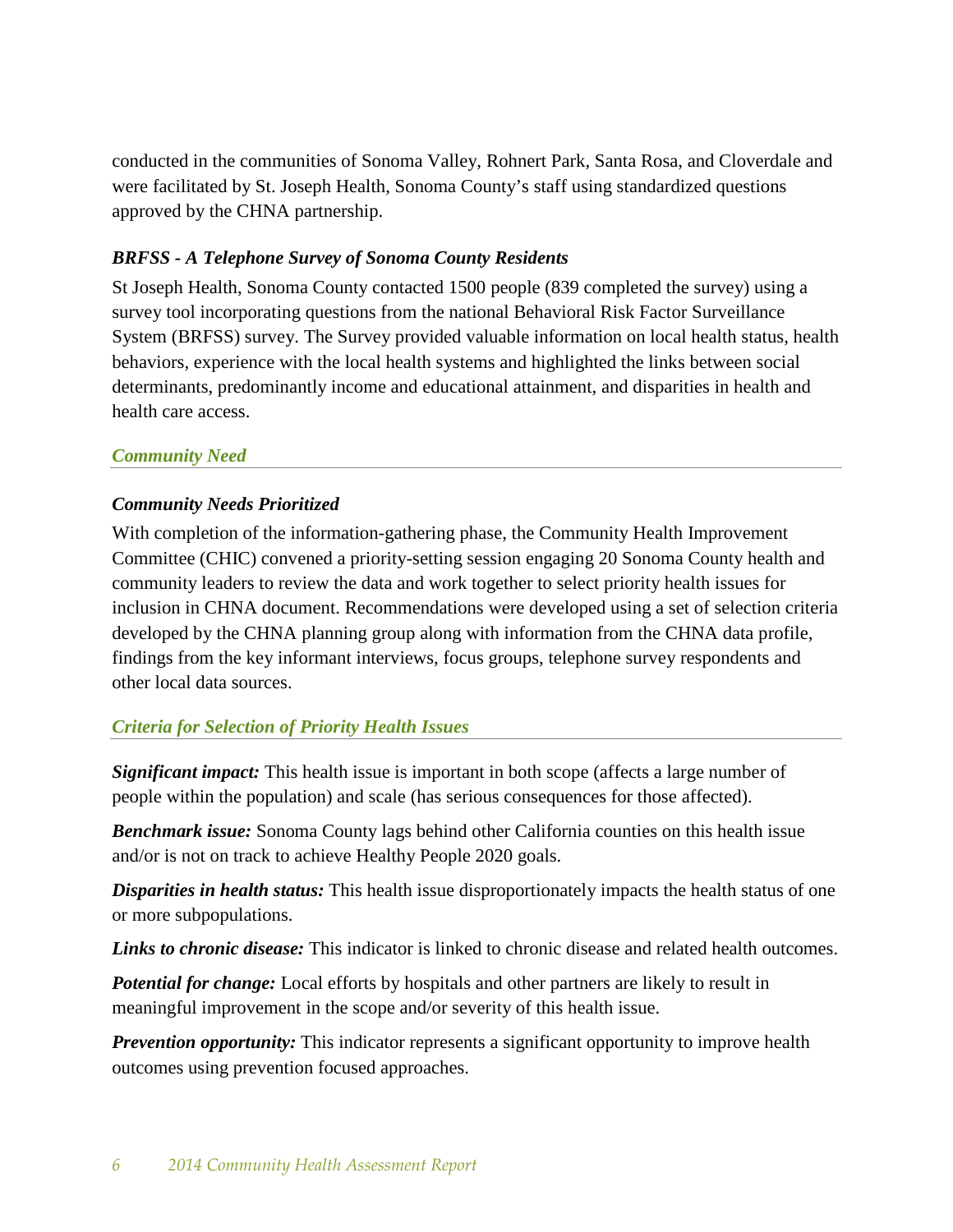#### *The Sonoma County health priorities identified are:*

- **1.** *Healthy eating and physical fitness.* Poor nutrition and lack of physical activity are driving a national and local obesity epidemic and are contributing to increasing rates of chronic disease, disability and premature mortality in Sonoma County. Low-income children and families are especially at risk when they reside in neighborhoods that offer few options to obtain healthy, nutritious food or engage safely in physical activity. Expansion of current efforts in schools and communities to improve nutrition and fitness among youth and adults can help to reduce the growing burden of disease.
- **2.** *Gaps in access to primary care.* Strong primary care systems are associated with improved health outcomes and reduced health care costs. While most Sonoma County residents have a regular source of care and can access health care when they need it, too many do not. Those who are uninsured, low-income, or are members of racial and ethnic minorities are less likely to have an ongoing source of care and more likely to defer needed care, medicines and diagnostics, often at the cost of unnecessary suffering and poor health outcomes. Increasing access to affordable, prevention-focused primary care can help to eliminate health disparities and promote health and wellbeing.
- **3.** *Access to services for substance use disorders*. Treatment works. Early screening, intervention and appropriate treatment for harmful substance use and addiction behaviors is critical to intervening with teens, pregnant women and others who can benefit from treatment. Unfortunately, despite increasing levels of addiction, access to substance abuse treatment in Sonoma County is severely limited for low-income individuals without healthcare coverage. Insuring timely access to culturally competent substance abuse treatment, tailored to the specific needs of those seeking help can break the cycle of addiction and benefit individuals, families and the community.
- **4.** *Barriers to healthy aging.* People over 60 now make up a larger proportion of the population of Sonoma County than ever before. As growth in this population continues, it will challenge families and communities to provide the support seniors need to stay healthy, safe, engaged and independent. Current senior service "systems" are fragmented, under-funded and often difficult for seniors and their families to understand and utilize. Low-income seniors are especially at risk for neglect, abuse and isolation. Lack of adequate, local supportive services often result in early institutionalization, poor health outcomes and reduced quality of life for many vulnerable seniors. Further development of community-based systems of services and supports for seniors can improve health outcomes and quality of life and significantly reduce costs for long-term institutional care.
- **5.** *Access to mental health services.* Many mental health problems can be effectively treated and managed with access to assessment, early detection, and links with ongoing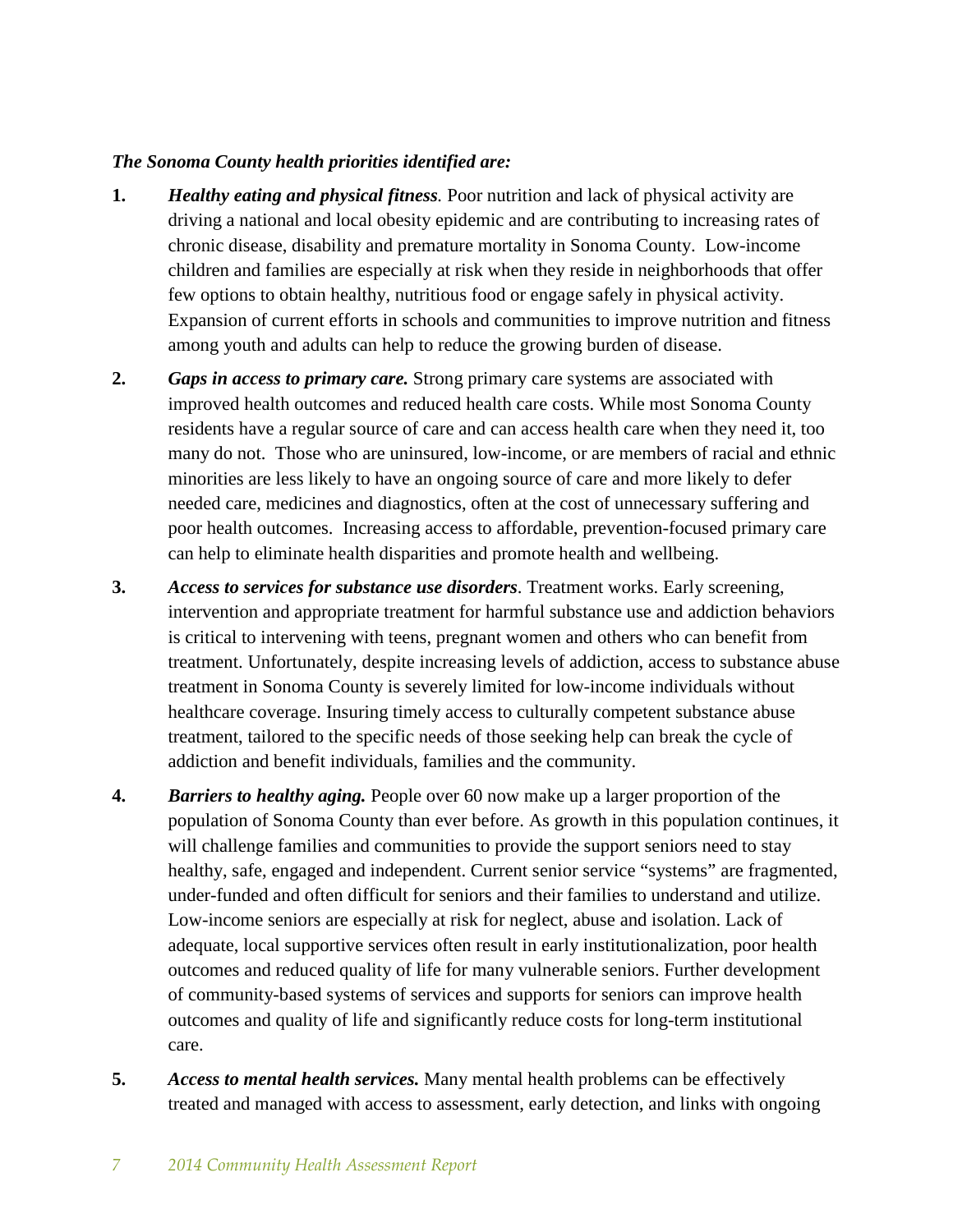treatment and supports. In Sonoma County, however, many low income individuals with mental health concerns do not have access to the treatment they need. Insufficient private insurance coverage for mental health services and insufficient availability of publiclyfunded treatment services are significant barriers for many. Limited integration of mental health services within the health care system also leads to missed opportunities for early problem identification and prevention.

- **6.** *Disparities in educational attainment.* Educational attainment is the single greatest predictor of both income and employment status in later life and both factors are powerful determinants of health and wellbeing. In Sonoma County, Hispanics currently lag behind their White counterparts in educational attainment at all levels. Just over 6% of Whites do not have a high school diploma as compared with 45.9% of the Hispanic population. Among current students, 93.6% of White  $9<sup>th</sup>$ -graders graduate from high school 4 years later as compared with only 64.4% of Latino students.
- **7.** *Cardiovascular disease.* Cardiovascular disease is the third leading cause of death for people ages 18-59 in Sonoma County. For residents, age 60 and older, coronary heart disease and stroke are the second and third most common cause of death, behind cancer. Major behavioral contributors to cardiovascular disease include tobacco use, physical inactivity, unhealthy diet and harmful use of alcohol. Education and prevention efforts targeting these "lifestyle" choices and behaviors should be expanded along with continued emphasis on early detection and management of chronic disease.
- **8.** *Adverse childhood exposure to stress (ACES).* "Adverse childhood experiences (ACES)," which include a variety of ongoing conditions or events that can be categorized as recurrent childhood trauma, have been documented to lead to health and social problems, risk-taking behaviors and a shortened lifespan for the adults who survive them. ACES have been linked to a range of adverse health outcomes in adulthood, including substance abuse, depression, cardiovascular disease, diabetes, cancer, and premature mortality. The prevalence of ACES underscores the need for additional efforts to reduce and prevent child maltreatment and associated family dysfunction and the need for further development and dissemination of trauma-focused services to treat stress-related health outcomes associated with ACES.
- **9.** *Access to health care coverage***.** Insuring access to affordable, quality health care services is important to protecting both individual and population health, eliminating health disparities and promoting overall quality of life in the community. For uninsured people, the cost of both routine and emergency care can be financially devastating. Individuals without health care insurance coverage may defer needed care, diagnostics and medicines for themselves and their families and may, as a result, experience higher rates of preventable illness, suffering, disability and mortality than those who have insurance.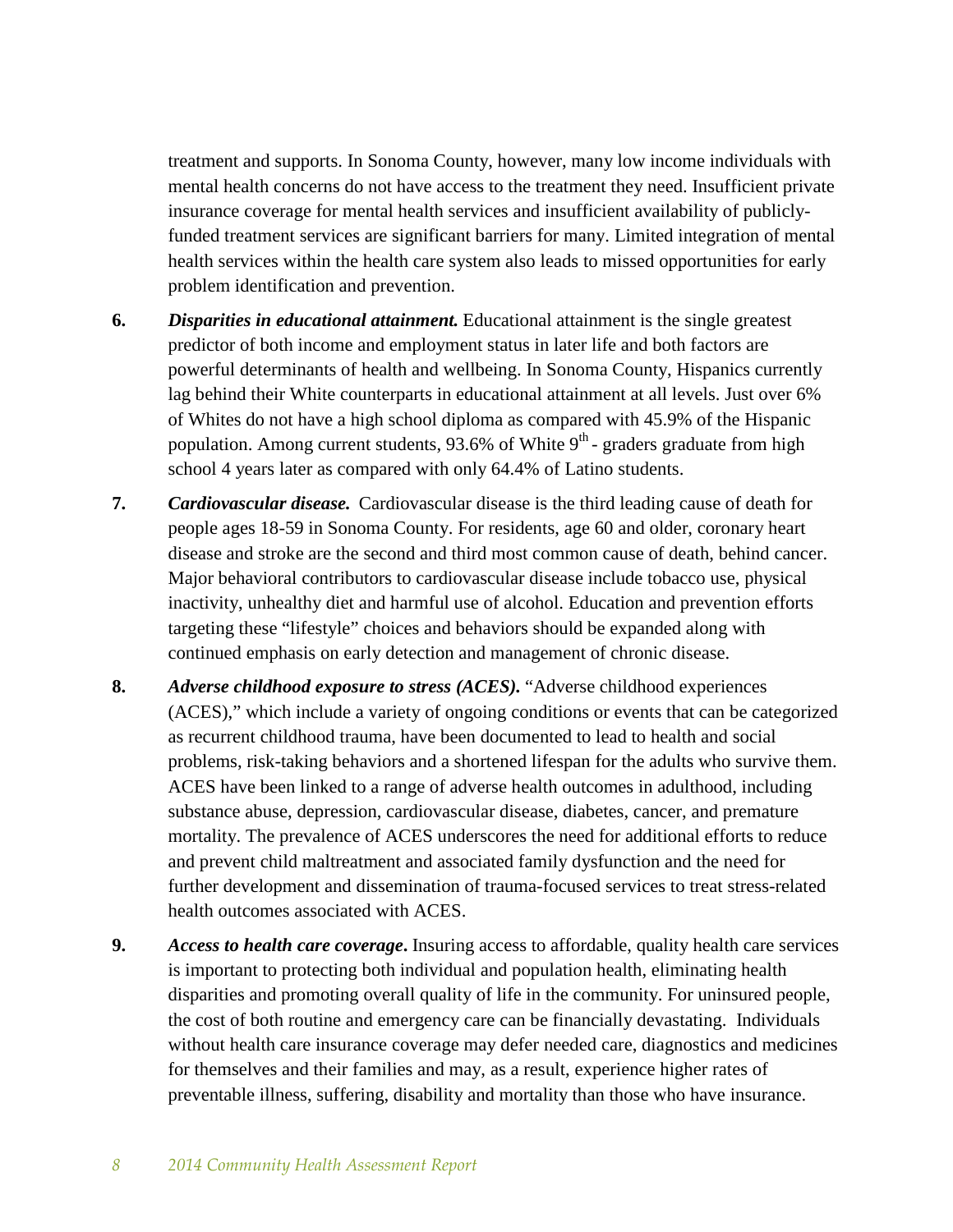While a significant portion of Sonoma County's uninsured population will be eligible for more affordable health care coverage under The Affordable Care Act, financial barriers may still exist for low-wage earners who are unable to meet premium requirements. And, undocumented individuals will continue to be ineligible for publicly-funded coverage, leaving many individuals and families vulnerable.

- **10.** *Tobacco use.* Approximately one-third of all tobacco-using Americans will die prematurely from lung cancer, emphysema, cardiovascular disease and other causes related to their dependence on tobacco. Chewing tobacco is a principal contributor to oral cancers. Most smokers become addicted before the age of 19. Those who start smoking young are more likely to have difficulty quitting and more likely to develop smokingrelated illness and disability. Sonoma County's adult smoking rate does not meet the Healthy People 2020 target and is higher than the California average. Smoking rates for teens also exceeds both national and state-level benchmarks. Education programs to prevent smoking initiation among youth should be strengthened along with efforts to expand access to cessation programs for both youth and adults.
- **11.** *Coordination and integration of local health care system.* Integration of health care services may take a variety of forms, but essentially consists of the coordination of care to reduce fragmentation and unnecessary use of services, prevent avoidable conditions, and promote independence and self-care. The ability of care providers to effectively develop and use Electronic Medical Records will be critical to the coordination and integration of care. The Affordable Care Act expands health care coverage options for more Sonoma County residents. To maximize resources and provide high quality health care for newly insured patients and those already established in care, local health care services must be better coordinated and integrated with an emphasis on those most vulnerable – the aged, those living in poverty or geographic isolation and those with multiple disabilities.
- **12.** *Disparities in oral health.* Poor oral health status can threaten the health and healthy development of young children and compromise the health and wellbeing of adults. Lowincome children suffer disproportionately from dental caries in Sonoma County. Lowincome residents have few options for affordable oral health care and even those with insurance find access to preventive services severely limited. Fluoridated drinking water has proven to be an effective public health measure for prevention of tooth decay, yet only 3% of the public water supply in Sonoma County is fluoridated. Among the cities, only Healdsburg fluoridates its water. Stronger prevention initiatives and expanded access to prevention-focused oral health care are critical to protecting the health and wellbeing of low-income children and adults.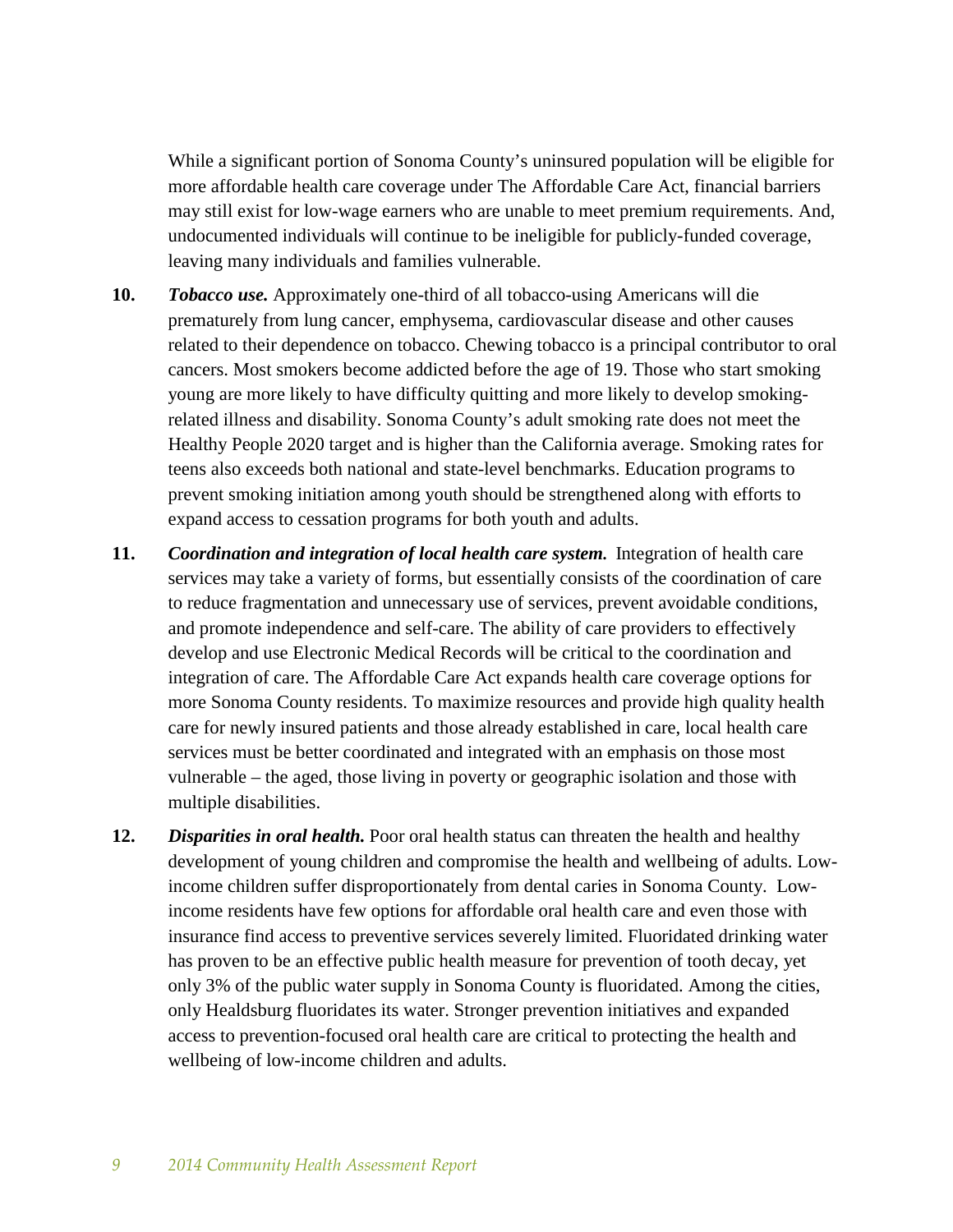**13.** *Lung, breast, and colorectal cancer.* With the exception of stomach cancer, Sonoma County's all-cancer incidence is higher than the California rate. Research shows that routine [screening](http://www.cdc.gov/cancer/dcpc/prevention/screening.htm) for certain cancers, including breast, cervical and colorectal cancers, can increase detection at an early and often treatable stage, thereby reducing morbidity and mortality. Lung, breast, and colorectal cancer were identified as priorities because they are significant contributors to morbidity and mortality in Sonoma County and present significant opportunities for early detection through expanded education and screening.

# **II. INTRODUCTION**

#### *Our Mission*

To extend the healing ministry of Jesus in the tradition of the Sisters of St. Joseph of Orange by continually improving the health and quality of life of people in the communities we serve.

#### *Our Vision*

We bring people together to provide compassionate care, promote health improvement and create healthy communities.

## *Our Values*

The four core values of St. Joseph Health -- Service, Excellence, Dignity and Justice -- are the guiding principles for all we do, shaping our interactions with those whom we are privileged to serve.

## *Who We Are And Why We Exist*

St. Joseph Health, Sonoma County (SJH-SC), founded by the Sisters of St. Joseph of Orange, has been serving the healthcare needs of families in the community for more than 60 years. Part of a statewide network of hospitals and clinics known as SJH-SC operates two hospitals, urgent care and community clinics, hospice, home health services, and other facilities for treating the healthcare needs of the community in Sonoma County and the region. Its core facilities are Petaluma Valley Hospital, an 80-bed acute care hospital, and Santa Rosa Memorial Hospital, a full service 289-bed acute care hospital that includes a Level II trauma center for the coastal region from San Francisco to the Oregon border.

As a values based organization, St. Joseph Health has a long-standing commitment to the communities it serves. SJH works under the premise of "Value Standards." SJH' Value Standard Seven: Community Benefit states, "We commit resources to improving the quality of life in the communities we serve, with special emphasis on the needs of the poor and underserved." Ten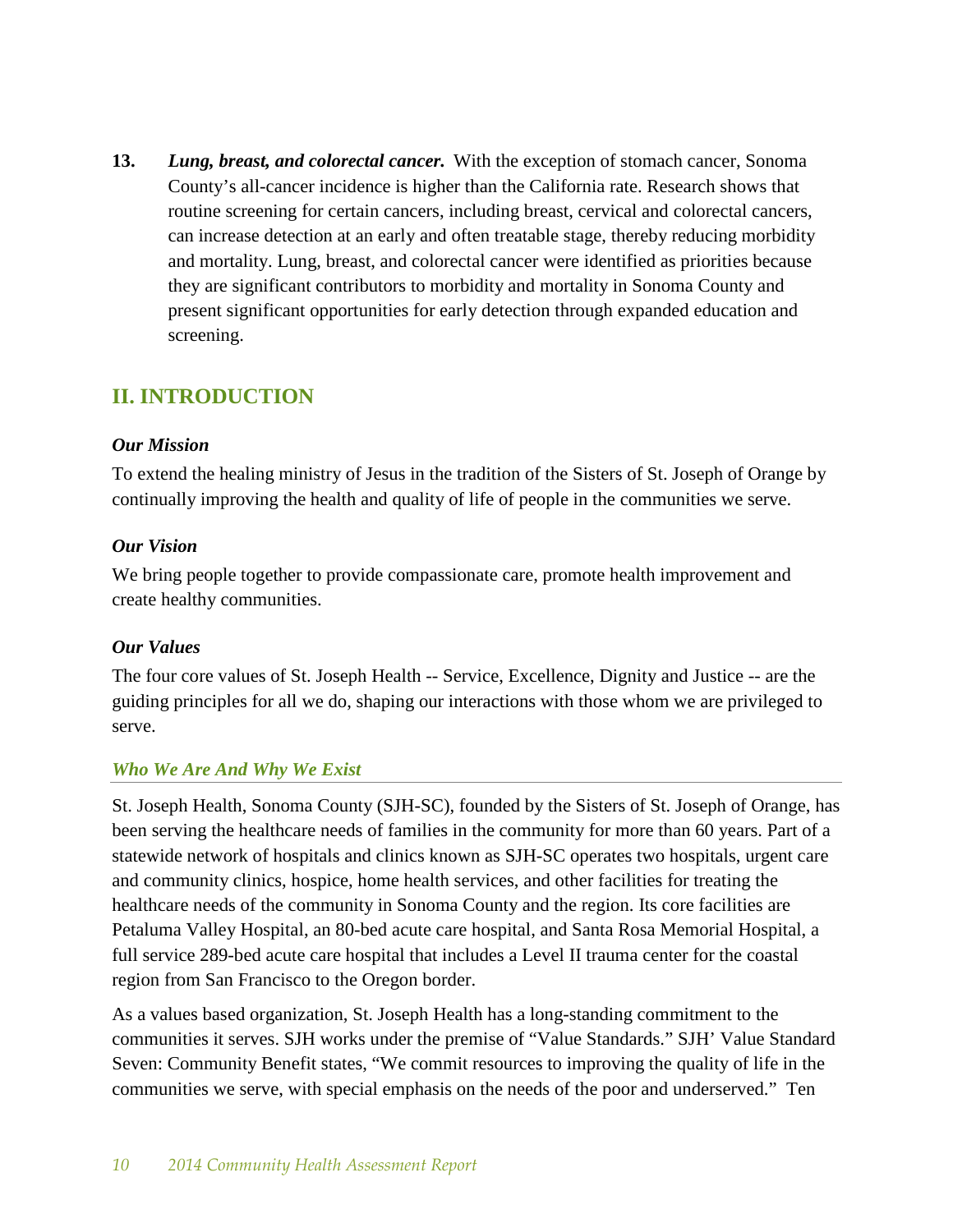percent of the net income is dedicated to community benefit. In Sonoma County, SRM's Community Benefit Department integrates actions through Strategic Elements that address the political, social, behavioral and physiological determinants of health: Healthy Communities, Community Health and Advocacy. The primary strategies employed to address community needs are community capacity building, improving health outcomes for vulnerable populations and reducing social isolation of special populations.

Community Benefit programs and clinics include: Neighborhood Care Staff community organizing program, Agents of Change Training in Our Neighborhoods leadership training, Circle of Sisters after-school program, St. Joseph Mobile Health Clinic, House Calls/Home Sweet Home, Promotores de Salud health promotion program, St. Joseph Dental Clinic, Cultivando la Salud Mobile Dental Clinic and, Mighty Mouth dental disease prevention program. Given the changing context for its work, St. Joseph Health, Petaluma Valley Hospital anticipates the need for a flexible approach in its response to community needs. For example, certain community health needs may become more pronounced and require changes to the initiatives identified by SRM in the Community Benefit Plan/Implementation Strategy.

# **III. ORGANIZATIONAL COMMITMENT**

Santa Rosa Memorial Hospital (SRMH) demonstrates organizational commitment to the community benefit process through the allocation of staff, financial resources, participation and collaboration. The Area Vice President of Mission Integration is responsible for coordinating implementation of Senate Bill 697 provisions as well as the opportunities for Executive Management Team, physicians and other staff to participate in planning and carrying out the Community Benefit Plan.

# *Community Benefit Governance and Management Structure*

The trustees, executive management, physicians, employees of Santa Rosa Memorial Hospital (SRMH) and surrounding community are all involved in providing on-going feedback/monitoring and informing the direction of policies and programmatic content of community benefit activities. In addition, community benefit plans, processes and programs reflect both the SJH strategic corporate and entity goals and objectives.

SJH's Northern California Ministry Level Strategic Plan 2014 aligns closely with the CHNA. The Plan focuses on seven areas:

- Population health management
- Essentiality
- Network of Care
- Engaged People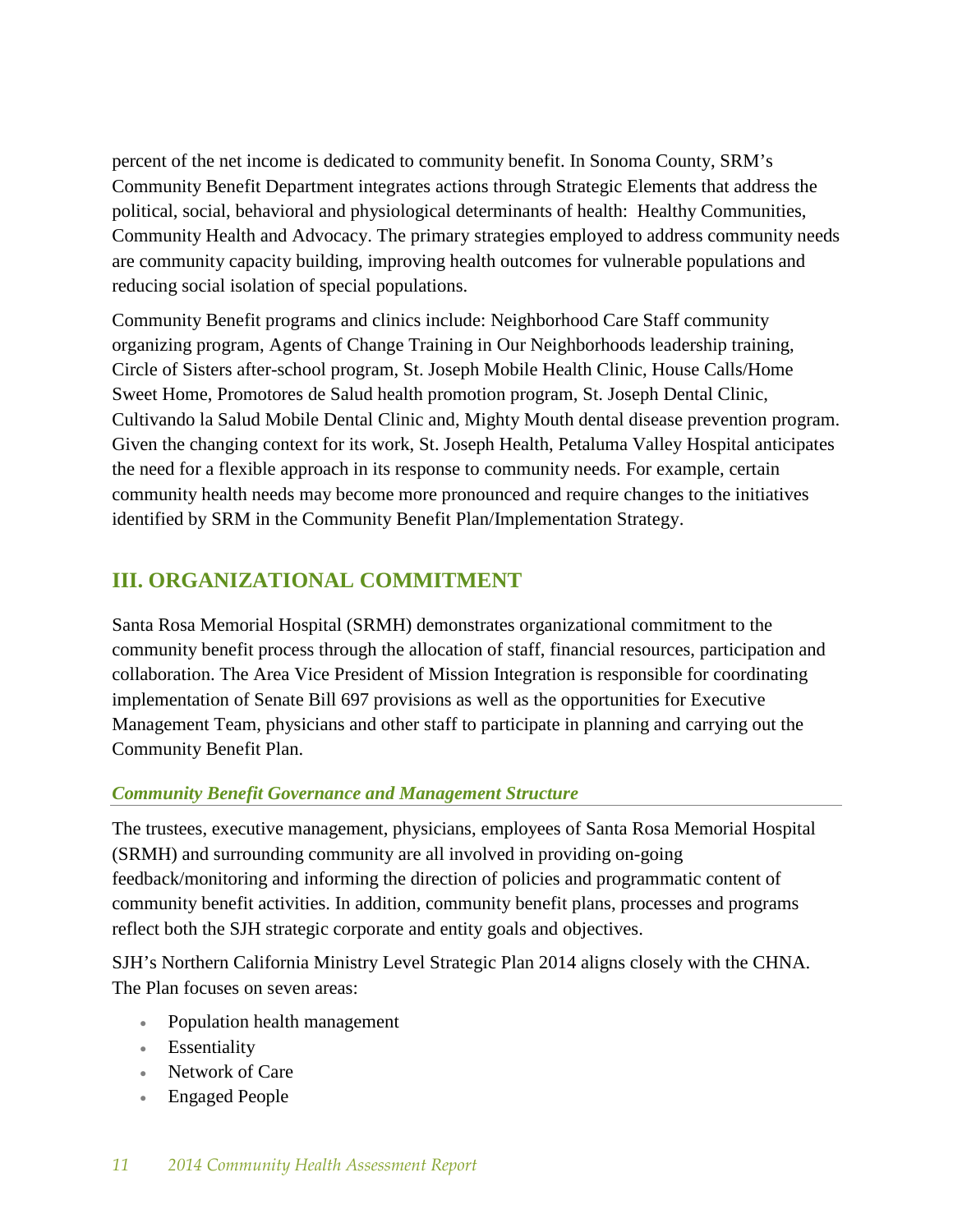- Physician Partnerships
- Value
- Information Sophistication

Within each of these priority areas, SJH-SC has selected strategic initiatives and developed metrics to measure progress. Several align closely with the CHNA priorities. These include:

- 1. Provide affordable access for individuals and employers through insurance and partnership strategies
- 2. Improve the health and quality of life of our contracted members by offering programs and services that focus on body, mind and spirit
- 3. Develop and implement plan to eliminate access difficulties in targeted communities.
- 4. Partner, build, buy and connect services across the region that expands the continuum of care that meets the needs of our members and the changing community health needs

Number three (3) above is especially aligned with the CHNA, and follows closely Sonoma County Health Action's vision and the priorities identified during the CHNA process.

Its targets include:

- 1. Children's Healthy Weight Initiative: 65% of participants in community health education will report change in health behavior, by  $6/30/14$ .
- 2. Youth Alcohol Abuse Prevention Initiative: Youth engagement and leadership assistance provided to Friday Night Live clubs in 2 communities, by 6/30/14.
- 3. Care Management for Low-Income Seniors Initiative: a) 80% attendance at Senior Healthcare Planning meetings convened by SC DHS; b) Provide intensive case management and home based primary care for 70 seniors with multiple chronic diseases and complex social situations in their home reducing their hospital readmission rate; c) 80% of House Calls Patients will have an Advance Care Directive or POLST form completed, by 6/30/14.
- 4. Children's Oral Health: a)1200 children will be provided dental prevention, education, and treatment at their school sites through Mighty Mouth program; b) 450 patient visits at mobile dental clinic will occur at WIC sites, compared to baseline of 393. 35% of these children will return for prevention and education as their dental home; c) 98% of Mommy and Me participants will return cavity free., by 6/30/14.

The Community Benefit Committee is a joint committee of the Boards of Trustees of Santa Rosa Memorial and Petaluma Valley Hospitals (SJH-SC entities), and supports these boards in overseeing community benefit activities in accordance with its Board approved charter. The Committee consists of at least three members of the Boards of Trustees and has a majority of members from the community who have knowledge or experience with populations with disproportionate unmet health needs in the communities served.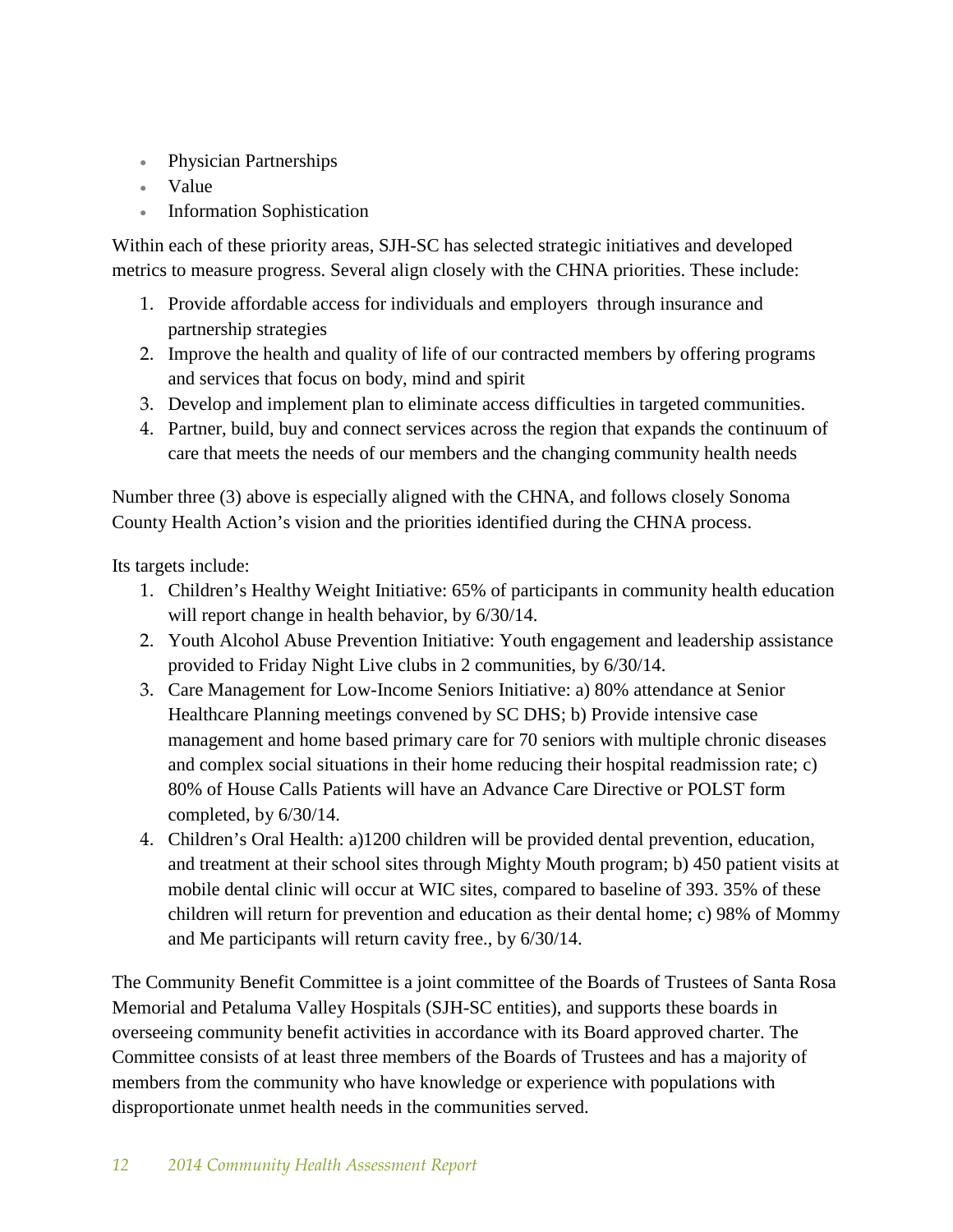# **IV. COMMUNITY**

### *Description of Community Served*

Santa Rosa Memorial Hospital is located in downtown Santa Rosa, about 55 miles north of San Francisco just off the Highway 101 corridor in central Sonoma County. Santa Rosa's population was estimated to be nearly 171,000 in 2012. This hospital is a state-of-the-art, 278-bed acute care hospital providing a wide range of specialty services. The hospital is home to the region's Level II Trauma Center serving the entire Coastal Valleys area, including Sonoma, Napa, Mendocino and Lake counties, as well as coastal Marin County.

The cities and towns in the Santa Rosa Memorial Primary Service Area (PSA) include Santa Rosa, Sebastopol, Windsor, Forestville, Rohnert Park and Cotati/Penngrove. The Secondary Service Area (SSA) includes all of Sonoma County, Ukiah to the north in Mendocino County, and northern Marin County to the south.

The population of the service area is 835,741, of which 328,005 are in the primary service area and 507,736 reside in the secondary service area.



#### *SRM Service Area Map*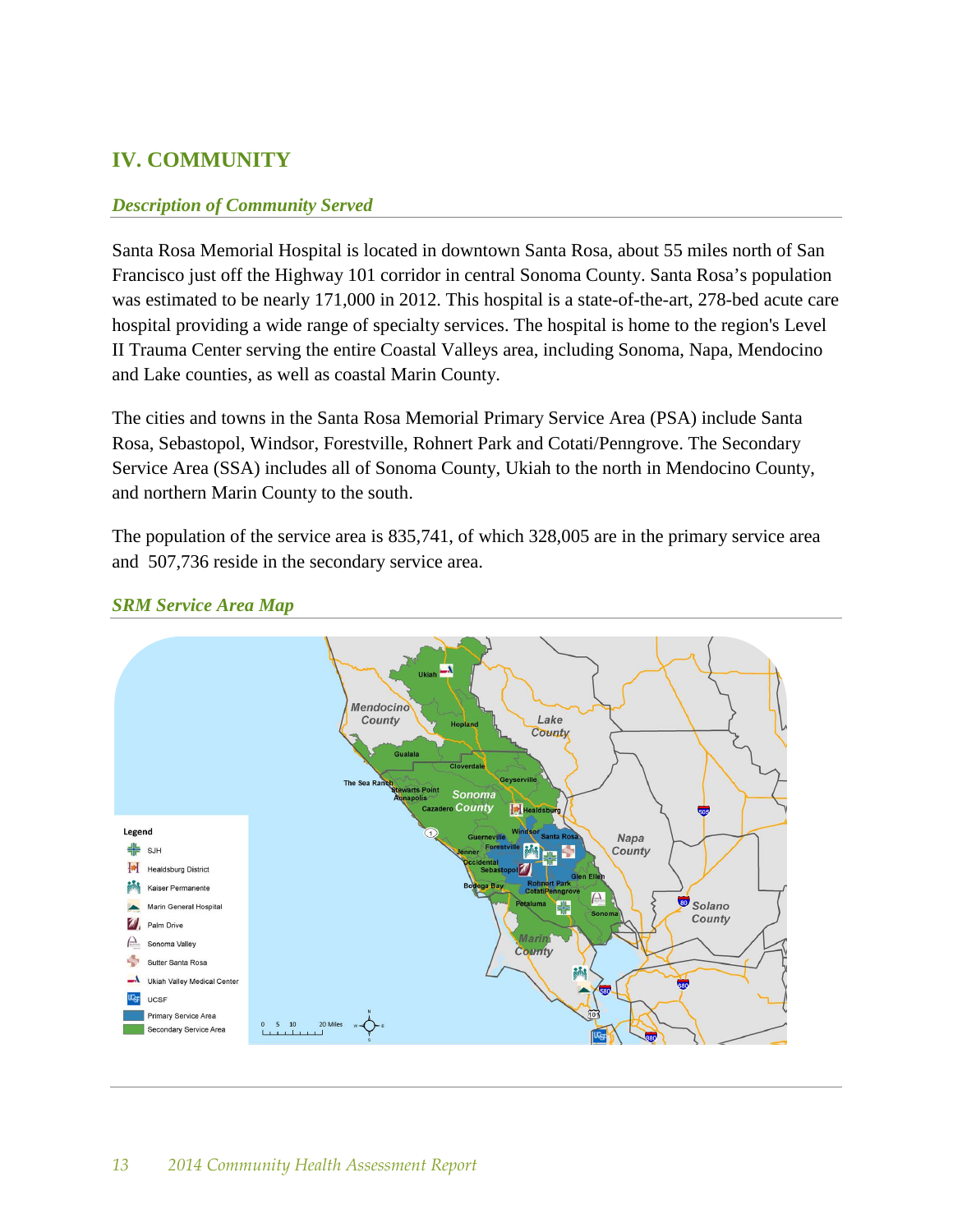## *Community Profile*

Santa Rosa Memorial's primary service area is limited to a tight radius, but its secondary service area comprises the entire county, plus northern Marin County and southern Mendocino County. The Community Health Improvement Committee CHNA process and data gathering only addressed Sonoma County.

Sonoma County is a large, urban-rural county encompassing 1,575 square miles. The county's total population is currently estimated at 487,011. According to projections from the California Department of Finance, county population is projected to grow by 8.3% to 546,204 in 2020. This rate of growth is less than that projected for California as a whole (10.1%).

Sonoma County residents inhabit nine cities and a large unincorporated area, including many geographically isolated communities. The majority of the county's population resides within its cities, the largest of which are clustered along the Highway 101 corridor. Santa Rosa is the largest city with a population of 168,841 and is the service hub for the entire county and the location of the county's three major hospitals.

| <b>Community</b>                            | <b>Sonoma County</b> | <b>California</b> |
|---------------------------------------------|----------------------|-------------------|
| <b>Ethnicity</b>                            |                      |                   |
| White, not Hispanic                         | 65.4                 | 40.1              |
| Hispanic                                    | 25.5                 | 37.6              |
| Asian                                       | 4.1                  | 13.0              |
| All Others                                  | 8.2                  | 12.5              |
| Speak a language other than English at home | 25.0                 | 43.5              |
| Age                                         |                      |                   |
| Under 18                                    | 21.4                 | 25.0              |
| 65 and older                                | 15.2                 | 11.4              |
| Income under Federal Poverty Line           | 11.5                 | 15.3              |
| Has high school diploma                     | 86.7                 | 81.0              |

Source: US Census Bureau,<http://quickfacts.census.gov/qfd/states/06/0656784.html> and <http://quickfacts.census.gov/qfd/states/06/06097.html>

Since 2006, the county population has grown at an overall rate of 1.8% with the cities of Sonoma, Santa Rosa and Windsor experiencing the fastest growth rates.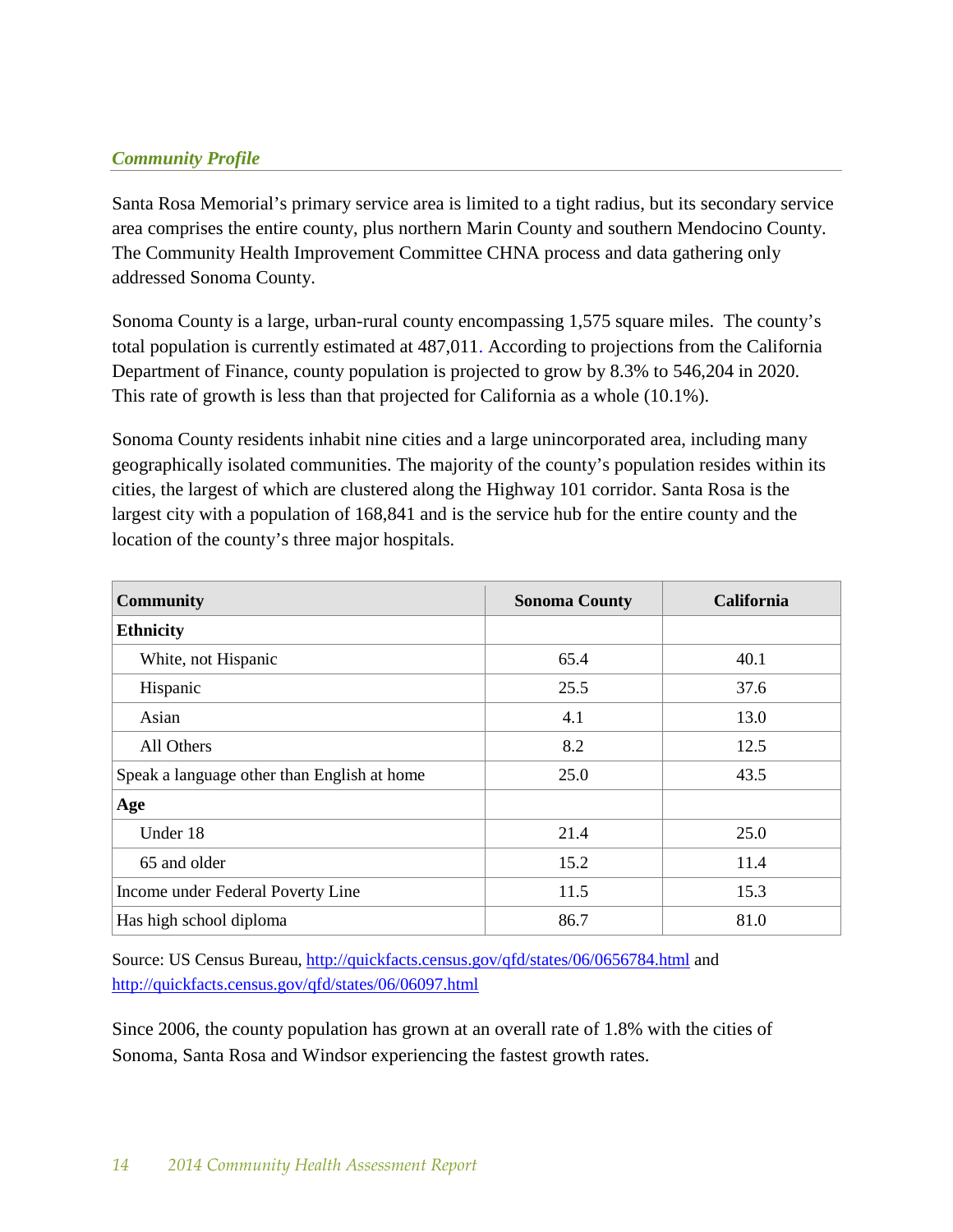Sonoma County's unincorporated areas are home to 146,739 residents, 30.1% of the total population. A significant number of these individuals live in locations that are very rural and geographically remote. Residents of these areas may experience social isolation and significant barriers in accessing basic services and supports such as transportation, health care, nutritious food and opportunities to socialize. Low-income and senior populations living in remote areas may face special challenges in maintaining health and quality of life. Of the county's total senior population, age 60 and older, 12,144 (12%) are considered "geographically isolated" as defined by the Older Americans Act. *(Source:* California Dept. of Aging, *[California Aging Population](http://www.aging.ca.gov/Data_and_Statistics/%23IFF)  Demographic Projections for Intrastate Funding Formula* (2011)

## **Race and Ethnicity**

White, Non-Hispanics currently represent 64.2% of the county's population while Hispanics account for 25.6%. Other ethnic groups include: Asian/Pacific Islander (5.2%), African Americans (1.7%), American Indians (1.0%), and persons reporting two or more races (2.3%). While the county's population is less diverse than that of California as a whole, this is changing. By 2020, Sonoma's Hispanic population, currently estimated at 129,057, is expected to grow to 168,290 and account for 31% of the total population. Other ethnic groups are projected to experience less dramatic growth*. (Source:* [California Dept. of Finance,](http://www.dof.ca.gov/research/demographic/reports/estimates/e-5/2011-20/view.php) *E-5 Population and [Housing Estimates for Cities, Counties, and the State](http://www.dof.ca.gov/research/demographic/reports/estimates/e-5/2011-20/view.php) (2011-2012)* 

While the majority of the county's ethnic populations are English-proficient, the 2010 Census estimates that 50,236 residents, age 5 and older, or 11.26% of total population, are "linguistically isolated" i.e., speaking a language other than English at home and speaking English less than "very well."

## **Age and Gender**

Sonoma County is slightly older than California as a whole, with a median age of 39.50 years, as compared with 34.90 years. Sonoma County seniors, age 60 and over, represent 20.4% of the total population as compared with a statewide figure of 16.9%. Of note is the disparity in age between the county's older White population and its more youthful Hispanic population. Over 30% of Sonoma County Hispanics are age 12 and under, as compared to 12% for Whites. At the other end of the spectrum, 26.6% of Whites are seniors (age 60 and above) as compared with 7.1% of Hispanics.

Seniors are the county's fastest growing population age group. This population is projected to grow from 102,639 in 2012 to 128,589 in 2020, with the greatest growth in the 70-74 age group the baby boom "age wave". This age wave, combined with increased longevity, will continue to drive growth in senior populations, especially in the 75 and over age group. Seniors age 75 and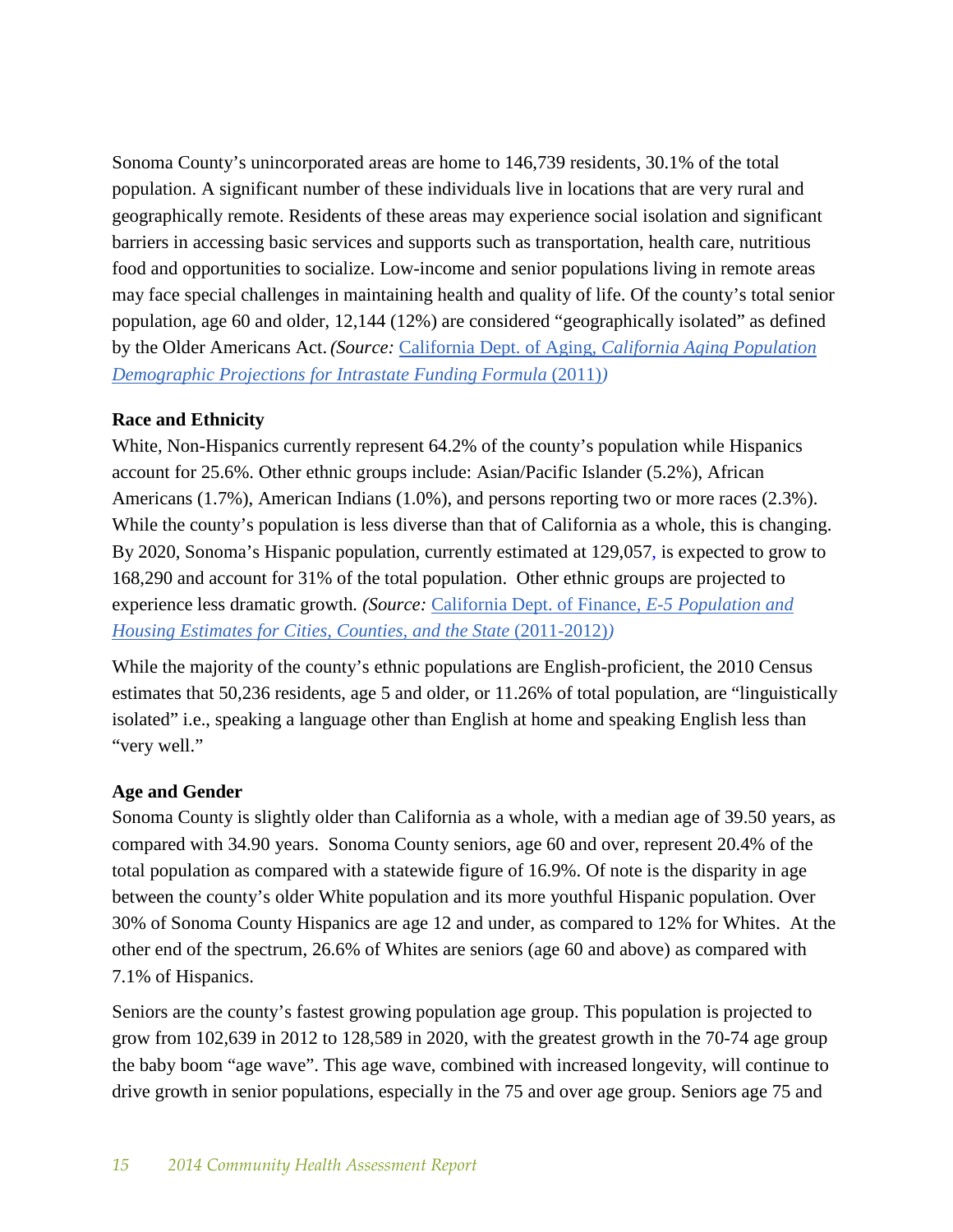over currently represent about 9% of the total population at 44,813. Females significantly outnumber males in this age group (62%/38%).

### **Income and Wealth**

From 2006-2010, the median income of Sonoma County's 184,000 households was \$63,274, slightly higher than the California average. During this period, 17.7% of Sonoma County households had incomes of less than \$25,000. At the upper end of the scale, 28% of households earned over \$100,000 annually. The impact of the recession on income and wealth has been significant. While local data are not available, a national survey of consumer finance showed that, between 2007 and 2010, the median net worth of American families plunged more than 38 %. *(Source:* [Board of Governors of the Federal Reserve System,](http://www.federalreserve.gov/econresdata/scf/scf_2010.htm) *Survey of Consumer Finances*  [\(2010\).](http://www.federalreserve.gov/econresdata/scf/scf_2010.htm)

Income status varies significantly by gender. During 2006-2010, median income for Sonoma County males was \$44,973 as compared with \$31,960 for females. This differential expands with educational attainment; median income for males with graduate degrees (\$85,470) was significantly higher than for females at the same educational level (\$55,272). *Source:* [U.S.](http://www.census.gov/acs/www/data_documentation/2010_release/)  Census Bureau, *[2006-2010 ACS](http://www.census.gov/acs/www/data_documentation/2010_release/)* (reported in 2010 inflation adjusted dollars)*)* 

Sonoma County household incomes also vary significantly by both educational attainment and ethnicity. 80% of Sonoma County households with graduate education earned above \$66,150 annually as compared with only 42.9% of households with high school or less education. And, while 68.6% of White, non-Hispanics had annual household income in excess of \$66,150 only 34.5% of Hispanics did. (*Source:* U.S. Census Bureau, *[2010 ACS 1-Year Estimate\)](http://factfinder2.census.gov/faces/nav/jsf/pages/searchresults.xhtml?refresh=t)*

## **Poverty**

While many Sonoma County residents enjoy financial security, 10.27% of county residents reported annual incomes below Federal Poverty Level in 2010. The 2010 Federal Poverty Level (FPL) was \$10,830 in annual income for an individual or \$22,050 for a family of four. The Federal Poverty Guidelines are not scaled to reflect significant regional variations in the cost of living. Given the high cost of living in Sonoma County, it is generally accepted that an annual income under 200% of FPL (\$21,660 for an individual) is inadequate to meet basic needs for food, clothing, shelter, transportation, health care and other necessities.

Poverty rates vary significantly by ethnicity. Significant disparities exist, especially for Sonoma County Hispanics, who experience a much higher rate of poverty (21.8%) than Whites or Asians.

The county's youngest residents are most significantly impacted by poverty, with nearly 17% of children under age 6 living below 100% Federal Poverty Level. Among Sonoma County seniors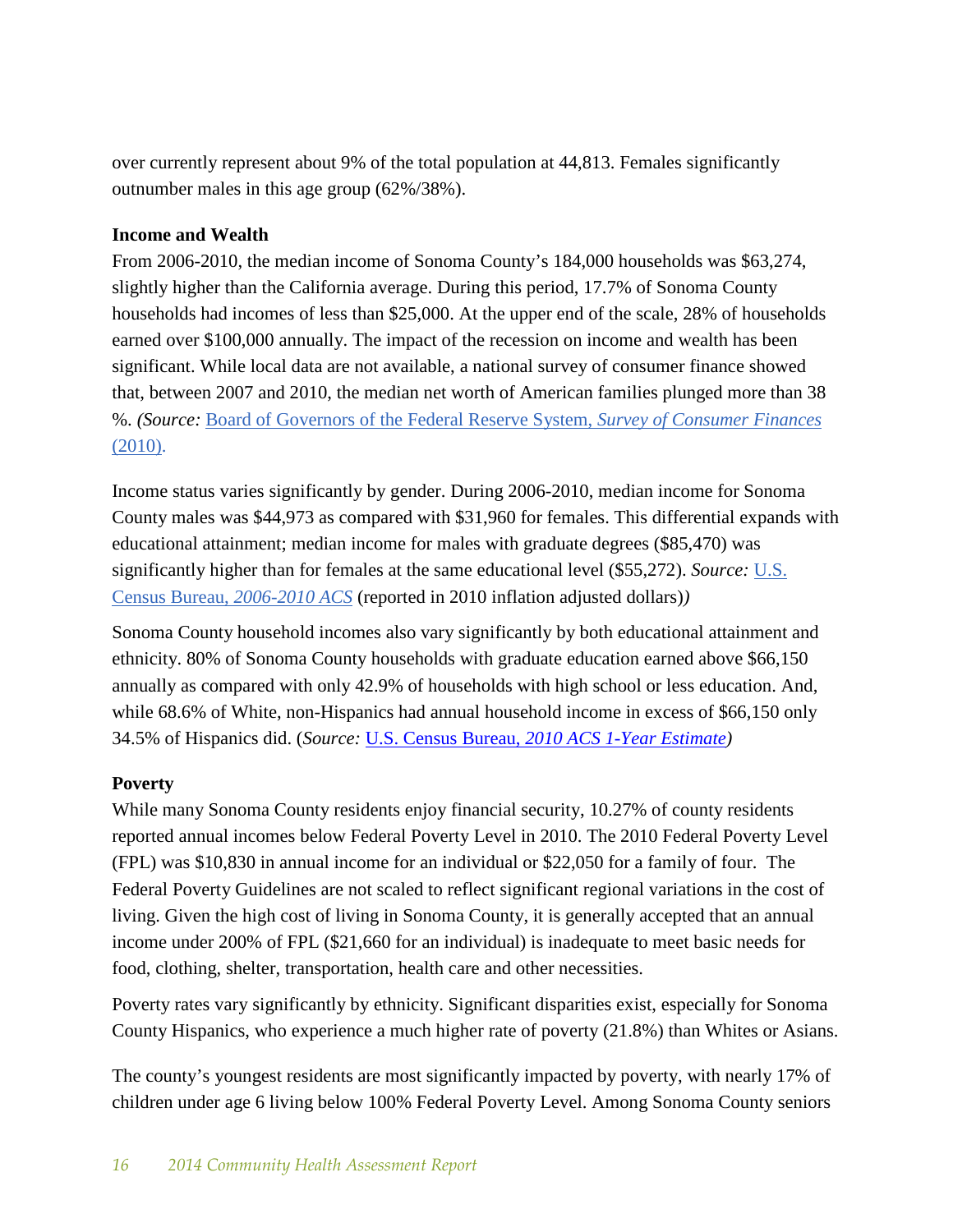age 75 and over, over 2,000 live in households with household income below 100% FPL and an additional 6,000 have income under 200% of FPL.

Poverty status is also linked to family configuration. Among an estimated 116,699 Sonoma County families, those of married couples experience the lowest poverty rates (3.8%). The families of single, female householders experience the highest rates, with significant disparity by ethnicity. Among Hispanic families with a female single head-of-household, 29.2% are living below FPL as compared with 12.5% for Whites in this category. Among seniors, those who are married have a lower poverty rate (1.9%) than do female seniors living as single, heads-ofhousehold  $(2.4\%)$ .

In some parts of Southwest Santa Rosa, the Russian River corridor, Sonoma Valley and unincorporated areas in the northwest and northeast, poverty rates for children under age 18 exceed 40%. Based on neighborhood conditions, residents in these communities may have limited access to safe places to play, safe routes to walk and bike to school, grocery stores that offer affordable, fresh fruits and vegetables or prevention-focused health and dental services.

The county's lowest income senior populations are clustered around Santa Rosa, the Sonoma Valley and the Russian River. Similarly, low-income seniors may face barriers in accessing affordable transportation, nutritious food, safe places to exercise and opportunities to socialize with others.

## *Community Need Index*

The Community Need Index aggregates five socioeconomic indicators that contribute to health disparity, or barrier. These include income (elder, child and single parent poverty), culture (percentage of population that is minority, including Hispanic ethnicity, and the percentage of the population over five years of age with limited English proficiency), education attainment (percentage of residents over 25 years of age without a high school diploma), insurance (unemployed age 16 and older and uninsured) and housing (percentage of renters). Then each zip code is assigned a score of 1 to 5 (low to high) for each barrier and an average score of all the barriers is determined to create the numbers, as shown in the chart above. The need index is based on national figures. Research shows a high correlation between high CNI scores and hospital admissions.

The SRM service area is comprised of twelve zip codes. Of these, one has a CNI rating of "less need", seven have a rating of "average need", three have a rating of "high need", and one, in southwest Santa Rosa, has a rating of "highest need".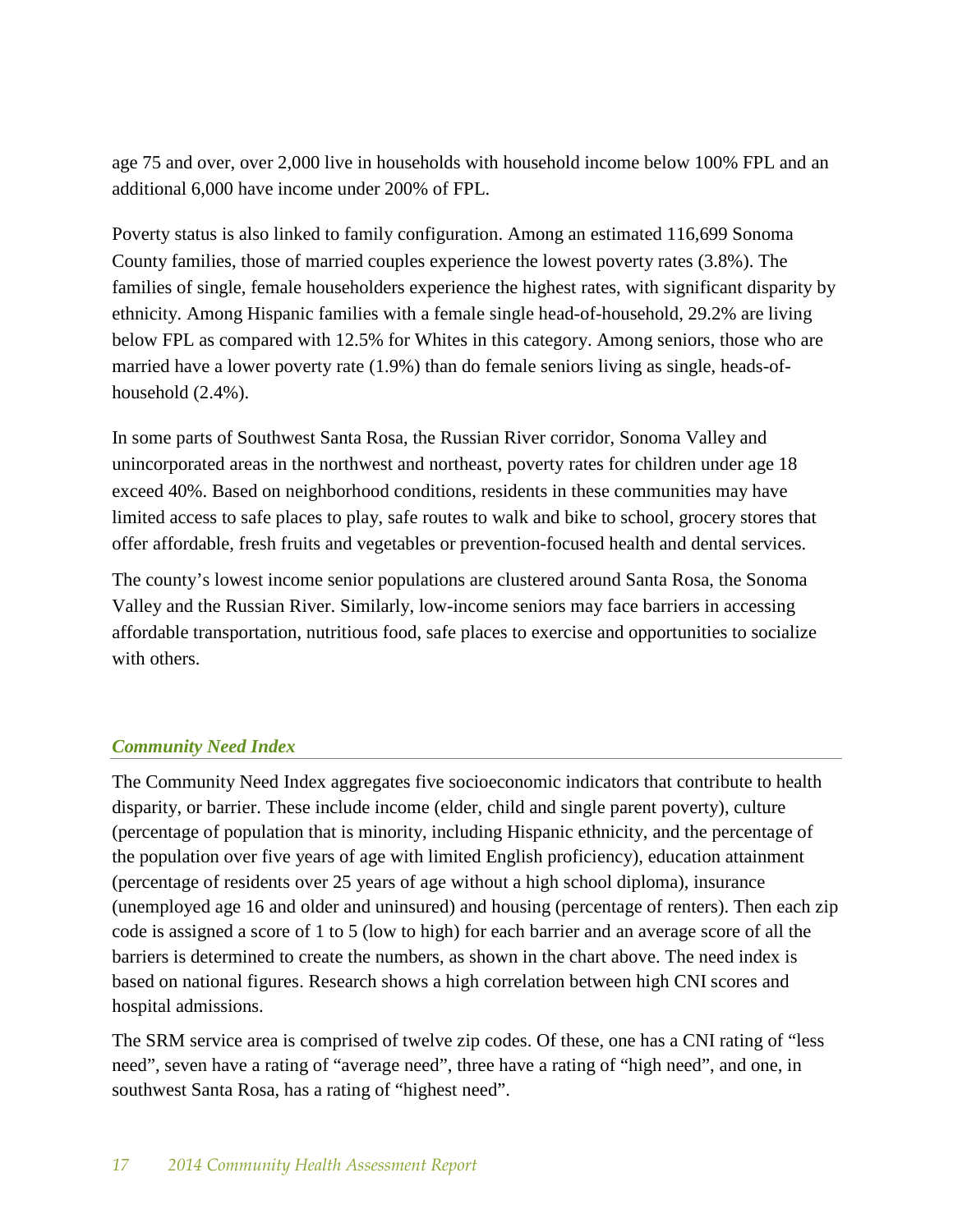| <b>Town</b>                            | Zip   | <b>Population</b> | <b>Community Need Index</b> | <b>Need Rating</b>  |
|----------------------------------------|-------|-------------------|-----------------------------|---------------------|
| <b>Primary Service Area</b>            |       |                   |                             |                     |
|                                        | 95407 | 39,259            | 4.2                         | <b>Highest Need</b> |
|                                        | 95401 | 36,356            | 3.6                         | <b>High Need</b>    |
|                                        | 95403 | 44,677            | 3.6                         | <b>High Need</b>    |
| Santa Rosa                             | 95404 | 41,773            | 3.4                         | <b>High Need</b>    |
|                                        | 95405 | 21,512            | 2.8                         | <b>Average Need</b> |
|                                        | 95409 | 25,988            | 2.6                         | <b>Average Need</b> |
| Sebastopol                             | 95472 | 30,183            | 3.2                         | <b>Average Need</b> |
| Windsor                                | 95492 | 28,235            | 2.8                         | <b>Average Need</b> |
| Forestville                            | 95436 | 4,415             | 3.0                         | <b>Average Need</b> |
| Cotati                                 | 94931 | 8,449             | 3.2                         | <b>Average Need</b> |
| Penngrove                              | 94951 | 4,007             | 2.4                         | <b>Less Need</b>    |
| <b>Rohnert Park</b>                    | 94928 | 43,151            | 3.0                         | <b>Average Need</b> |
| <b>Total Primary</b>                   |       | 328,005           |                             |                     |
| <b>Secondary Service Area</b>          |       |                   |                             |                     |
| Sonoma County                          |       | 491,829           |                             |                     |
| The City of Ukiah,<br>Mendocino County |       | 15,907            |                             |                     |
| <b>Total Secondary</b>                 |       | 507,736           |                             |                     |
| <b>Total Service Area</b>              |       | 835,741           |                             |                     |

## *InterCity Hardship Index*

The InterCity Hardship Index is another way of assessing the effects of health disparities. This index tracks six indicators: income level as measured by per capita income; crowded housing as determined by the percentage of households with seven or more people; unemployment rate of those 16 and older; educational attainment of a high school diploma by those 25 and older; poverty rate; and dependency, as measured by the percentage of the population under 18 years and over 64 years.

The IHI demonstrates need at the block group level where each block group is assigned a score from 1 (least need) to 5 (highest need) for all indicators. The indicators are standardized then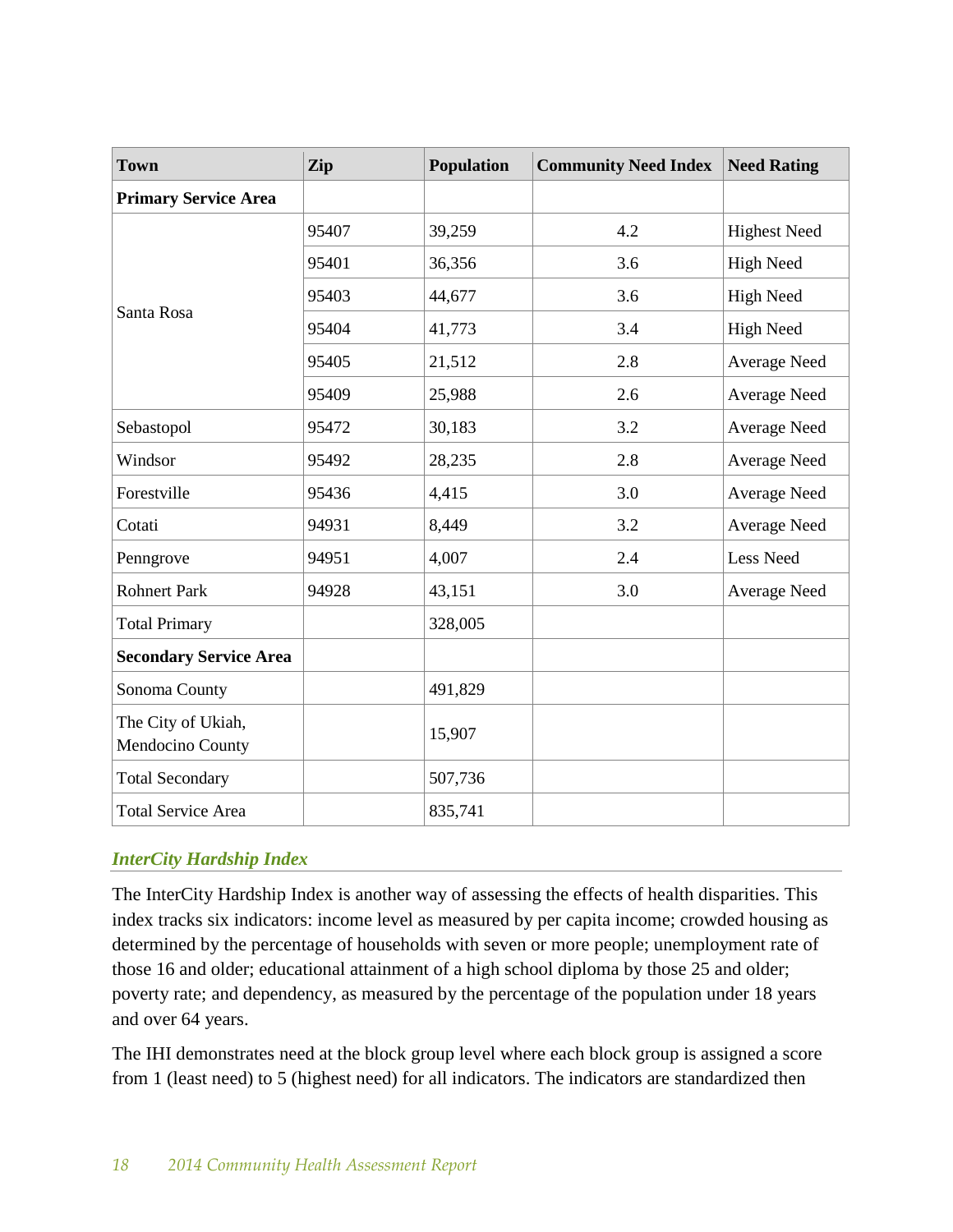averaged to create a composite score. The Intercity Hardship Index is based on relative need within geographic area.

According to IHI, most of the service area has average, less or least need (137/245). However, Rohnert Park has four block groups with highest need and twelve with high need, out of a total of 33 block groups. Santa Rosa has 47 block groups with highest need and 34 with high need out of a total of 162 (50%). Sebastopol has 2 block groups with high need out of 25 total, Forestville has one with highest need out of 6, while Windsor has two with high need and four with highest need out of a total of 33 (18%). Cotati has two block groups with high need out of a total of six block groups.

| <b>IHI Hardship Index</b> |          | $\overline{2}$ | 3  | 4              | 5              | <b>Total</b> |
|---------------------------|----------|----------------|----|----------------|----------------|--------------|
| Cotati                    |          | $\overline{2}$ |    | $\overline{2}$ | $\Omega$       | 6            |
| Santa Rosa                | 19       | 24             | 38 | 34             | 47             | 162          |
| Sebastopol                | 9        | 10             | 4  | 2              | $\Omega$       | 25           |
| Forestville               | $\theta$ | 4              |    |                | $\Omega$       | 6            |
| Windsor                   |          | 2              | 4  | $\overline{2}$ | $\overline{4}$ | 13           |
| <b>Rohnert Park</b>       | 6        | 4              | 7  | 12             | $\overline{4}$ | 33           |
| Total                     | 36       | 46             | 55 | 53             | 55             | 245          |

Detailed IHI scores are available at the block group level by contacting the St. Joseph Health, Sonoma County Community Benefits Department.

# **V. METHODOLOGY**

## *Analytic Methods - Priority Setting Process and Criteria*

The Sonoma County Community Health Needs Assessment (CHNA) 2013 is a collaborative effort to assess the health status of Sonoma County residents and to identify critical areas for health improvement. The collaborating members are Sutter Medical Center of Santa Rosa, St. Joseph Health, Sonoma County, Kaiser Permanente Medical Center – Santa Rosa and the Sonoma County. The 2013 Assessment continues a successful collaboration between the hospital partners and local health department spanning more than a decade.

The group formed a Community Health Improvement Committee (CHIC) that developed a multi-prong approach of primary and secondary data collection from a wide range of sources as described below on pages 29-34. Primary data was collected from local key stakeholders and community focus groups, and a telephone survey. Each provided input into the choice of priorities.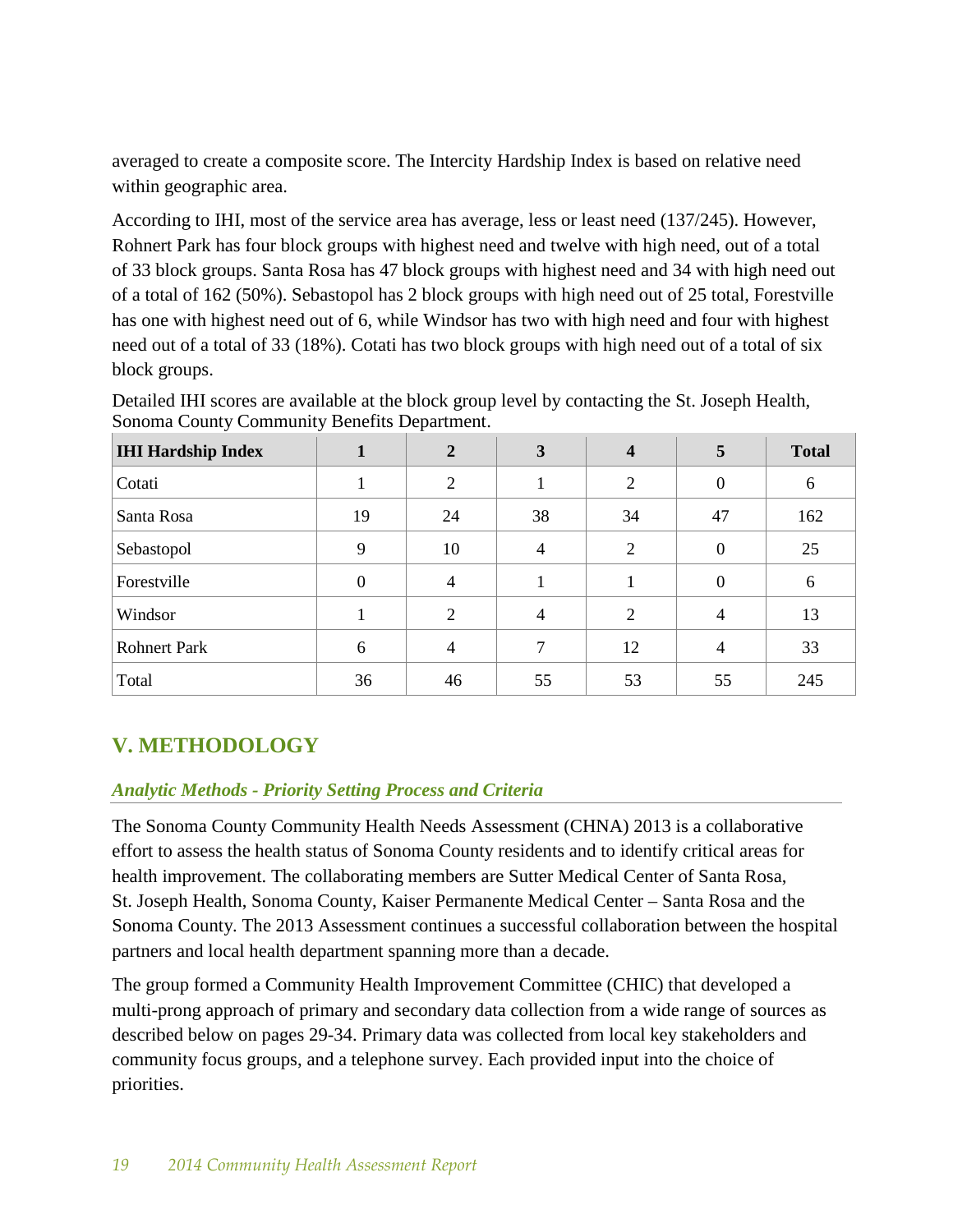With completion of the information-gathering phase, the CHIC convened a priority-setting session engaging 20 Sonoma County health and community leaders to review the data and work together to select priority health issues for inclusion in CHNA document. Recommendations were developed using a set of selection criteria developed by the CHNA planning group along with information from the CHNA data profile, findings from the key informant interviews, focus groups, telephone survey respondents and other local data sources.

# **VI. COMMUNITY NEEDS**

#### *Community Needs Prioritized*

#### **The following criteria were agreed to and used for selection of the top health priorities.**

- **Significant impact:** This health issue is important in both scope (affects a large number of people within the population) and scale (has serious consequences for those affected).
- **Benchmark issue:** Sonoma County lags behind other California counties on this health issue and/or is not on track to achieve Healthy People 2020 goals.
- **Disparities in health status:** This health issue disproportionately impacts the health status of one or more subpopulations.
- **Links to chronic disease:** This indicator is linked to chronic disease and related health outcomes.
- **Potential for change**: Local efforts by hospitals and other partners are likely to result in meaningful improvement in the scope and/or severity of this health issue.
- **Prevention opportunity:** This indicator represents a significant opportunity to improve health outcomes using prevention-focused approaches.

| <b>CHNA Priority</b><br><b>Setting Process</b> | Healthy eating and physical fitness were identified as the highest priority during<br>the CHNA Priority Setting Process.                                                                                                                                                                                                 |
|------------------------------------------------|--------------------------------------------------------------------------------------------------------------------------------------------------------------------------------------------------------------------------------------------------------------------------------------------------------------------------|
| <b>Selection Criteria</b>                      | Healthy eating and physical fitness meet priority selection criteria for scope and<br>scale, benchmark issue (obesity, anemia, fitness levels), disparities in health status,<br>links to chronic disease, potential for health improvement based on local<br>intervention, and opportunities for prevention approaches. |
| <b>Key Informants</b>                          | Among key informants, 8 of 18 identified chronic disease as a critical community<br>health concern and 6 of those informants identified obesity as a key factor.                                                                                                                                                         |
| <b>Focus Groups</b>                            | Within the focus groups, 17 of 19 respondents identified obesity as a major health<br>issue affecting their community while 10 identified the lack of access to healthy<br>food. In describing the attributes of a "healthy community," 10 participants<br>identified healthy eating as a critical asset.                |

#### 1. *Healthy eating and physical fitness*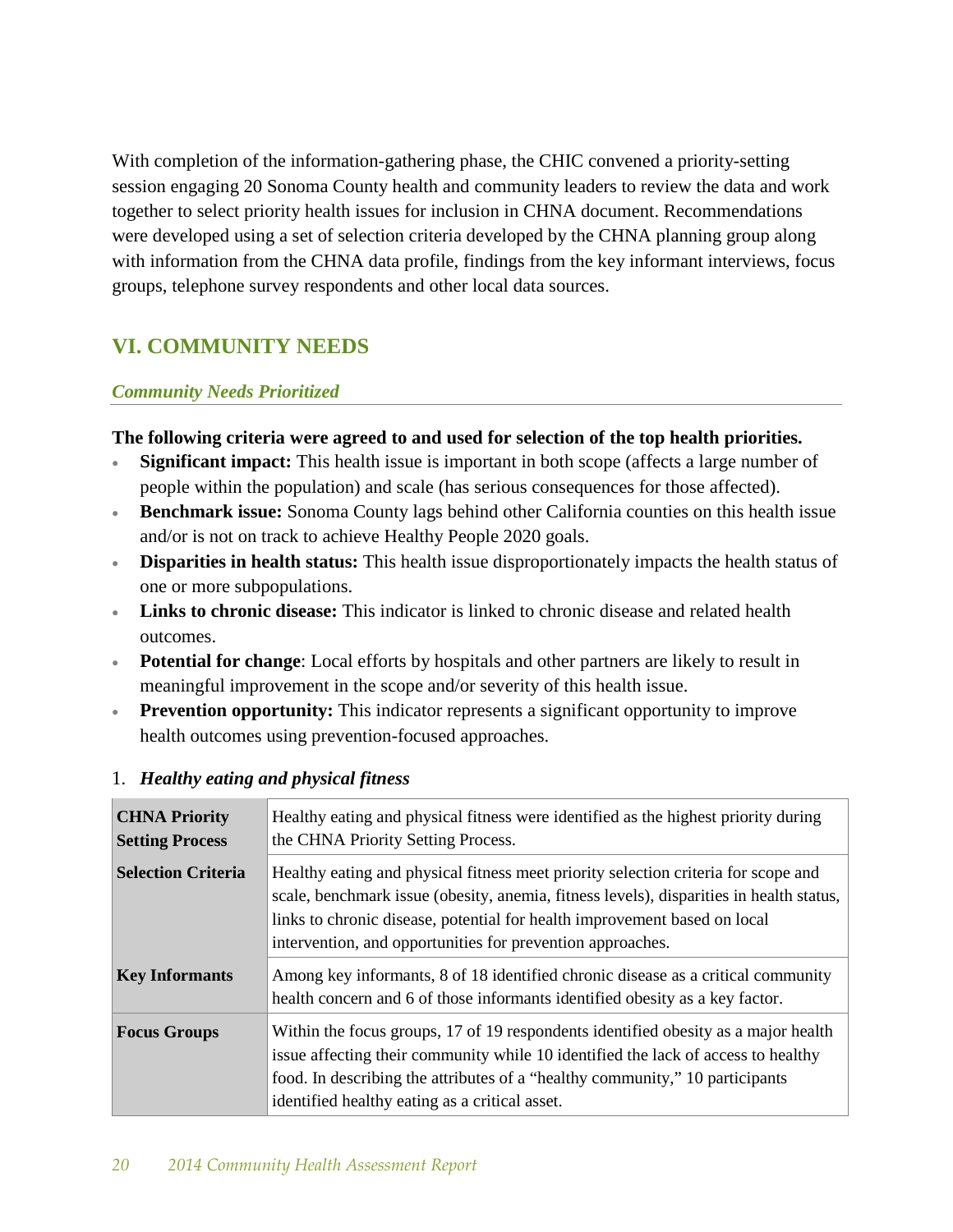# 2. *Gaps in access to primary care*

| <b>CHNA Priority</b><br><b>Setting Process</b> | Gaps in access to primary care services were identified as a priority during the<br><b>CHNA Priority Setting Process.</b>                                                                                                                                                                                                                                                                                                  |
|------------------------------------------------|----------------------------------------------------------------------------------------------------------------------------------------------------------------------------------------------------------------------------------------------------------------------------------------------------------------------------------------------------------------------------------------------------------------------------|
| <b>Selection Criteria</b>                      | Access to primary care meets the priority selection criteria for scope and scale, links<br>to chronic disease, disparities in health status, potential for health improvement<br>based on local intervention, and opportunities for prevention approaches.                                                                                                                                                                 |
| <b>Key Informants</b>                          | Among key informants, 7 of 18 identified capacity issues related to access to<br>primary care services. Many key informants noted that the local health care system<br>is experiencing rapid change. Most saw this as positive and expressed support for<br>increased integration across the health care delivery system, renewed emphasis on<br>primary care and continued development of patient centered medical homes. |
| <b>Focus Groups</b>                            | Participants in the focus groups identified a number of barriers to health care access<br>in their communities, including social determinants of health such as low wages,<br>lack of transportation, lack of insurance and minimal preventive care for the<br>uninsured.                                                                                                                                                  |

# 3. *Access to services for substance use disorders*

| <b>CHNA Priority</b>      | Limited access to substance use disorder services particularly for low-income                                                                                                                                                                                                                                                                                                              |
|---------------------------|--------------------------------------------------------------------------------------------------------------------------------------------------------------------------------------------------------------------------------------------------------------------------------------------------------------------------------------------------------------------------------------------|
| <b>Setting Process</b>    | residents was identified as a priority during the CHNA Priority Setting Process.                                                                                                                                                                                                                                                                                                           |
| <b>Selection Criteria</b> | Access to treatment services meets priority selection criteria for scope and scale,<br>benchmark issue, links to chronic disease, contribution to health disparities,<br>potential for health improvement based on local intervention, and opportunities<br>for prevention approaches.                                                                                                     |
| <b>Key Informants</b>     | Key informants identified drug and alcohol abuse treatment services as a critical<br>service gap in Sonoma County.                                                                                                                                                                                                                                                                         |
| <b>Focus Groups</b>       | A majority of focus group respondents (17 of 21 respondents) identified drugs as<br>a major challenge to the health of their community and 16 of 20 respondents<br>recommended that the community focus efforts on drug and gang prevention.<br>Eight of 19 respondents identified markets selling alcohol as the most important<br>issue affecting the health of people in the community. |

## 4. *Barriers to healthy aging*

| <b>Key Informants</b> | Among key informants, 5 of 18 identified seniors, emphasizing low income and         |
|-----------------------|--------------------------------------------------------------------------------------|
|                       | isolated seniors as the population with the greatest challenges in maintaining their |
|                       | health.                                                                              |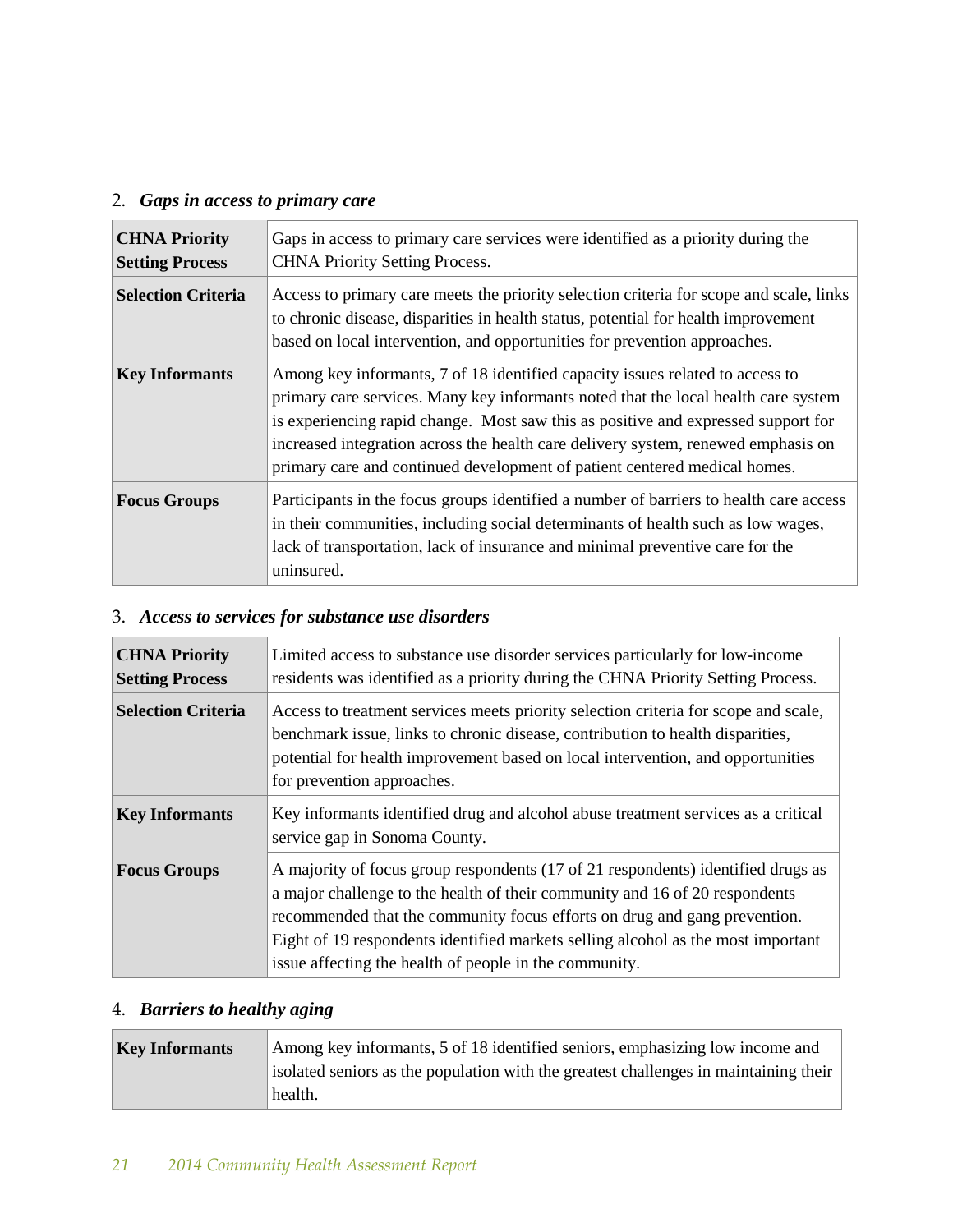| <b>CHNA Priority</b>      | Barriers to healthy aging were identified as a priority during the CHNA Priority                                                                                                                                                            |
|---------------------------|---------------------------------------------------------------------------------------------------------------------------------------------------------------------------------------------------------------------------------------------|
| <b>Setting Process</b>    | Setting Process.                                                                                                                                                                                                                            |
| <b>Selection Criteria</b> | Barriers to healthy aging meet the priority selection criteria for links to chronic<br>disease, disparities in health status, potential for health improvement based on<br>local intervention, and opportunities for prevention approaches. |

# 5. *Access to mental health services*

| <b>CHNA Priority</b><br><b>Setting Process</b> | Gaps in access to mental health services were identified as a priority during the<br><b>CHNA Priority Setting Process.</b>                                                                                                                                                         |
|------------------------------------------------|------------------------------------------------------------------------------------------------------------------------------------------------------------------------------------------------------------------------------------------------------------------------------------|
| <b>Selection Criteria</b>                      | Gaps in mental health services were selected as a focus area because this meets<br>priority selection criteria for scope and scale, disparities in health status, potential<br>for health improvement based on local intervention, and opportunities for<br>prevention approaches. |
| <b>Key Informants</b>                          | Eight of 18 key informants identified improved integration of primary care and<br>behavioral health as a top health issue in Sonoma County.                                                                                                                                        |

# 6. *Disparities in educational attainment*

| <b>CHNA Priority</b><br><b>Setting Process</b> | Disparity in educational attainment was identified as a priority during the CHNA<br>Priority Setting Process and highlighted in the Data Profile as a leading<br>contributor to unemployment and poverty and as a social determinant of poor<br>health outcomes. |
|------------------------------------------------|------------------------------------------------------------------------------------------------------------------------------------------------------------------------------------------------------------------------------------------------------------------|
| <b>Selection Criteria</b>                      | Disparities in educational attainment meet priority selection criteria for scope and<br>scale, disparities in health status, potential for improvement based on local<br>intervention, and opportunities for prevention approaches.                              |
| <b>Key Informants</b>                          | Fifteen of eighteen key informants identified educational attainment as one of the<br>most critical issues facing Sonoma County. Education was also mentioned, along<br>with income, as a major driver for chronic diseases and obesity.                         |

# 7. *Cardiovascular disease*

| <b>CHNA Priority</b><br><b>Setting Process</b> | Cardiovascular disease, specifically stroke and diabetes, was identified as a<br>priority during the CHNA Priority Setting Process.                                                                                                                                                                       |  |
|------------------------------------------------|-----------------------------------------------------------------------------------------------------------------------------------------------------------------------------------------------------------------------------------------------------------------------------------------------------------|--|
| <b>Selection Criteria</b>                      | Stoke and diabetes were selected as focus areas because they meet priority<br>selection criteria of scope and scale, benchmark issue, links to chronic disease,<br>potential for health improvement based on local intervention, contribution to<br>health disparities, and opportunities for prevention. |  |
| <b>Key Informants</b>                          | Key informants identified contributors to cardiovascular disease <i>i.e.</i> , poor                                                                                                                                                                                                                       |  |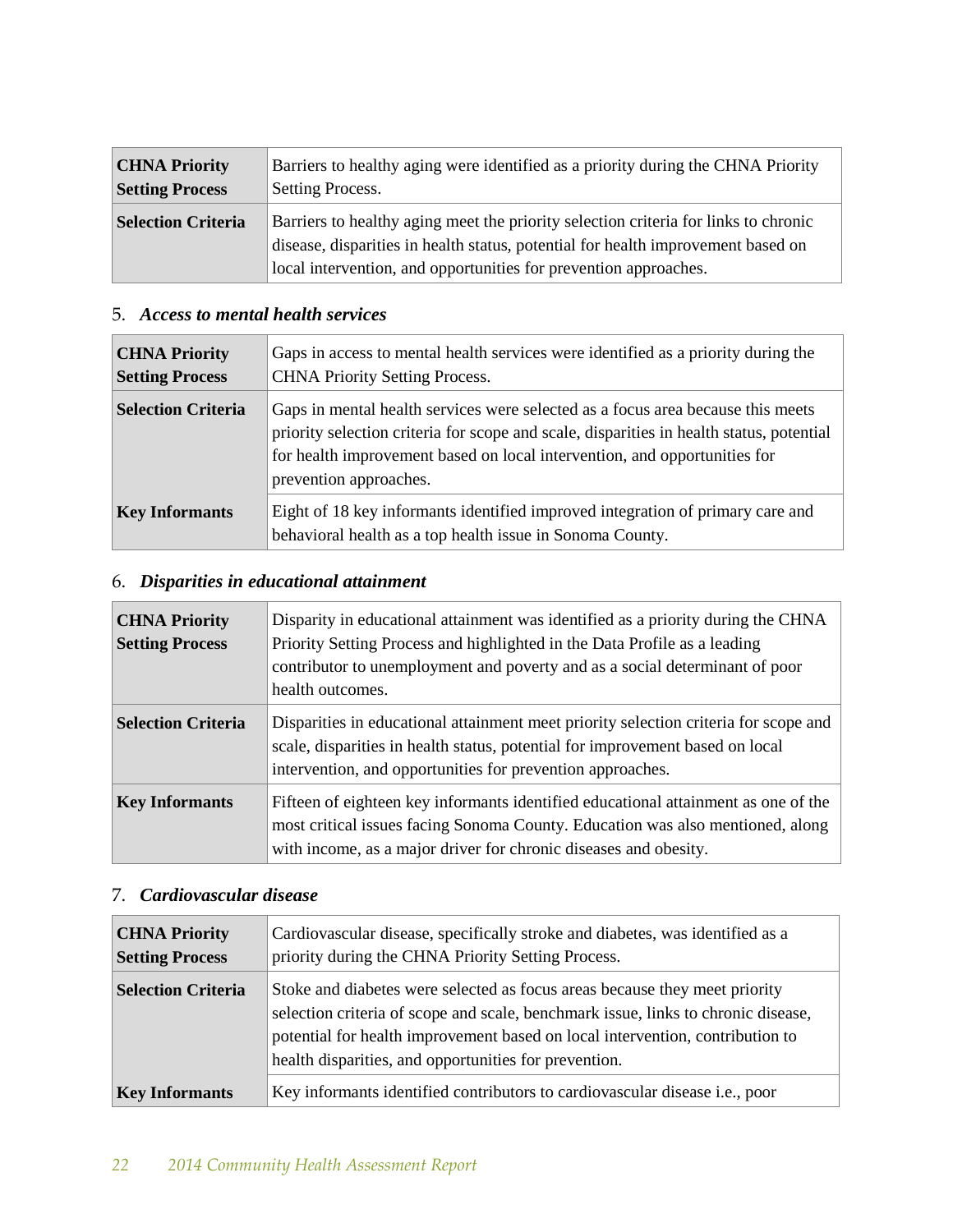|                     | nutrition and sedentary lifestyle, and other unhealthy behaviors as key health<br>concerns.                                                       |  |
|---------------------|---------------------------------------------------------------------------------------------------------------------------------------------------|--|
| <b>Focus Groups</b> | Among focus group participants, diabetes and high blood pressure were<br>highlighted as important issues affecting the health of their community. |  |

# 8. *Adverse childhood exposure to stress (ACES)*

| <b>CHNA Priority</b><br><b>Setting Process</b> | Adverse childhood experiences were identified as a medium priority during the<br><b>CHNA Priority Setting Process.</b><br>ACES meet the priority selection criteria for links to chronic disease, potential for<br>health improvement based on local intervention, and opportunities for prevention<br>approaches. |  |
|------------------------------------------------|--------------------------------------------------------------------------------------------------------------------------------------------------------------------------------------------------------------------------------------------------------------------------------------------------------------------|--|
| <b>Selection Criteria</b>                      |                                                                                                                                                                                                                                                                                                                    |  |
| <b>Key Informants</b>                          | One key informant identified ACES as a significant health concern.                                                                                                                                                                                                                                                 |  |

# 9. *Access to health care coverage*

| <b>CHNA Priority</b><br><b>Setting Process</b> | Access to health care coverage was identified as a priority health issue during the<br>community priority setting process.                                                                                                                                             |  |
|------------------------------------------------|------------------------------------------------------------------------------------------------------------------------------------------------------------------------------------------------------------------------------------------------------------------------|--|
| <b>Selection Criteria</b>                      | Access to health care coverage was selected as a focus area because it meets<br>priority selection criteria for scope and scale, links to chronic disease, potential for<br>health improvement based on local intervention, and contribution to health<br>disparities. |  |
| <b>Key Informants</b>                          | Among key informants 12 of 18 raised access to primary care services as the most<br>critical issue facing the community. 4 of 18 key informants noted that increasing<br>access to care is important to people with chronic diseases.                                  |  |
| <b>Focus Groups</b>                            | Participants in the focus groups identified a number of barriers to health care<br>access in their community including low wages, lack of transportation, limited<br>health insurance and minimal preventive care for the uninsured.                                   |  |

#### 10. *Tobacco use*

| <b>CHNA Priority</b>      | Tobacco use was identified as a priority during the CHNA Priority Setting                                                                                                                                                                                       |  |
|---------------------------|-----------------------------------------------------------------------------------------------------------------------------------------------------------------------------------------------------------------------------------------------------------------|--|
| <b>Setting Process</b>    | Process and was highlighted in the Data Profile as a leading cause of morbidity                                                                                                                                                                                 |  |
|                           | and mortality.                                                                                                                                                                                                                                                  |  |
| <b>Selection Criteria</b> | Tobacco use meets priority selection criteria for scope and scale, benchmark issue<br>(smoking), link to chronic disease, contribution to health disparities, potential for<br>health improvement based on local intervention, and opportunities for prevention |  |
|                           | approaches.                                                                                                                                                                                                                                                     |  |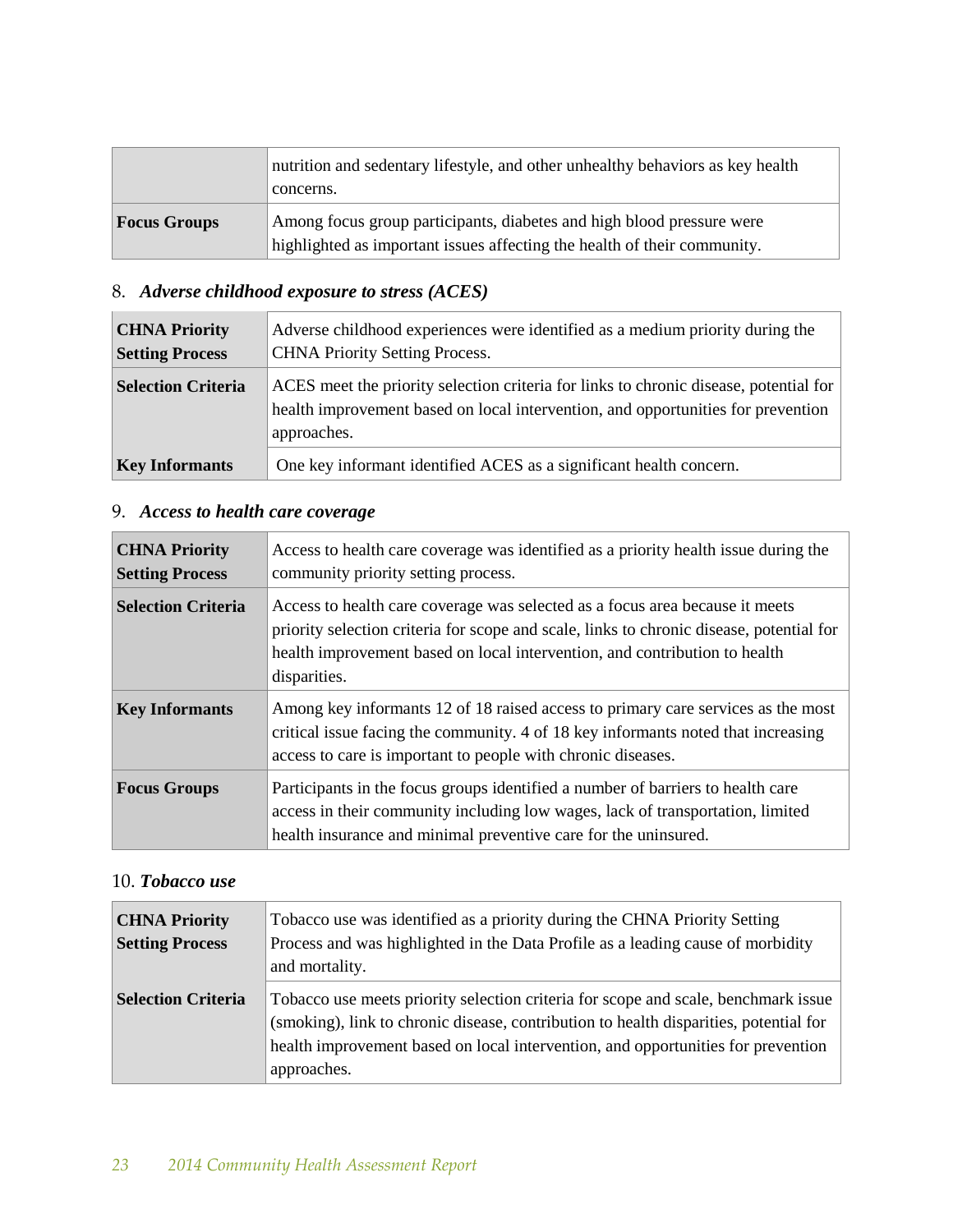| <b>Key Informants</b> | Several key informants identified tobacco use as a risk factor for chronic diseases, |
|-----------------------|--------------------------------------------------------------------------------------|
|                       | low-birth weight and pediatric asthma.                                               |

# 11. *Coordination and integration of local health care system*

| <b>CHNA Priority</b><br><b>Setting Process</b> | Coordination and integration of the local health care system was identified as a<br>priority health issue during the CHNA Priority Setting Process.                                                                                                                                                                                                                                                                                                                                                                                                                                                                                                                                                                                                                                                                                                                          |  |
|------------------------------------------------|------------------------------------------------------------------------------------------------------------------------------------------------------------------------------------------------------------------------------------------------------------------------------------------------------------------------------------------------------------------------------------------------------------------------------------------------------------------------------------------------------------------------------------------------------------------------------------------------------------------------------------------------------------------------------------------------------------------------------------------------------------------------------------------------------------------------------------------------------------------------------|--|
| <b>Selection Criteria</b>                      | Coordination and integration of the local health care system meets priority<br>selection criteria for scope and scale, links to chronic disease, contribution to health<br>disparities, potential for health improvement based on local intervention, and<br>opportunities for prevention approaches.                                                                                                                                                                                                                                                                                                                                                                                                                                                                                                                                                                        |  |
| <b>Key Informants</b>                          | Twelve of 18 key informants identifying collaboration as a countywide strength<br>that needs to be maintained, especially in anticipation of Health Care Reform. Ten<br>key informants discussed health care system improvement, effectively<br>implementing the patient centered medical home and the appropriate allocation of<br>resources such as use of multi-level professional care teams, and integration of<br>primary care and mental health services. Additional mention was made of the work<br>to develop palliative care options, and the policy work on the use of prescription<br>drugs. Key informants emphasized the need to continue the work of the<br>Community Health Improvement Committee (CHIC), Health Action, the Care<br>Transitions Project, the Healthy Eating Active Living (HEAL) Initiative, and other<br>upstream approaches now underway. |  |
| <b>Focus Groups</b>                            | Ten of nineteen focus group participants identified more collaboration among<br>public and private entities as the most important issue facing their community.                                                                                                                                                                                                                                                                                                                                                                                                                                                                                                                                                                                                                                                                                                              |  |

# 12. *Disparities in oral health*

| <b>CHNA Priority</b><br><b>Setting Process</b> | Disparities in oral health were identified as a priority health issue during the<br><b>CHNA Priority Setting Process.</b>                                                                                                                                                                                                      |  |
|------------------------------------------------|--------------------------------------------------------------------------------------------------------------------------------------------------------------------------------------------------------------------------------------------------------------------------------------------------------------------------------|--|
| <b>Selection Criteria</b>                      | Oral health disparities meet the priority selection for scope and scale,<br>contribution to health disparities, potential for health improvement based on local<br>intervention, and opportunities for prevention approaches.                                                                                                  |  |
| <b>Key Informants</b>                          | Four of eighteen key informants identified disparities in oral health as a critical<br>issue, while several noted that integrating oral health assessment and referral into<br>routine primary care would improve oral health.                                                                                                 |  |
| <b>Behavioral Health</b><br><b>Risk Survey</b> | Information gathered through the St. Joseph Health Behavioral Risk Factor<br>Survey documents disparities with regard to dental care access. Seventy-seven<br>percent (77%) of survey respondents with incomes at 200% of FPL or higher<br>reported having had their teeth cleaned by a dentist or dental hygienist within the |  |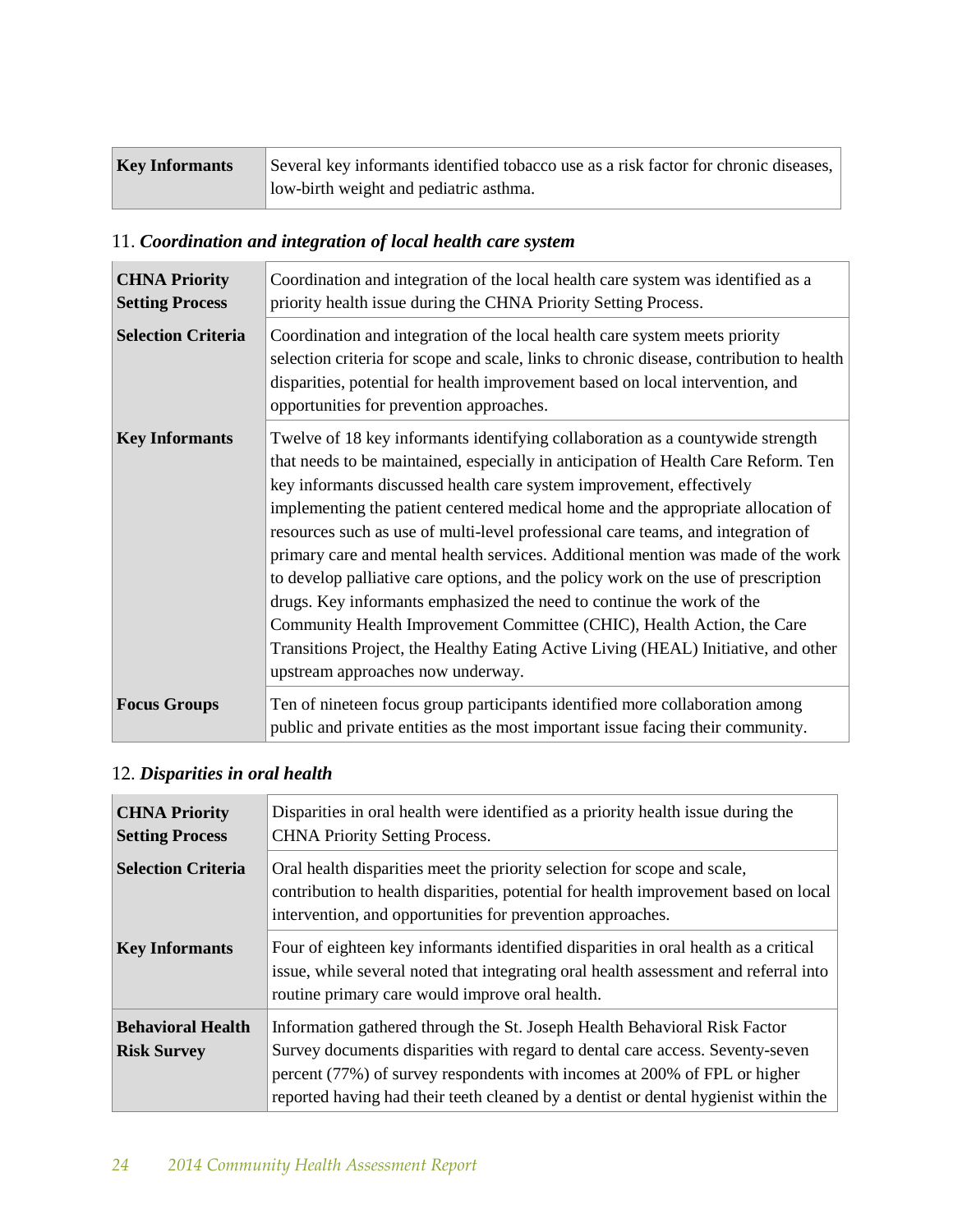|  | past year, as compared with 47% of those with incomes below that level. Among     |
|--|-----------------------------------------------------------------------------------|
|  | respondents living below FPL, only 35% report cleaning within the past year;      |
|  | 16% report not having had their teeth cleaned in the past 5 years; and 11% report |
|  | never having had them cleaned.                                                    |

### 13. *Lung, breast, and colorectal cancer*

| <b>CHNA Priority</b>      | Cancer was identified as a priority during the CHNA Priority Setting Process and                                                                                                                                                                                 |  |
|---------------------------|------------------------------------------------------------------------------------------------------------------------------------------------------------------------------------------------------------------------------------------------------------------|--|
| <b>Setting Process</b>    | highlighted in the Data Profile as a leading cause of morbidity and mortality.                                                                                                                                                                                   |  |
| <b>Selection Criteria</b> | Lung, breast, and colorectal cancer were identified as a focus area because they<br>meet priority selection criteria for scope and scale, benchmark issue (female<br>breast cancer, lung and colorectal cancer), and opportunities for prevention<br>approaches. |  |

# **Disproportionate Unmet Health Need Group (DUHN), Key Community Needs, and Assets Summary**

### *Identification and Selection of DUHN Communities*

Communities with Disproportionate Unmet Health Needs (DUHN) are communities defined by zip codes and census tracts where there is a higher prevalence or severity for a particular health concern than the general population within St. Joseph Health – SRM Service Area.

| <b>DUHN</b> Population<br>Group or<br>Community | <b>Key Community Needs</b>                                                                                                                                                                                                                                                                                                                                                                                                                  | <b>Key Community Assets</b>                                                                                                                                                                                                                                                                                                                                                                                                                                                                                                                                                               |
|-------------------------------------------------|---------------------------------------------------------------------------------------------------------------------------------------------------------------------------------------------------------------------------------------------------------------------------------------------------------------------------------------------------------------------------------------------------------------------------------------------|-------------------------------------------------------------------------------------------------------------------------------------------------------------------------------------------------------------------------------------------------------------------------------------------------------------------------------------------------------------------------------------------------------------------------------------------------------------------------------------------------------------------------------------------------------------------------------------------|
| Low income<br>families                          | Access to health care<br>$\bullet$<br>Access to affordable prescription<br>$\bullet$<br>drugs<br>Information about health insurance<br>$\bullet$<br>Oral health care for children and low<br>$\bullet$<br>income adults<br>Food security and access to healthy<br>$\bullet$<br>food<br>Childhood obesity prevention and<br>$\bullet$<br>awareness programs<br>Secure neighborhoods and access to<br>$\bullet$<br>safe recreation activities | SJH – Mobile Health Clinic<br>$\bullet$<br>SJH – Neighborhood Care Staff<br>$\bullet$<br>$SIH - Agents$ of Change<br>$\bullet$<br>Promotores de Salud<br>$\bullet$<br>SJH- Dental health Clinic<br>$\bullet$<br>SJH – House Calls<br>$\bullet$<br>Community clinics access to care for<br>$\bullet$<br>low income families<br>Medical services for uninsured<br>$\bullet$<br>Affordable housing for low income<br>$\bullet$<br>families<br>Emergency shelters for homeless<br>$\bullet$<br>women and children<br>Resident led actions addressing<br>$\bullet$<br>quality of life concerns |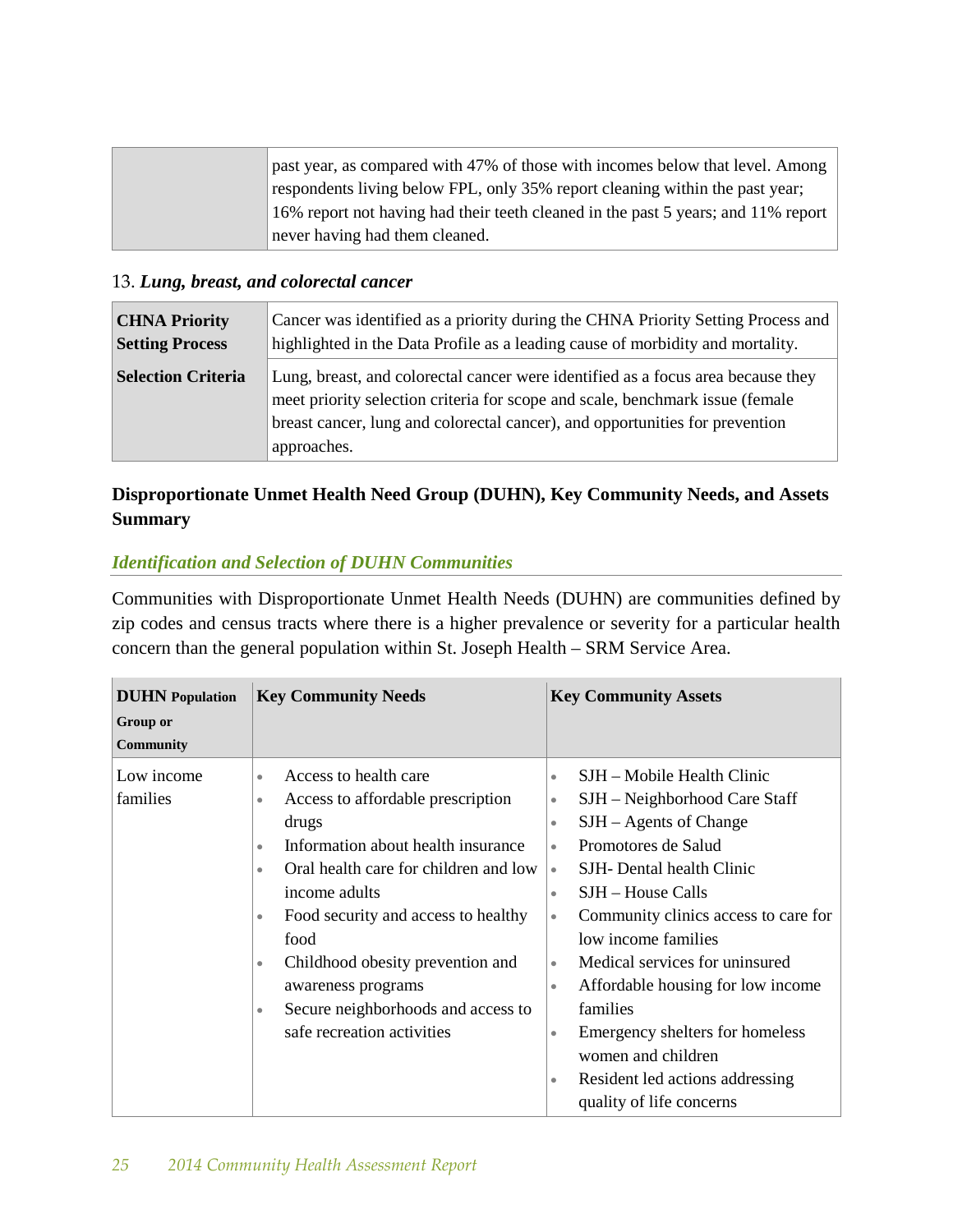| <b>DUHN</b> Population<br><b>Group or</b><br>Community | <b>Key Community Needs</b>                                                                                                                                                                                                                                                                                                                                                                                                                                                             | <b>Key Community Assets</b>                                                                                                                                                                                                                                                                                                                                                                                                                                                                                                                                                                                                                                                                                                                                                                                                                                                                                         |
|--------------------------------------------------------|----------------------------------------------------------------------------------------------------------------------------------------------------------------------------------------------------------------------------------------------------------------------------------------------------------------------------------------------------------------------------------------------------------------------------------------------------------------------------------------|---------------------------------------------------------------------------------------------------------------------------------------------------------------------------------------------------------------------------------------------------------------------------------------------------------------------------------------------------------------------------------------------------------------------------------------------------------------------------------------------------------------------------------------------------------------------------------------------------------------------------------------------------------------------------------------------------------------------------------------------------------------------------------------------------------------------------------------------------------------------------------------------------------------------|
|                                                        |                                                                                                                                                                                                                                                                                                                                                                                                                                                                                        | Community garden<br>$\bullet$<br>Food pantries increase food security<br>$\bullet$<br>Local church<br>$\bullet$<br>Community agencies<br>$\bullet$<br>Employment, education, and family<br>$\bullet$<br>support programs<br>Coalitions addressing substance<br>$\bullet$<br>abuse and obesity; agencies &<br>residents together                                                                                                                                                                                                                                                                                                                                                                                                                                                                                                                                                                                     |
| Latino community                                       | Information about health insurance<br>$\bullet$<br>access<br>Access to culturally and<br>$\bullet$<br>linguistically sensitive health<br>services, e.g., patient centered<br>medical home<br>Substance abuse prevention<br>$\bullet$<br>Gang prevention measures<br>$\bullet$<br>Family violence prevention<br>$\bullet$<br>Informational immigration forums<br>$\bullet$<br>Nutrition education about healthy<br>$\bullet$<br>eating and foods<br>Access to healthy food<br>$\bullet$ | SJH - Mobile Health Clinic<br>$\bullet$<br>SJH - Neighborhood Care Staff<br>$\bullet$<br>SJH – Agents of Change<br>$\bullet$<br>Promotores de Salud<br>$\bullet$<br>DAAC (Drug Abuse Alternative<br>$\bullet$<br>Center): substance abuse resources<br>Law enforcement<br>$\bullet$<br>Support residents addressing gang<br>$\bullet$<br>graffiti, traffic calming, crime<br>prevention education<br>Food pantries<br>$\bullet$<br>Local church<br>$\bullet$<br>Community agencies<br>$\bullet$<br>Employment, education (literacy,<br>$\bullet$<br>GED, language), health and family<br>support programs<br>Media outlets provide bilingual and<br>bicultural programming<br>Transitional housing for homeless<br>$\bullet$<br>Fair housing information and<br>$\bullet$<br>tenant's rights<br>Coalitions<br>$\bullet$<br>Addressing substance abuse and<br>$\bullet$<br>obesity; agencies & residents<br>together |
| Children and<br>Youth                                  | Health education and awareness<br>$\bullet$<br>Injury prevention education<br>$\bullet$<br>Obesity prevention education and<br>$\bullet$                                                                                                                                                                                                                                                                                                                                               | Free or Low Cost Children's Health<br>$\bullet$<br>Insurance<br>Healthy for Life                                                                                                                                                                                                                                                                                                                                                                                                                                                                                                                                                                                                                                                                                                                                                                                                                                    |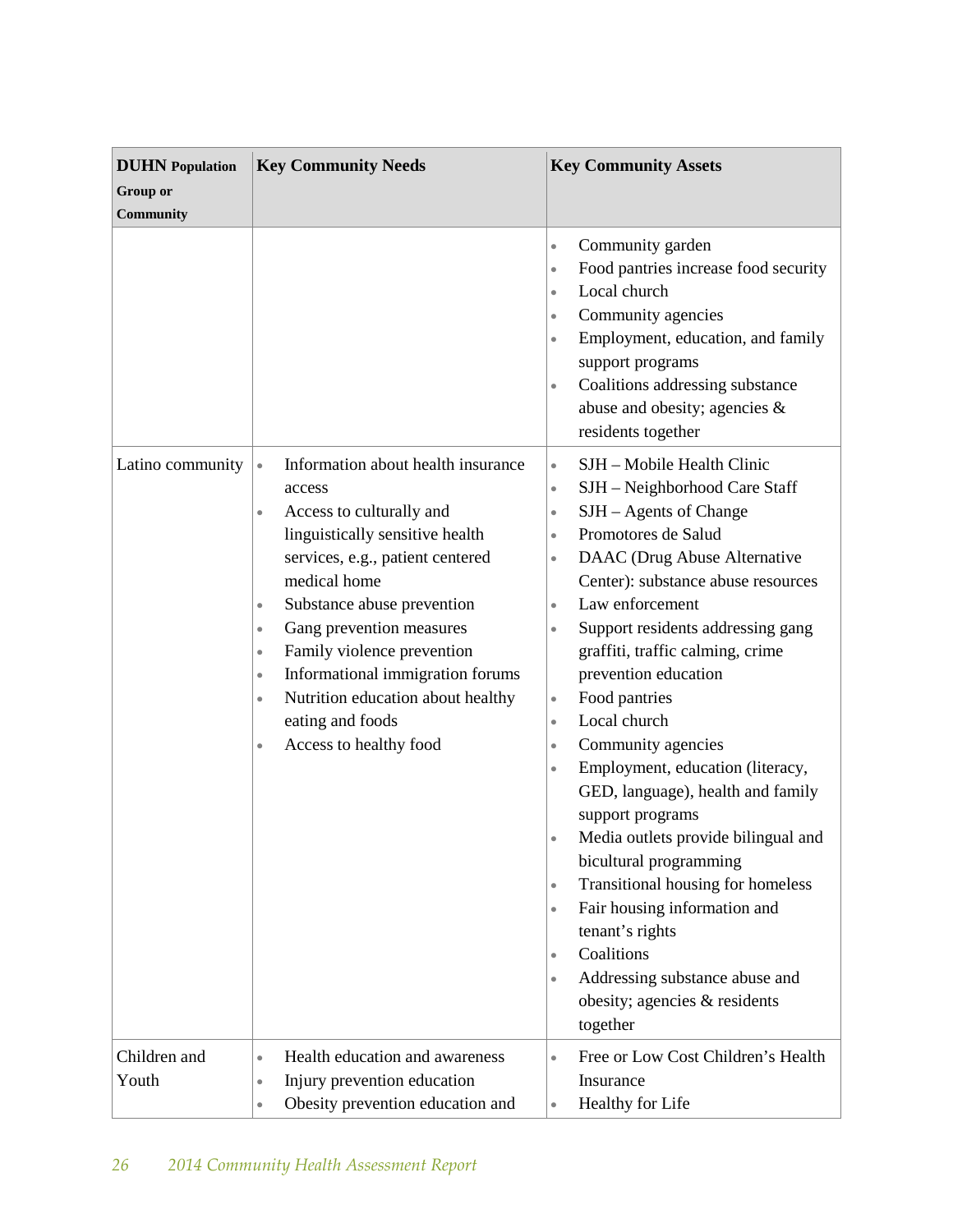| <b>DUHN</b> Population<br><b>Group</b> or<br>Community | <b>Key Community Needs</b>                                                                                                                                                                                                                                                                                                                                                                                                                                                                                                                        | <b>Key Community Assets</b>                                                                                                                                                                                                                                                                                                                                                                                                                                                                                                                                                                                                                                                                                                                                                                                                                                                                                                                                                                     |
|--------------------------------------------------------|---------------------------------------------------------------------------------------------------------------------------------------------------------------------------------------------------------------------------------------------------------------------------------------------------------------------------------------------------------------------------------------------------------------------------------------------------------------------------------------------------------------------------------------------------|-------------------------------------------------------------------------------------------------------------------------------------------------------------------------------------------------------------------------------------------------------------------------------------------------------------------------------------------------------------------------------------------------------------------------------------------------------------------------------------------------------------------------------------------------------------------------------------------------------------------------------------------------------------------------------------------------------------------------------------------------------------------------------------------------------------------------------------------------------------------------------------------------------------------------------------------------------------------------------------------------|
|                                                        | programs, including nutrition<br>education, and access to healthy<br>foods<br>Fitness training<br>$\bullet$<br><b>Sports Teams and Resources</b><br>$\bullet$<br>Substance Abuse prevention<br>$\bullet$<br>Civic engagement opportunities<br>$\bullet$<br>Organized youth activities<br>$\bullet$<br>Gang prevention measures<br>$\bullet$<br>Higher education mentorship<br>$\bullet$<br>programs<br>Student retention<br>$\bullet$<br>STD education and awareness<br>$\bullet$<br>After school programs<br>$\bullet$<br>Libraries<br>$\bullet$ | SJH- Clinic and Mobile Clinic<br>$\bullet$<br>SJH - Mighty Mouth Dental Health<br>$\bullet$<br><b>Education Program</b><br>$SIH - Circle$ of Sisters<br>$\bullet$<br>Schools ESL classes for parents<br>$\bullet$<br>Spanish & English classes for youth<br>$\bullet$<br>After school programs for youth<br>$\bullet$<br>DAAC (Drug Abuse Alternative<br>$\bullet$<br>Center): substance abuse resources<br>Local sports clubs recreation<br>$\bullet$<br>opportunities for youth<br>City Parks & Recreation Dept's<br>$\bullet$<br>recreation opportunities<br>City libraries<br>$\bullet$<br>Computers & tutors for youth in<br>$\bullet$<br>need of homework help<br><b>Head Start</b><br>$\bullet$<br>Early childhood social skills and<br>$\bullet$<br>self-esteem building<br>Community agencies opportunities<br>$\bullet$<br>for youth to build resiliency, work<br>skills, tutoring<br>Grassroots groups leadership<br>$\bullet$<br>development and social engagement<br>opportunities |
| Seniors                                                | Access to health services<br>$\bullet$<br>Health screenings<br>$\bullet$<br>Balance training to prevent falls<br>$\bullet$<br>Obesity prevention: access to healthy<br>$\bullet$<br>foods and fitness training<br>Transportation<br>$\bullet$<br>Affordable housing<br>$\bullet$<br><b>Informational forums</b><br>$\bullet$<br>Home care<br>$\bullet$<br>Senior center resources<br>$\bullet$<br>Food security<br>$\bullet$<br>Recreational activities<br>$\bullet$                                                                              | SJH - House Calls<br>$\bullet$<br>SJH-Home Sweet Home-home<br>$\bullet$<br>care visits<br>SJH - Neighborhood Care Staff<br>$\bullet$<br>Affordable housing provides low<br>$\bullet$<br>income housing<br>Community Health Centers offer<br>$\bullet$<br>services for low income, uninsured<br>and undocumented people<br>Senior Center offers classes and<br>$\bullet$<br>courses                                                                                                                                                                                                                                                                                                                                                                                                                                                                                                                                                                                                              |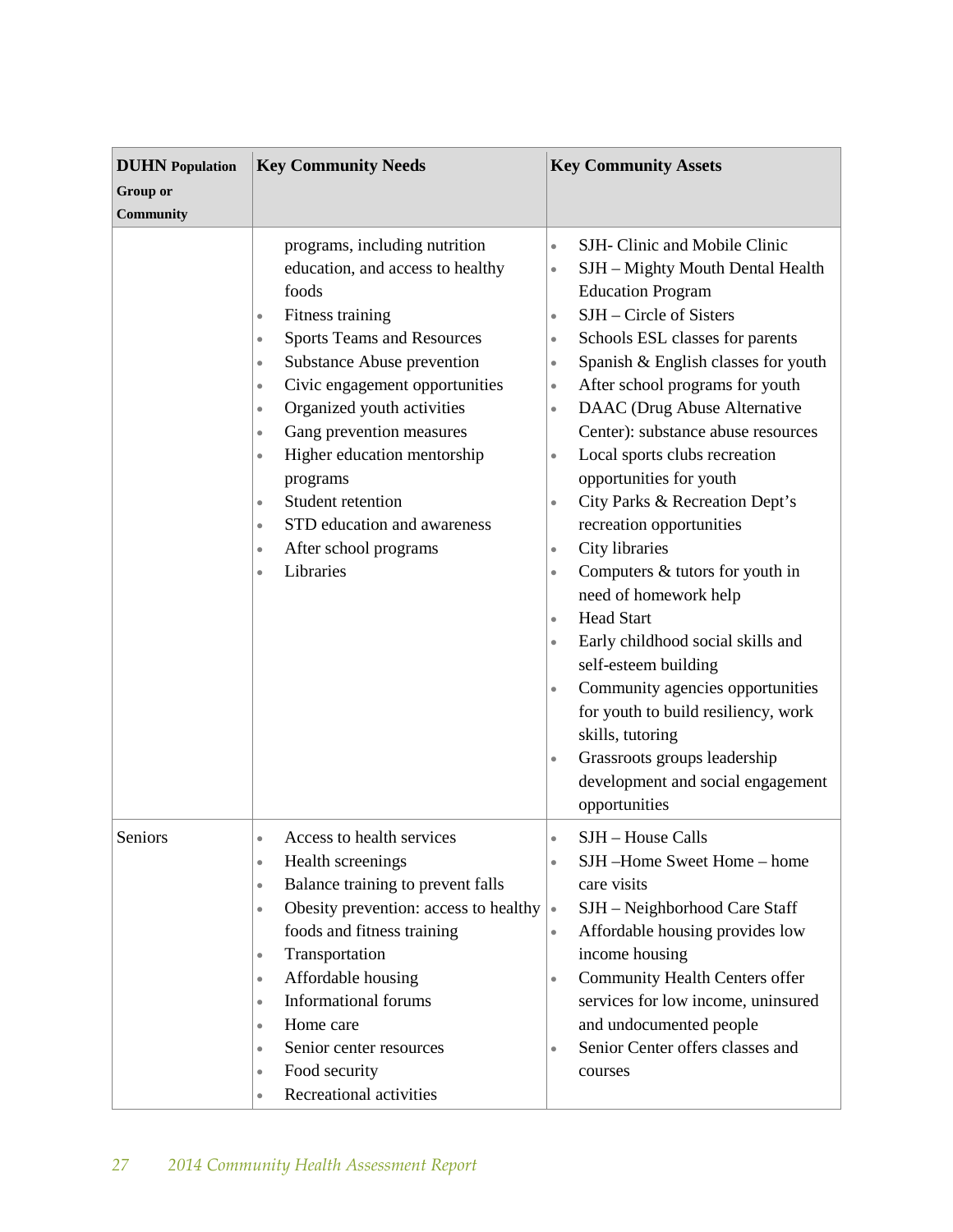| <b>DUHN</b> Population<br>Group or<br><b>Community</b>    | <b>Key Community Needs</b>                                                                                                                                                                                                                                                                                              | <b>Key Community Assets</b>                                                                                                                                                                                                                                                                                                                                                                                                                                                                                                                                 |
|-----------------------------------------------------------|-------------------------------------------------------------------------------------------------------------------------------------------------------------------------------------------------------------------------------------------------------------------------------------------------------------------------|-------------------------------------------------------------------------------------------------------------------------------------------------------------------------------------------------------------------------------------------------------------------------------------------------------------------------------------------------------------------------------------------------------------------------------------------------------------------------------------------------------------------------------------------------------------|
| Undocumented<br>immigrants who<br>do not speak<br>English | Information about health insurance<br>$\bullet$<br>Assistance accessing<br>$\bullet$<br>Immigration resources<br>Processes that facilitate access to<br>$\bullet$<br>medical care<br>Wider outreach $&$ access to healthy<br>$\bullet$<br>food through more food pantries<br>Affordable housing for single<br>$\bullet$ | SJH - Mobile Health Clinic<br>$\bullet$<br>Promotores de Salud<br>$\bullet$<br>Media outlets provide bilingual &<br>$\bullet$<br>bicultural programming<br>Local church<br>$\bullet$<br>Immigration forums<br>$\bullet$<br>Healthcare services for<br>$\bullet$<br>undocumented & uninsured<br>Food pantry increases food security<br>$\bullet$<br>Community agencies<br>$\bullet$<br>Employment, education, and family<br>$\bullet$<br>support programs<br>Housing assistance addressing needs<br>$\bullet$<br>of undocumented and low income<br>residents |

# **VII. PRIMARY DATA**

## *Community Input*

The CHIC selected three types of community input: key informant interviews with leaders in the community, from the County Department of Health Services and local health, education and business leaders; focus groups in different communities throughout the county, balanced in terms of geography and culture; and a telephone survey of 1,500 people. These three methods allowed the CHIC to hear from content experts, community leaders, and a broad spectrum of community members.

# *Key Informant Interviews with Local Experts*

CHNA project partners identified a panel of 18 key informants. Key informants were selected for their expertise in a broad variety of health and health-related disciplines including hospital and primary care, public health, maternal and child health, human services, business and education. Project consultants interviewed key informants individually using a standardized set of questions designed to elicit information on the local health issues of greatest concern and perspectives on local opportunities to improve population health and/or the healthcare delivery system.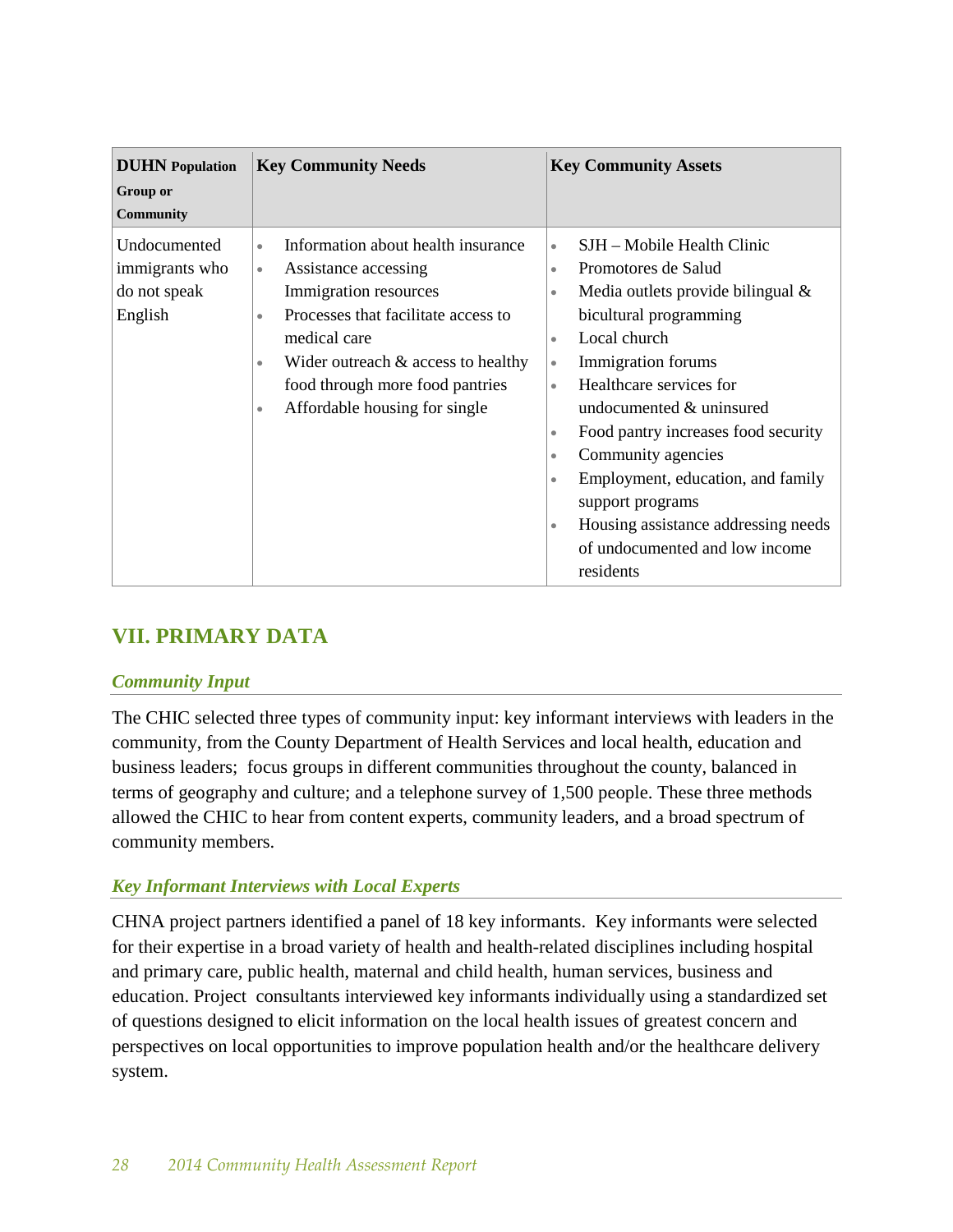## *Community Based Focus Groups*

St. Joseph Health, Sonoma County conducted a series of targeted, community-based focus groups on behalf of the project partners. The goal of the focus group process was to gather information from residents of low-income neighborhoods on their health concerns, the challenges they face in maintaining health and their ideas on how to improve their community's health and wellbeing. Four focus groups were held, averaging 8 participants per group. Groups were facilitated in both Spanish and English, based on group make-up. The groups were conducted in the communities of Sonoma Valley, Rohnert Park, Santa Rosa, and Cloverdale and were facilitated by St. Joseph's staff using standardized questions approved by the CHNA partnership.

# *BRFSS - A Telephone Survey of Sonoma County Residents*

St. Joseph Health, Sonoma County contacted 1500 people (839 completed the survey) using a survey tool incorporating questions from the national Behavioral Risk Factor Surveillance System (BRFSS) survey. The survey provided valuable information on local health status, health behaviors, experience with the local health systems and highlighted the links between social determinants, predominantly income and educational attainment, and disparities in health and health care access.

# *Summary of Community Input*

# *Key Informant Interviews with Local Experts*

Despite the diversity of the key informant group, a number of common themes emerged from the interview process.

## *These themes are:*

- **The health care system is changing due to market pressures and Health Care Reform.** Many key informants expressed their support for increased integration across the health care delivery system, a renewed emphasis on primary care, continued development of patient centered medical homes and adopting a population health framework to guide enhanced collaboration and system integration.
- **New financial incentives within the delivery system are key to improving health and health care.** Informants believed that the Triple Aim goals of enhanced patient experience, improved health outcomes, and cost effectiveness must be supported with a system of financial incentives for health care providers at all levels.
- **Changes in composition of the health care workforce are needed.** Concern was expressed about the capacity of the county's primary care system and noted that developing and training new types of health workers (promotores, home health workers, etc.) could help expand capacity and achieve greater cost effectiveness in care delivery.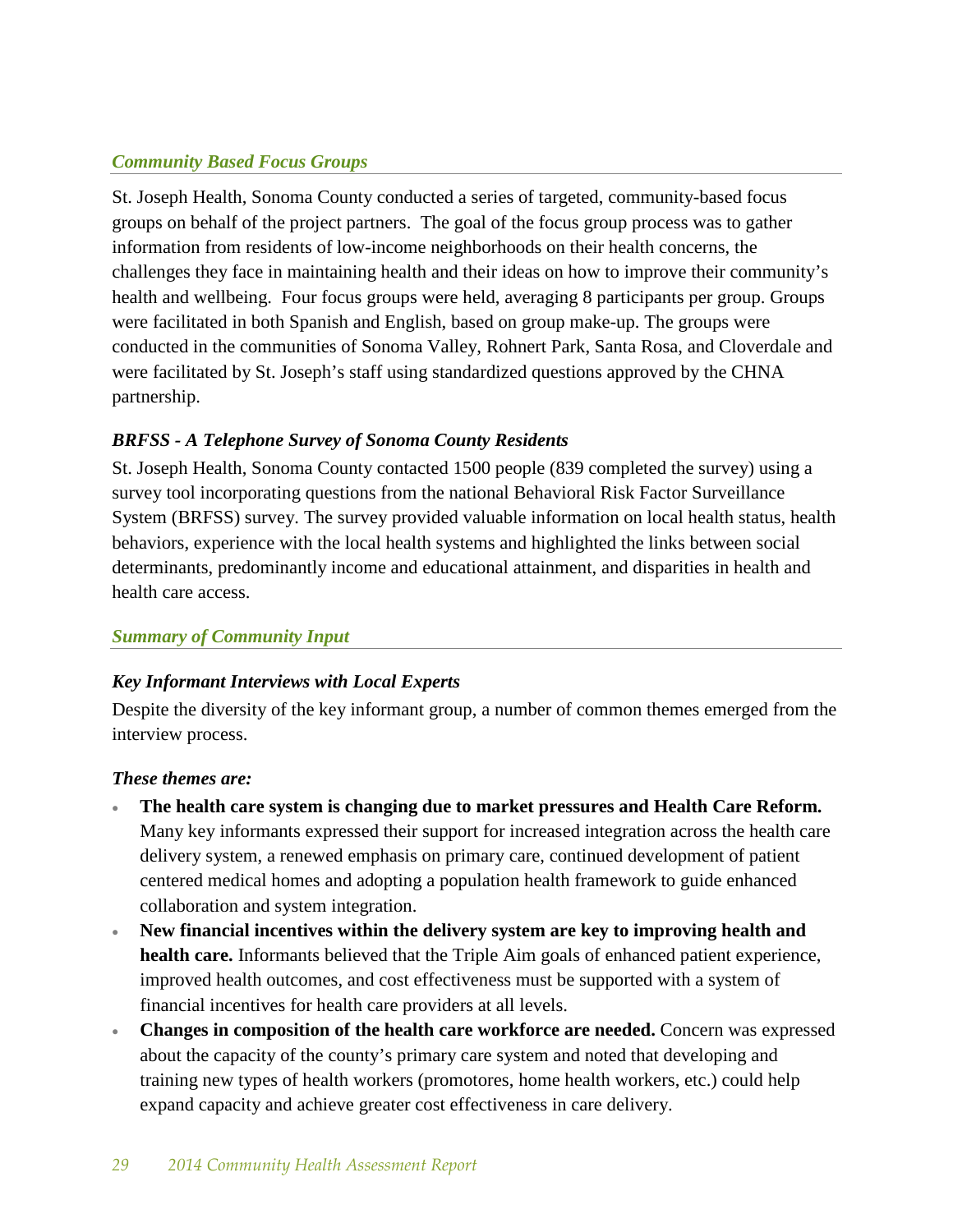- **Sonoma County should strengthen collaboration and grass roots efforts to address community health and reduce health disparities.** Reducing health disparities, particularly among children, is critical to health improvement. Respondents mentioned a number of local collaborations that focus on addressing health disparities, promote shared goals and aim to achieve collective impact in community health. They emphasized the need to continue the work of the Community Health Improvement Committee (CHIC), Health Action, the Care Transitions Project, the Healthy Eating Active Living (HEAL) Initiative, and other upstream approaches now underway.
- **The impact of social determinants on health is becoming better understood as key to population health.** Inequities in education, income, access to care and other socio-economic factors lead to inequalities in health status. Place-based projects like HEAL and Health Action, that focus on changing policies and practices in schools, places of employment and other community settings are seen as promising strategies to reduce disparities and promote community health.
- **Continue upstream investments that focus resources on community health and prevention.** Sonoma County's leadership has embraced the importance of making investments in the community to reduce the need for future spending for public services.
- **Sonoma County does not have the infrastructure to support its rapidly growing senior population.** Sonoma County's population is aging; seniors are living longer, becoming more frail as they age and requiring more assistance. The current senior service system is fragmented and often difficult to access. The costs, both human and financial, associated with caring for seniors in institutional settings are not sustainable. Resources and attention must go to addressing the needs of this growing and vulnerable population.

# **VIII. SECONDARY DATA**

Secondary data were gathered from a broad range of sources, including federal, state, and county government sources, academic research, policy advocates research and other local sources. This breadth provided a wealth of information covering demographics, socio-economic factors and health indicators. Below is a complete list of the sources for each type of data.

| Data                                                                                                                                      | <b>Sources</b>                                                                                               |
|-------------------------------------------------------------------------------------------------------------------------------------------|--------------------------------------------------------------------------------------------------------------|
| <b>Demographics</b>                                                                                                                       |                                                                                                              |
| California Dept. of Finance, E-5 Population and Housing Estimates for Cities,<br><b>Population</b><br>Counties, and the State (2011-2012) |                                                                                                              |
|                                                                                                                                           | U.S. Census Bureau, 2010 Census Tracts Reference Maps; U.S. Census Bureau,<br>2006-2010 ACS 5-year Estimates |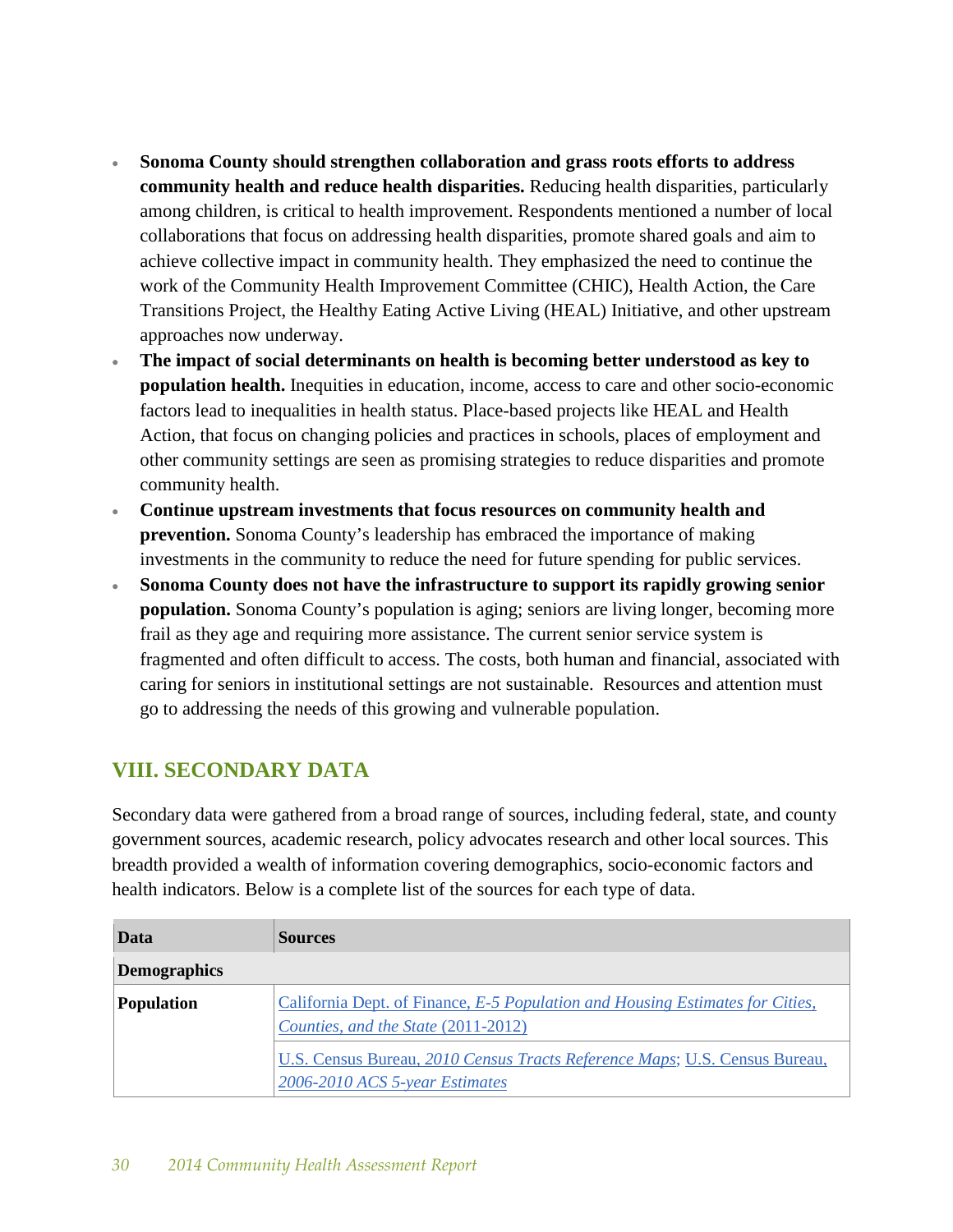| Data                                    | <b>Sources</b>                                                                                                                                                                                                                                                                                                                    |  |
|-----------------------------------------|-----------------------------------------------------------------------------------------------------------------------------------------------------------------------------------------------------------------------------------------------------------------------------------------------------------------------------------|--|
| <b>Age of Population</b>                | California Dept. of Aging, California Aging Population Demographic Projections<br>for Intrastate Funding Formula (2011)                                                                                                                                                                                                           |  |
| <b>Ethnicity</b>                        | California Dept. of Finance, E-5 Population and Housing Estimates for Cities,<br>Counties, and the State (2011-2012)                                                                                                                                                                                                              |  |
| <b>Births</b>                           | California Dept. of Public Health, Birth Statistical Master Files (2010);<br>California Dept. of Public Health, Vital Statistics Query                                                                                                                                                                                            |  |
| <b>Income and Wealth</b>                | Board of Governors of the Federal Reserve System, Survey of Consumer Finances<br>(2010)                                                                                                                                                                                                                                           |  |
|                                         | U.S. Census Bureau, 2006-2010 ACS 5-year Estimates, Table DP03 Selected<br><b>Economic Characteristics</b>                                                                                                                                                                                                                        |  |
|                                         | U.S. Census Bureau, 2006-2010 ACS (reported in 2010 inflation adjusted dollars)                                                                                                                                                                                                                                                   |  |
|                                         | U.S. Census Bureau, 2010 ACS 1-Year Estimate                                                                                                                                                                                                                                                                                      |  |
| <b>Poverty</b>                          | U.S. Census Bureau, 2006-2010 ACS 5-Year Estimates, Table B17024 Age by<br>Ratio of Income to Poverty Level in Past 12 Months; Table S1702 Poverty Status<br>in the Past 12 Months of Families                                                                                                                                    |  |
|                                         | U.S. Census Bureau, 2005-2009 American Community Survey, 5-Year Estimates,<br>Table C17002 Ratio of Income to Poverty Level in the Past 12 Months;<br>Poverty Status by Sex by Age?                                                                                                                                               |  |
| <b>Employment</b>                       | Sonoma County Economic Development Board, Sonoma County Indicators<br>$(2012)$ (abridged)                                                                                                                                                                                                                                         |  |
|                                         | U.S. Census Bureau, 2006-2010 ACS 5-Year Estimates, Table DP03 Selected<br><b>Economic Characteristics</b>                                                                                                                                                                                                                        |  |
| <b>Educational</b><br><b>Attainment</b> | U.S. Census Bureau, 2006-2010 ACS 5-Year Estimates, Table S1501 Educational<br>Attainment; Table C15002H Sex by Educational Attainment for the Population 25<br>Years and Over (White Alone, Not Hispanic or Latino); Table C15002I Sex by<br>Educational Attainment for the Population 25 Years and Over (Hispanic or<br>Latino) |  |
| <b>Housing</b>                          | U.S. Census Bureau, 2006-2010 ACS 5-Year Estimates, Table DP04 Selected<br>Housing Characteristics; Table S2502 Demographic Characteristics for Occupied<br><b>Housing Units</b>                                                                                                                                                  |  |
|                                         | Sonoma County Task Force for the Homeless, Sonoma County Homeless Census<br>and Survey (2011)                                                                                                                                                                                                                                     |  |
| <b>Food Security</b>                    | County of Sonoma Dept. of Health Services, Sonoma County Community Food<br><i>Assessment</i> (July 2011)                                                                                                                                                                                                                          |  |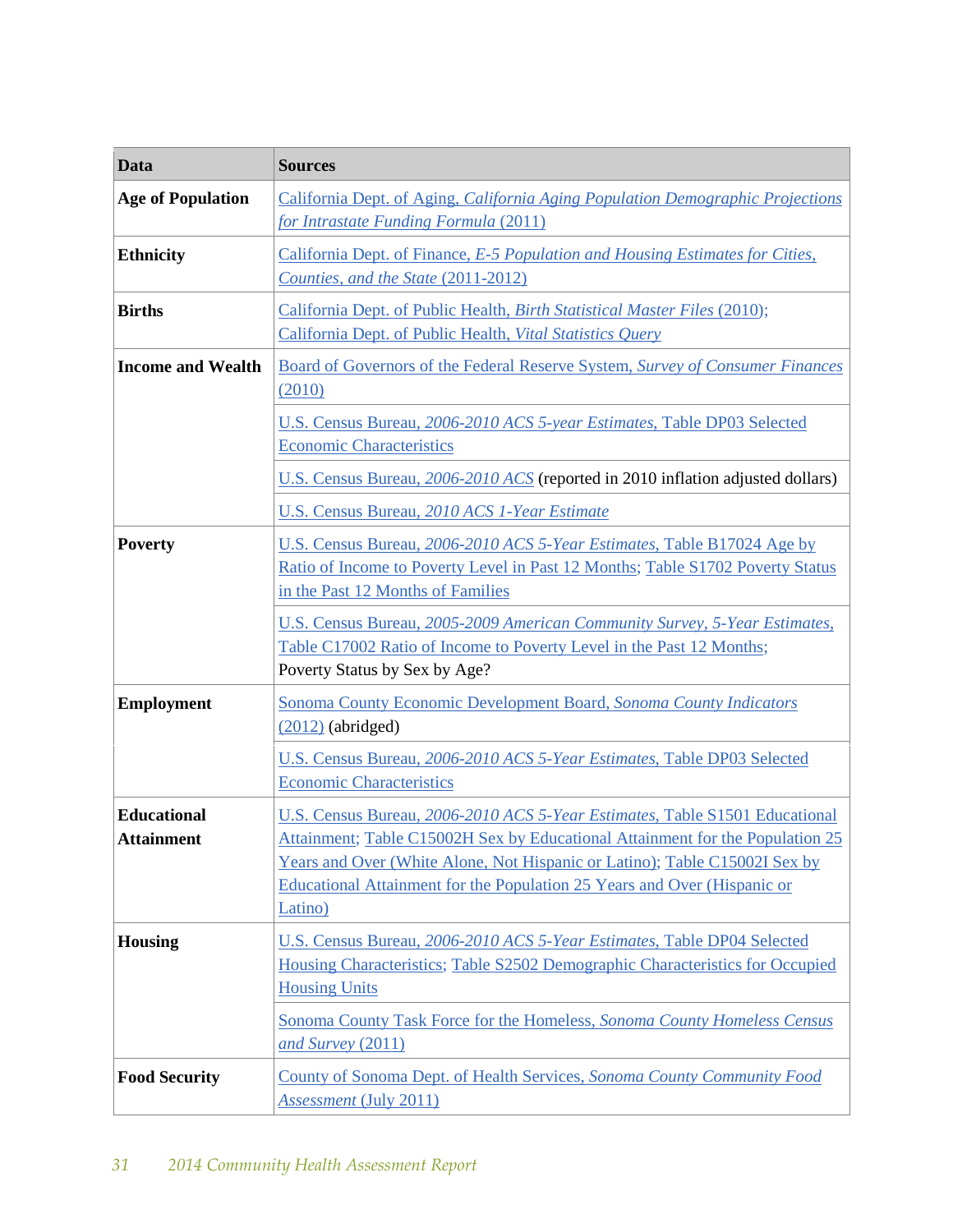| Data                                          | <b>Sources</b>                                                                                                                                 |                                                                                                                                                  |
|-----------------------------------------------|------------------------------------------------------------------------------------------------------------------------------------------------|--------------------------------------------------------------------------------------------------------------------------------------------------|
|                                               | California Food Policy Advocates, 2010 Survey<br>Sonoma County Department of Health Services, WIC Program (2012)                               |                                                                                                                                                  |
|                                               |                                                                                                                                                |                                                                                                                                                  |
| <b>Health Insurance</b>                       |                                                                                                                                                | North Bay Business Journal, Book of Lists, Kaiser Permanente (2011)                                                                              |
|                                               | U.S. Census Bureau, 2010 ACS 1-Year Estimate, Table DP03 Selected Economic<br>Characteristics                                                  |                                                                                                                                                  |
|                                               | California Dept. of Health Care Services, Medi-Cal Managed Care Enrollment<br>Reports (July 2011)                                              |                                                                                                                                                  |
|                                               | Centers for Medicare and Medicaid Services, Medicare Enrollment<br>Report (July 2010)                                                          |                                                                                                                                                  |
|                                               | Centers for Medicare and Medicaid Services, Medicare Advantage/Part D<br><b>Contract and Enrolment Data (2009)</b>                             |                                                                                                                                                  |
|                                               | County Medical Services Program, CMSP Eligibility Sonoma County by Aid Code<br>by Month, FY 2009-2010                                          |                                                                                                                                                  |
| <b>Leading Health Indicators</b>              |                                                                                                                                                |                                                                                                                                                  |
| <b>Leading Causes of</b><br><b>Death</b>      | California Dept. of Public Health, County Health Status Profiles 2012; U.S. Dept.<br>of Health and Human Services, Healthy People 2020         |                                                                                                                                                  |
|                                               | Cancer                                                                                                                                         | California Dept. of Public Health, California Cancer<br><i>Registry</i> ; U.S. Dept. of Health and Human Services,<br><b>Healthy People 2020</b> |
|                                               | Chronic Lower<br><b>Respiratory Disease</b>                                                                                                    | California Dept. of Public Health, County Health Status<br>Profiles 2012                                                                         |
|                                               | Leading Causes of<br>Death by Age Group                                                                                                        | California Dept. of Public Health, Death Statistical Master<br>Files (2008-2010)                                                                 |
| <b>Years of Potential</b><br><b>Life Lost</b> | California Dept. of Public Health, <i>Death Statistical Master Files</i> (2007-2009)<br>(age adjusted)                                         |                                                                                                                                                  |
| <b>Disability by Age</b><br>Group             | U.S. Census Bureau, 2008-2010 ACS 3-Year Estimates, Table S1810 Disability<br>Characteristics                                                  |                                                                                                                                                  |
| <b>Disparities in Health</b>                  | California Dept. of Public Health, <i>Death Statistical Master Files</i> (2005-2009)                                                           |                                                                                                                                                  |
| <b>Children: Prenatal</b>                     | St. Joseph Health, Behavioral Risk Factor Surveillance System<br>California Dept. of Public Health, Death Statistical Master Files (2008-2010) |                                                                                                                                                  |
| <b>Period to 1 Year</b>                       | California Dept. of Public Health, EPICenter: California Injury Data Online,<br><b>Overall Injury Surveillance</b>                             |                                                                                                                                                  |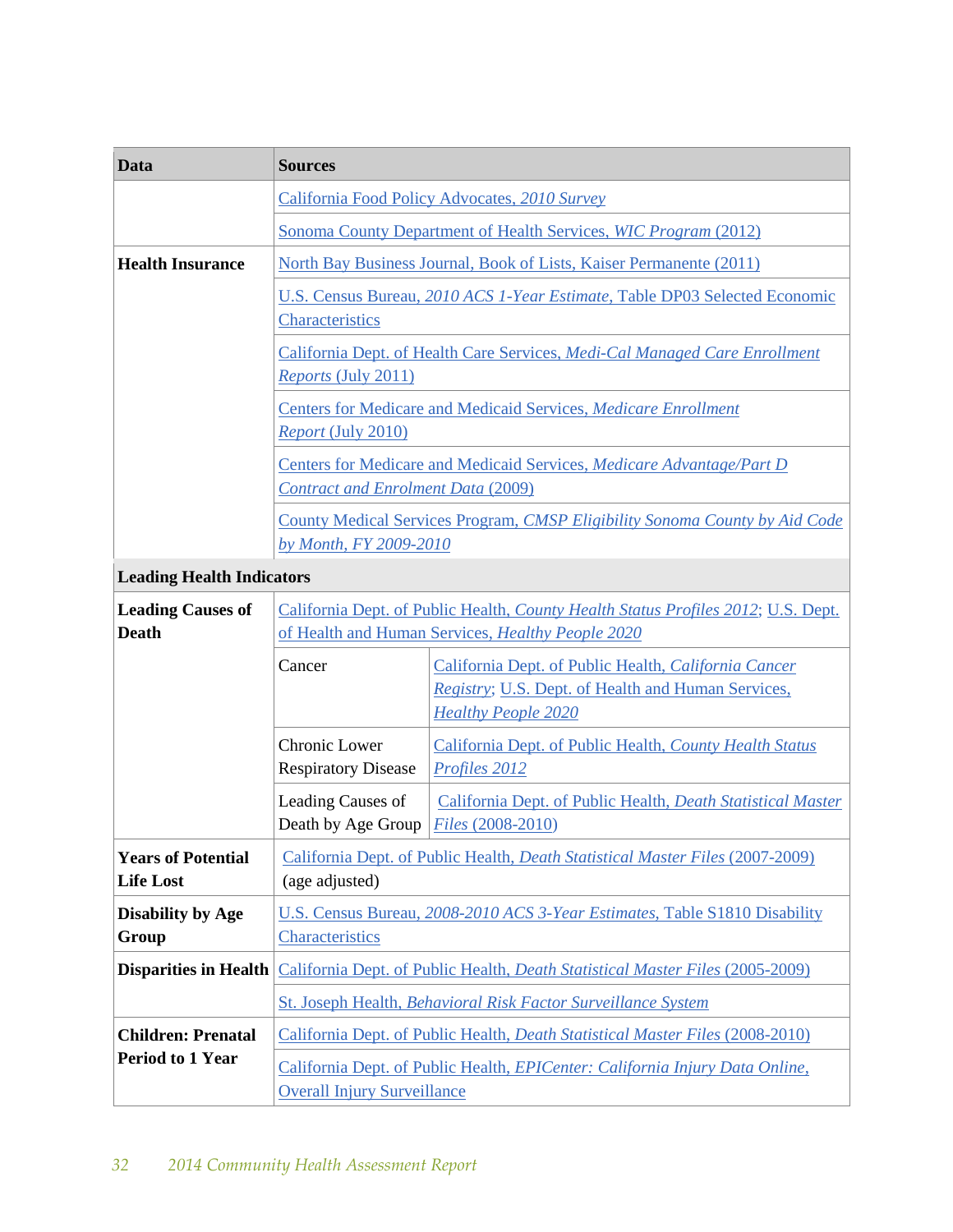| Data                       | <b>Sources</b>                                                                                                                                        |  |
|----------------------------|-------------------------------------------------------------------------------------------------------------------------------------------------------|--|
|                            | California Dept. of Public Health, Birth Statistical Master Files; Death Statistical<br>Master Files, (2008-2010)                                     |  |
|                            | California Dept. of Public Health, Maternal and Infant Health Assessment<br>$(MIHA)$ Survey $(2010)$                                                  |  |
|                            | California Dept. of Public Health, In-Hospital Breastfeeding Initiation Data<br>(2010)                                                                |  |
|                            | California Dept. of Social Services / Univ. of California at Berkeley, Child<br><b>Welfare Dynamic Report System, Single Time Period Table (2010)</b> |  |
|                            | California Dept. of Public Health, MIHA Snapshot, Sonoma County (2010)                                                                                |  |
| Children: 1 to 12          | California Dept. of Public Health, EPICenter: California Injury Data Online                                                                           |  |
| <b>Years</b>               | California Dept. of Public Health, Asthma Data Query                                                                                                  |  |
|                            | California Dept. of Education, DataQuest; STAR Testing; Physical Fitness Testing                                                                      |  |
|                            | California Dept. of Education, DataQuest; Physical Fitness Testing                                                                                    |  |
|                            | St. Joseph Health, Behavioral Risk Factor Surveillance System                                                                                         |  |
| <b>Children: 13-17</b>     | California Dept. of Public Health, EPICenter: California Injury Data Online                                                                           |  |
| <b>Years</b>               | California Dept. of Education, DataQuest; Physical Fitness Testing                                                                                    |  |
|                            | California Dept. of Education, DataQuest; Student & School Data Files                                                                                 |  |
| <b>Adults: 18-59 Years</b> | California Dept. of Public Health, EPICenter: California Injury Data Online                                                                           |  |
|                            | St. Joseph Health, Behavioral Risk Factor Surveillance System                                                                                         |  |
|                            | The Commonwealth Fund Common, Scorecard on Local Health System<br>Performance, 2012                                                                   |  |
|                            | <b>UCLA Center for Policy Research, California Health Interview Survey (2009)</b>                                                                     |  |
| <b>Adults: 60 Years</b>    | California Dept. of Public Health, EPICenter: California Injury Data Online                                                                           |  |
| and Over                   | <b>UCLA Center for Policy Research, California Health Interview Survey (2009)</b>                                                                     |  |
|                            | U.S. Census Bureau, 2006-2010 ACS Estimates                                                                                                           |  |
|                            | California Dept. of Public Health, Death Statistical Master Files                                                                                     |  |
| <b>Health System</b>       | California Office of Statewide Health Planning and Development, AHRQ-                                                                                 |  |
| <b>Performance</b>         | Prevention Quality Indicators, Patient Discharge Data (2009)                                                                                          |  |
| <b>Indicators</b>          | The Commonwealth Fund, Scorecard on Local Health System Performance, 2012                                                                             |  |
|                            | The Commonwealth Fund, State Scorecard of Child Health System Performance,                                                                            |  |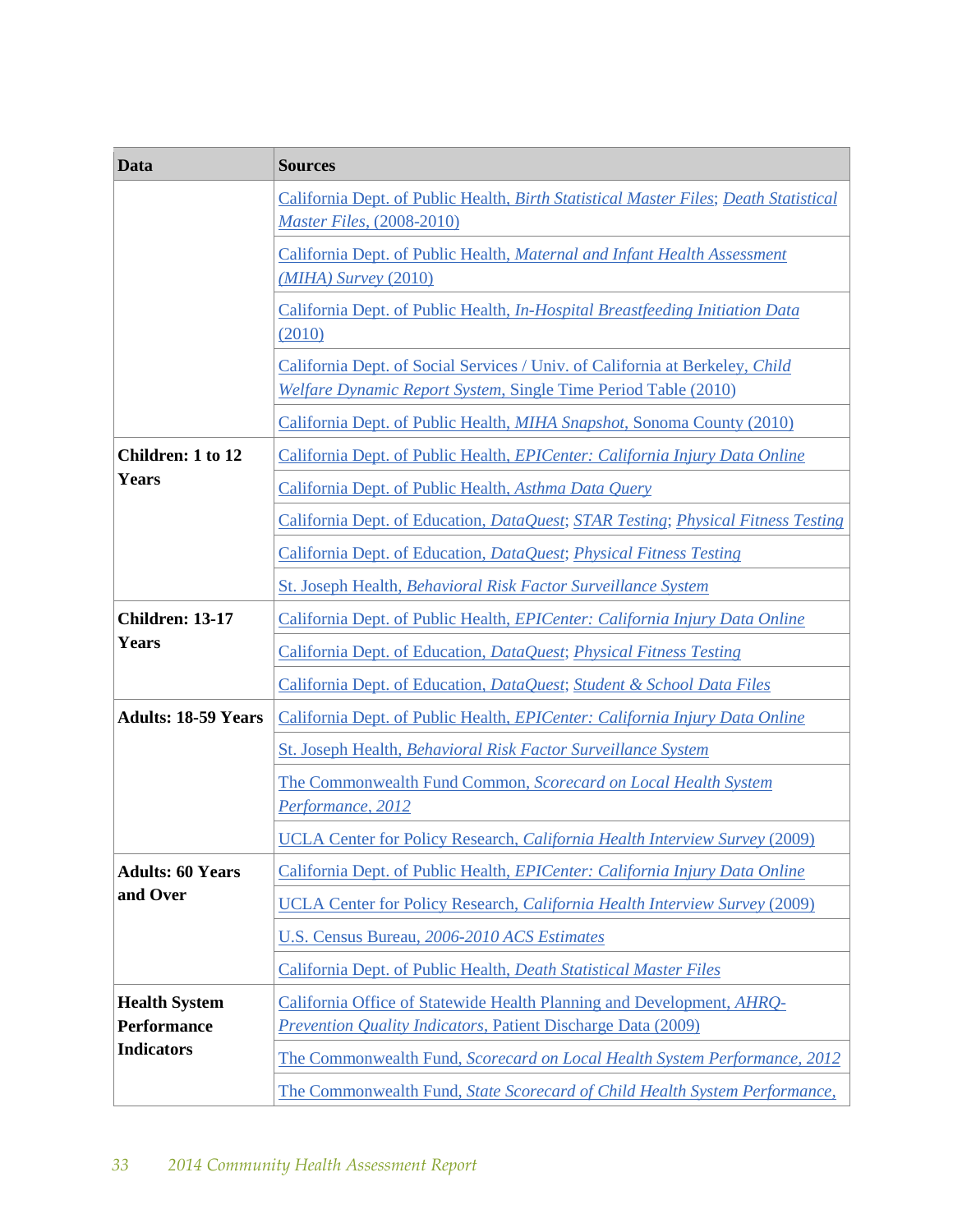| <b>Data</b> | <b>Sources</b> |
|-------------|----------------|
|             |                |

#### *Summary of Secondary Data Analysis*

#### **Refer to Attached CHNA 2013-16 for summary of Secondary Data Analysis (pages 32-56).**

#### *Conclusion and Next Steps*

The purpose of the Community Health Needs Assessment (CHNA) process is to develop and document key information on the health and wellbeing of Sonoma County residents. In conjunction with this report, each hospital partner will develop a community benefit plan as required by the Affordable Care Act and the State of California. These plans will build on the community assets and resources, as well as evidence-based strategies, wherever possible. The Implementation Strategy will be filed with the Internal Revenue Service using Form 990 Schedule H.

The Sonoma County 2013 CHNA will also be made available as a resource to the broader community. It is hoped that, in this way, the CHNA be a useful resource for further communitywide health improvement efforts. Please visit www.healthysonoma.org [<http://www.healthysonoma.org>](http://www.healthysonoma.org/) to access the report and for more information about community health issues in Sonoma County.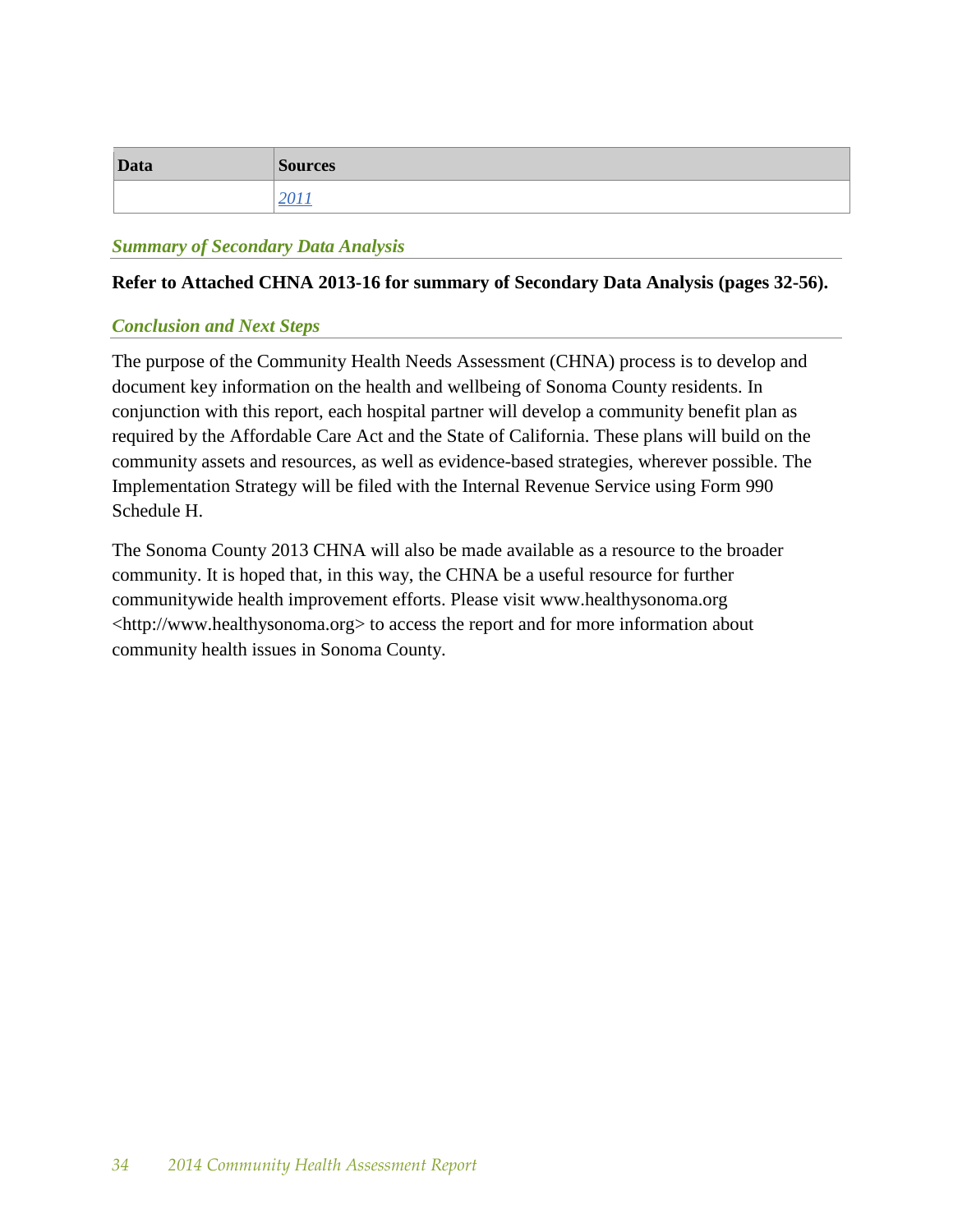# **APPENDIX 1**

## *Community Health Need Assessment Steering Committee*

| Name             | Title                                                               | <b>Affiliation or Organization</b>                    |
|------------------|---------------------------------------------------------------------|-------------------------------------------------------|
| Jo Sandersfield  | Vice President for Mission<br>Integration                           | St. Joseph Health System, Sonoma<br>County            |
| Andrea Michelsen | Community Benefit/Community<br><b>Health Manager Public Affairs</b> | Marin Sonoma Service Area, Kaiser<br>Permanente       |
| Penny Cleary     | Director of Development North Bay                                   | <b>Sutter Medical Center of Santa Rosa</b>            |
| Peter Rumble     | Director of Health Policy, Planning<br>and Evaluation               | Sonoma County Department of<br><b>Health Services</b> |
| Dory Escobar     | Director of Community Benefit                                       | St. Joseph Health System - Sonoma<br>County           |
| Shan Magnuson    | Community Benefit/Health<br><b>Specialist Public Affairs</b>        | Marin Sonoma Service Area, Kaiser<br>Permanente       |

# **APPENDIX 2**

#### *Community Input*

### *Public Health or Other Departments or Agencies*

| Organization                                   | <b>Nature of Community Input</b>                                   |
|------------------------------------------------|--------------------------------------------------------------------|
| Sonoma County Department of Health<br>Services | Share secondary data, provide input on analyzing<br>secondary data |
| Sonoma County Office of Education              | Share observations                                                 |
| Economic Development Board                     | Share observations                                                 |

## *Community Leaders and Representatives*

Describe the medically underserved, low-income, or minority populations being represented by organizations providing input.

| <b>Organization</b>                 | Nature of Community Input                              |
|-------------------------------------|--------------------------------------------------------|
| Drug Abuse Alternative Center       | Share observations                                     |
| Santa Rosa Community Health Centers | Share observations of the greatest needs of low income |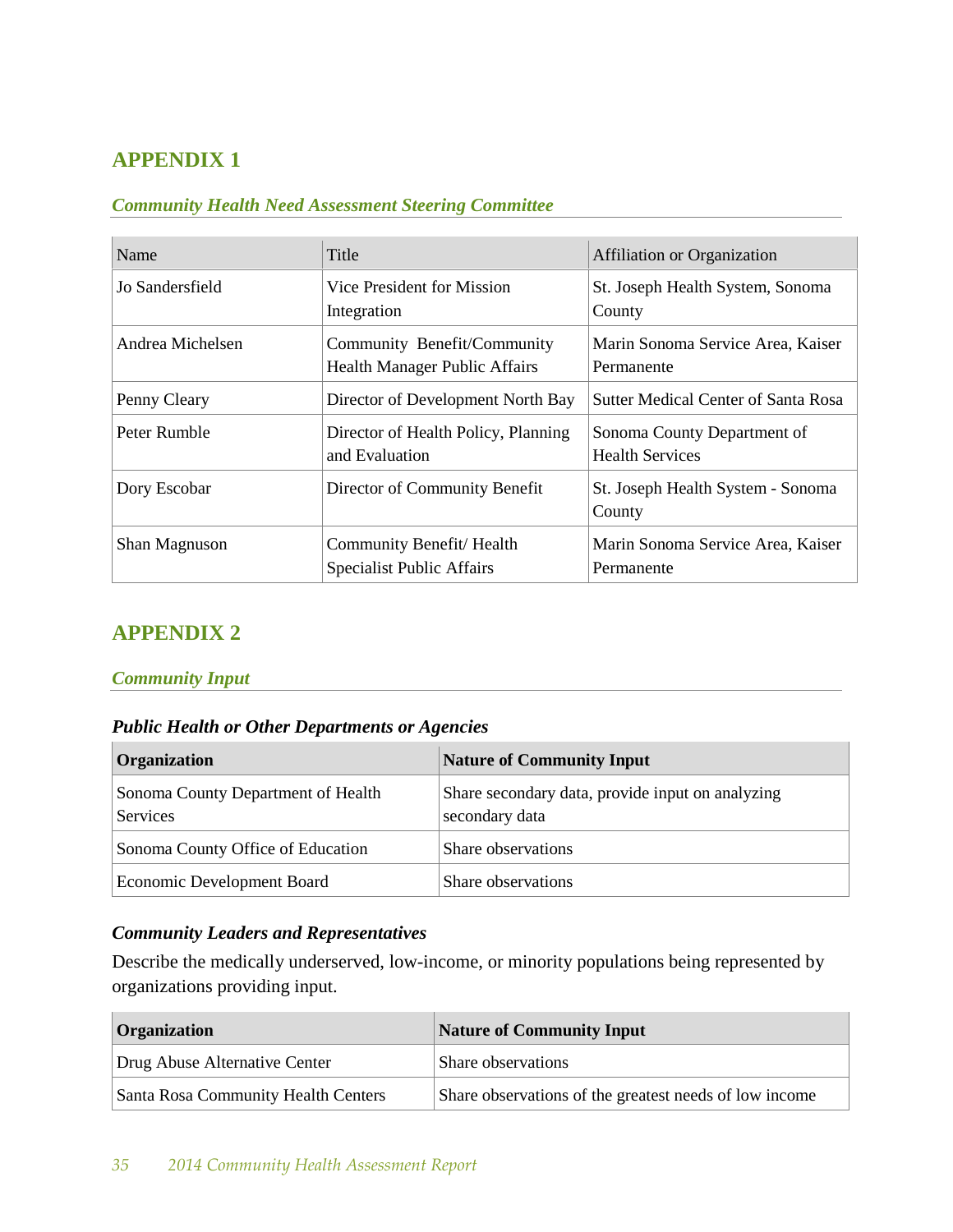|                              | population                 |
|------------------------------|----------------------------|
| Sonoma Indian Health Project | Native American population |

Others which Represent the Broad Interests of the Community

| Organization                                  | <b>Nature of Community Input</b>                                                     |
|-----------------------------------------------|--------------------------------------------------------------------------------------|
| <b>Redwood Community Health Coalition</b>     | Share observations on the greatest needs of low income<br>population in service area |
| Kaiser Permanente                             | Share secondary data (KP CARES Platform)                                             |
| Partnership HealthPlan of California          | Share observations                                                                   |
| Sonoma County Oral Health Access<br>Coalition | Share observations                                                                   |

# **APPENDIX 3**

## *Contracted Third Party*

The Research and Report Development was prepared by BK Consult, a Health Care Consulting Firm located in Petaluma CA. BK Consult has extensive public involvement experience with over 25 years working with community based service organizations in health care, mental health and education. Since 2005, BK Consult has collaborated with the Community Health Improvement Committee of Sonoma Health Alliance, to complete their community health needs assessments. BK Consult has also worked with Kaiser Permanente, Santa Rosa and SJH, Sonoma County to complete their CHNA Implementation Plans.

# **APPENDIX 4**

## *Healthcare Facilities within Service Area*

| <b>Name</b>                              | <b>Address</b>                                | <b>Description of Services Provided</b>                                                          |
|------------------------------------------|-----------------------------------------------|--------------------------------------------------------------------------------------------------|
| SJH Petaluma Valley Hospital             | 400 N. McDowell Blyd.<br>Petaluma, CA 94954   | Acute and critical care hospital (80 bed)<br>offers 24 hour emergency and outpatient<br>services |
| Kaiser Permanente Hospital<br>Santa Rosa | 3558 Round Barn Blvd.<br>Santa Rosa, CA 95403 | Acute care hospital (173 bed) serving<br>Sonoma County with 24-hour emergency<br>department      |
| Kaiser Permanente Hospital               | 99 Montecillo Rd.                             | Acute care hospital serving Marin County                                                         |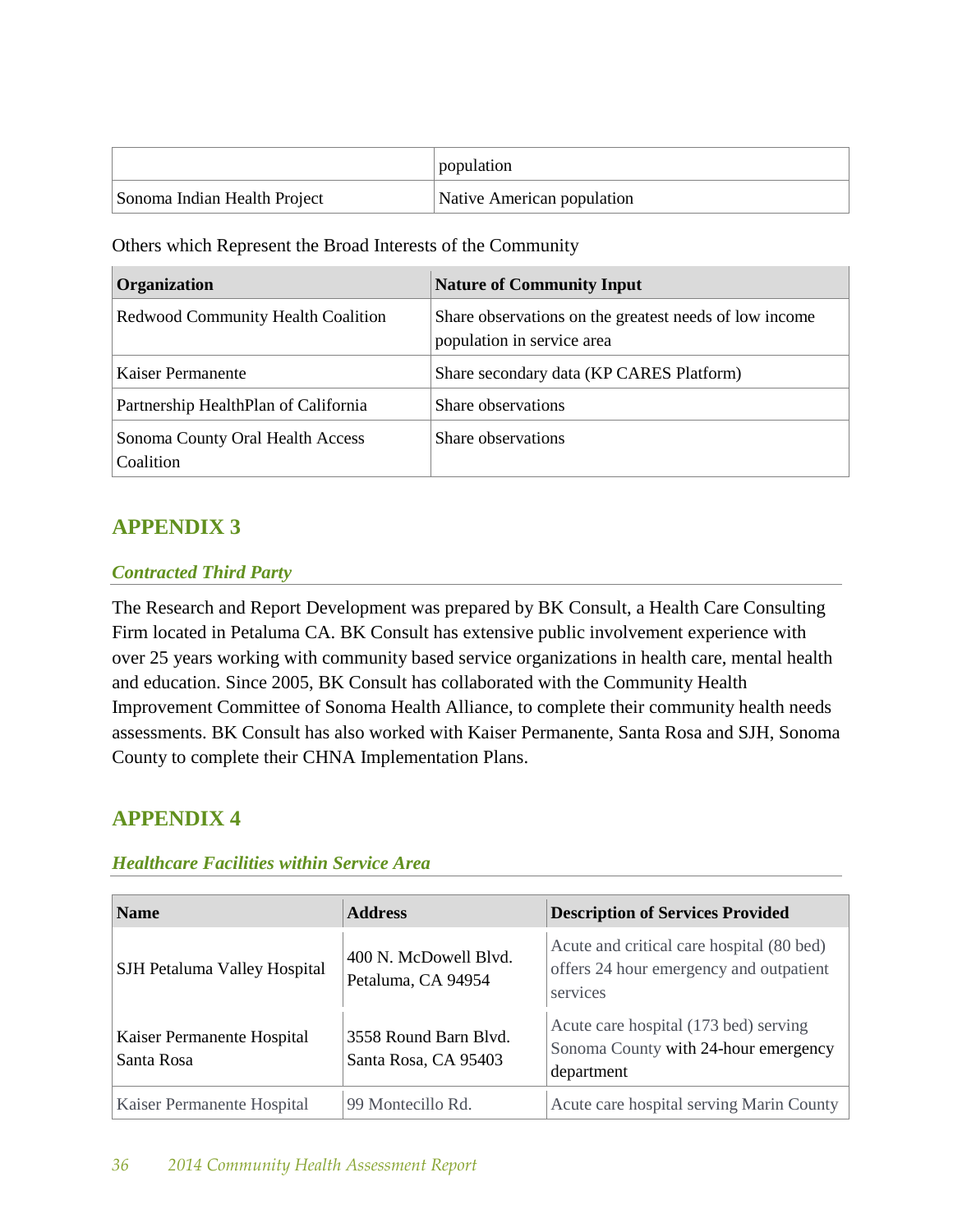| San Rafael                                      | San Rafael, CA 94903                              | with 24-hour emergency department                                                                                 |
|-------------------------------------------------|---------------------------------------------------|-------------------------------------------------------------------------------------------------------------------|
| <b>Sutter Medical Center</b><br>Santa Rosa      | 3325 Chanate Rd<br>Santa Rosa, CA 95404           | Community based, not-for-profit hospital<br>serving Sonoma County and neighboring<br>communities                  |
| Sonoma Valley Hospital                          | 347 Andrieux Street<br>Sonoma, CA 95476           | Acute care hospital offers emergency,<br>inpatient and outpatient services                                        |
| Palm Drive District Hospital                    | 501 Petaluma Ave<br>Sebastopol, CA 95472          | Acute and critical care hospital (37 bed)<br>offers emergency and outpatient services                             |
| Healdsburg District Hospital                    | 1375 University Ave<br>Healdsburg, CA 95448       | 43 bed acute care hospital offers<br>emergency, inpatient and outpatient<br>services                              |
| <b>Alliance Medical Center</b>                  | 1381 University St<br>Healdsburg, CA 95448        | Primary medical care services<br>Dental care services<br>Two sites in Healdsburg and Windsor                      |
| <b>Coastal Health Alliance</b>                  | 65 3rd Street<br>Point Reyes Station, CA<br>94956 | Primary medical care services<br>Three sites in Bolinas, Stinson Beach and<br>Point Reyes                         |
| Jewish Community Free Clinic                    | 490 City Center Dr<br>Rohnert Park, CA 94928      | Free medical care services                                                                                        |
| Petaluma Health Center                          | 1179 N McDowell Blyd<br>Petaluma, CA 94954        | Primary medical care services<br>Dental care services                                                             |
| Santa Rosa Community Health<br>Centers          | 3569 Round Barn Circle<br>Santa Rosa, CA 95403    | <b>Primary Medical Care Services</b><br>Dental care services<br>Three sites in Santa Rosa                         |
| Sonoma Valley Community<br><b>Health Center</b> | 430 W Napa St<br>Sonoma, CA 95476                 | Primary medical care services                                                                                     |
| Sonoma County Indian Health<br>Project          | 144 Stony Point Rd<br>Santa Rosa, CA 95401        | Primary medical care services<br><b>Dental Care Services</b>                                                      |
| <b>West County Health Centers</b>               | 14045 Mill St<br>Guerneville, CA 95446            | Primary medical care services<br>Dental care services<br>Three sites in Sebastopol, Guerneville and<br>Occidental |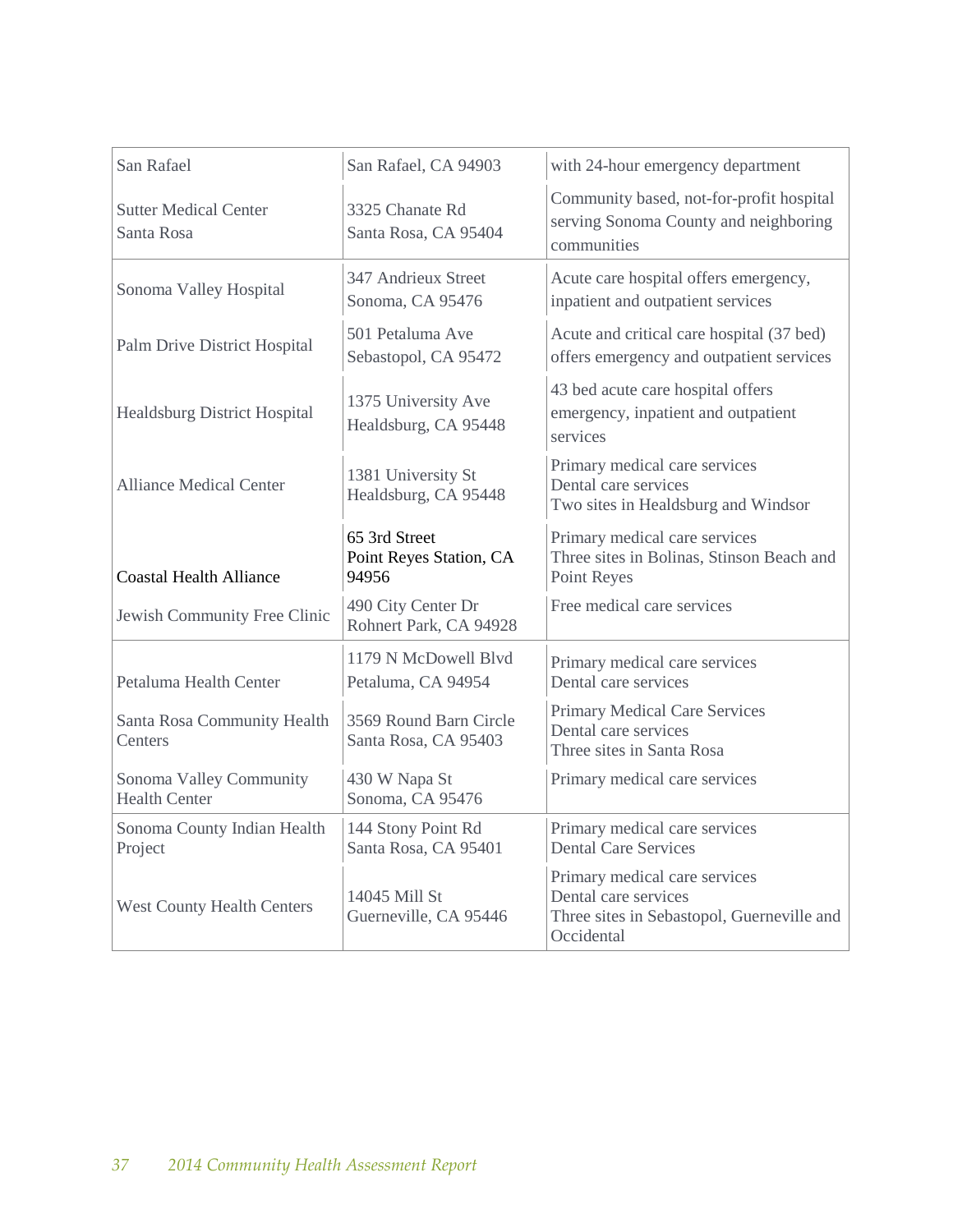# **APPENDIX 5**

#### *Medically Underserved Area*

At least part of Sonoma County, California, is designated as a Medically Underserved Area (MUA). The area is 0.8 square miles and is located near downtown Santa Rosa. This designation was approved in May 1994 by the California Healthcare Workforce Policy Commission. Most of California's large population counties contain designated areas. All MUA designations are permanent; once assigned, these areas retain their status as medically underserved areas irrespective of changes in population demographics or the workforce.

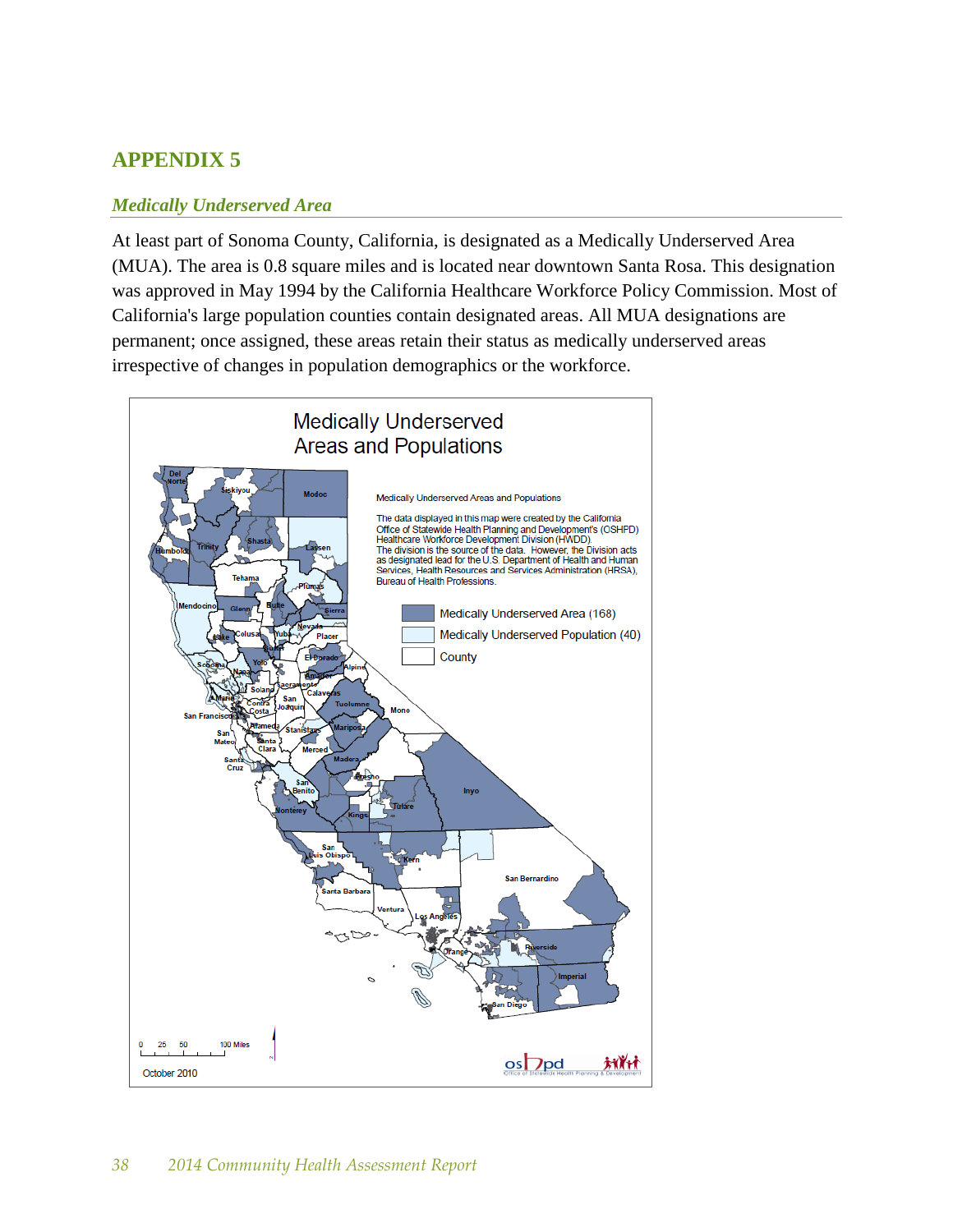Source of information: http://gis.oshpd.ca.gov/atlas/topics/shortage/mua/sonoma-service-area

# *If applicable:*

"HRSA has calculated an Index of Medical Underservice (IMU) score for communities across the U.S. The IMU score calculation includes the ratio of primary medical care physicians per 1,000 persons, the infant mortality rate, the percentage of the population with incomes below the poverty level, and the percentage of the population greater than age 64. IMU scores range from zero to 100 where 100 represents the least underserved and zero represents the most underserved.1

Any area or population receiving an IMU score of 62.0 or less qualifies for Medically Underserved Area (MUA) or Medically Underserved Population (MUP) designation. "

# **APPENDIX 6**

# *Health Professions Shortage Area*

Primary Care Health Professional Shortage Areas (PC-HPSA) are designated based on primary care physician availability. Geographically, PCHPSAs are Medical Service Study Areas that meet federally mandated criteria to qualify facilities for benefit programs. Approximately 20% of Californians live in a PCHPSA. The Cloverdale area in Sonoma County is a designated PC-HSPA. There are 6,888 civilian residents in this area, which is 307.5 total square miles.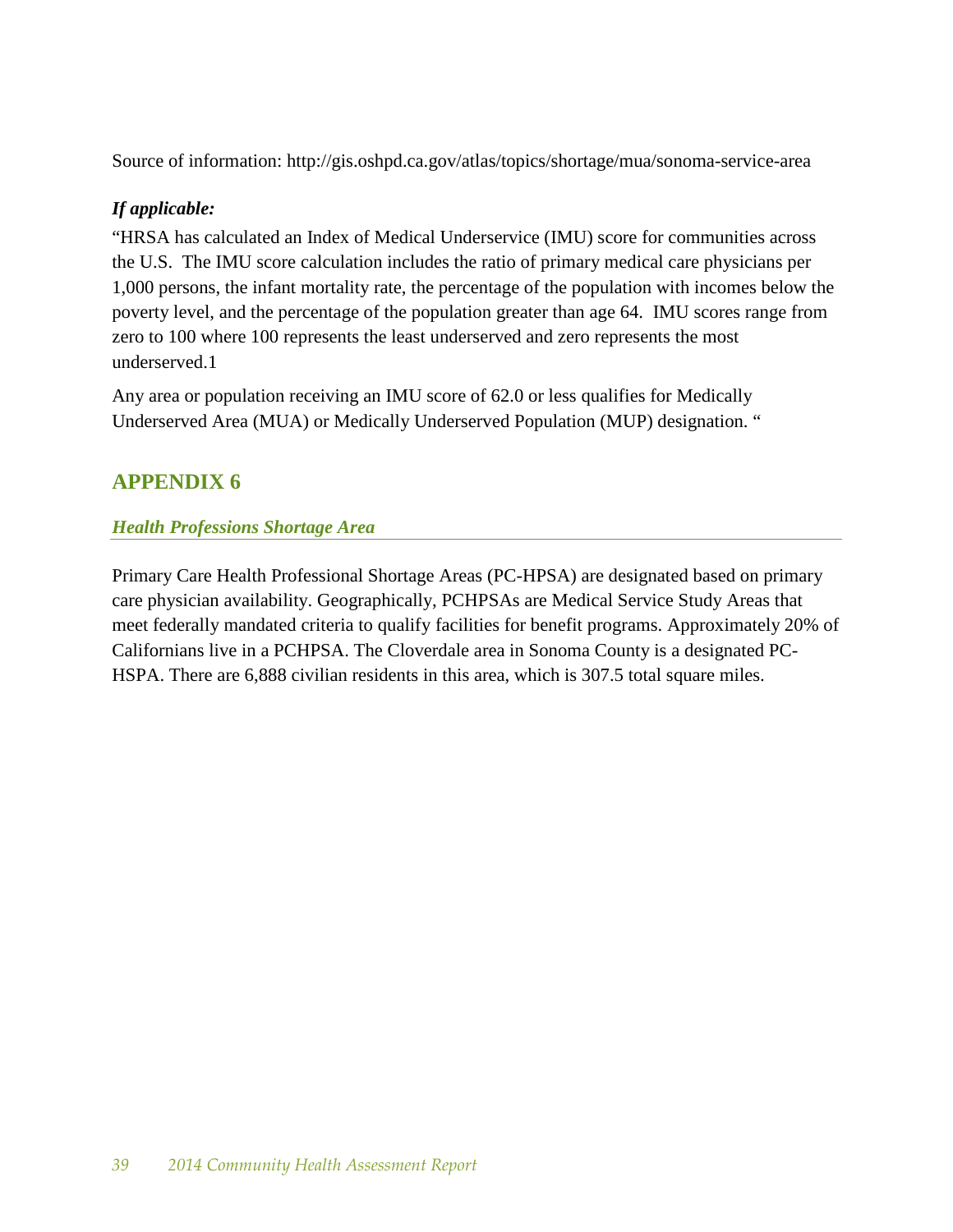

# *If applicable:*

Health Professions Shortage Areas (HPSAs) can be: "(1) An urban or rural area (which need not conform to the geographic boundaries of a political subdivision and which is a rational area for the delivery of health services); (2) a population group; or (3) a public or nonprofit private medical facility."1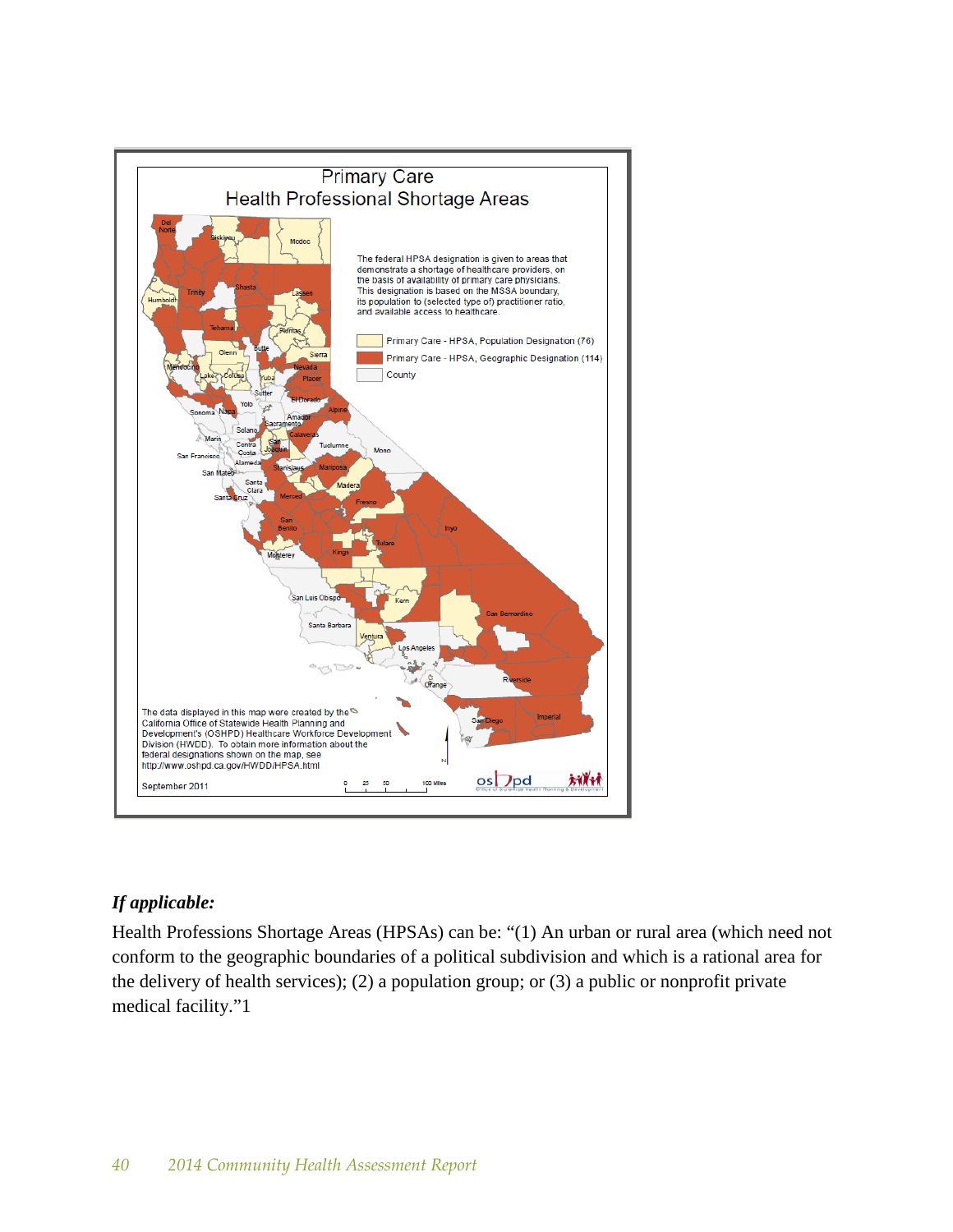# **APPENDIX 7**

# *Community Benefit Committee*

| <b>Name</b>                       | <b>Title</b>                                                         | <b>Affiliation or Organization</b>                               |
|-----------------------------------|----------------------------------------------------------------------|------------------------------------------------------------------|
| <b>Jim Adams</b>                  | Santa Rosa Memorial<br><b>Board of Trustees</b>                      | <b>Former CEO REACH</b>                                          |
| Jim Carr                          | Petaluma Valley Board of<br><b>Trustees</b>                          | Retired Director of Parks and Recreation for City of<br>Petaluma |
| Lisa Carreño                      | <b>Regional Director</b>                                             | 10,000 Degrees                                                   |
| Pam Chantar                       | Santa Rosa Memorial<br><b>Board of Trustees</b>                      | Vantreo Insurance                                                |
| <b>Oscar Chavez</b>               | <b>Assistant Director</b>                                            | Human Services Department of Sonoma County                       |
| <b>Robert Curry</b>               | Petaluma Valley Board of<br><b>Trustees</b>                          | Project Director Marin County<br><b>Tobacco Control Project</b>  |
| Teejay Lowe                       | Santa Rosa Memorial<br><b>Board of Trustees</b>                      | CEO, G&G Markets                                                 |
| Sister Mary Bernadette<br>McNulty | Santa Rosa Memorial &<br>Petaluma Valley Board of<br><b>Trustees</b> | Member of General Council for Sisters of St. Joseph<br>of Orange |
| <b>Ernesto Olivares</b>           | Santa Rosa City Council<br>Member                                    | Retired Santa Rosa Police Department                             |
| Sister Marian Schubert            | Santa Rosa Memorial &<br>Petaluma Valley Board of<br><b>Trustees</b> | EVP, Mission Integration for<br>St Joseph Health                 |
| Jo Thornton                       | Petaluma Valley Board of<br><b>Trustees</b>                          | Member of Petaluma Health Care District                          |
| Catherine Wittenberg              | Santa Rosa Memorial<br><b>Board of Trustees</b>                      | <b>Retired Healthcare Professional</b>                           |
| Sharon Wright                     | Santa Rosa Memorial<br><b>Board of Trustees</b><br>Vice Chair        | <b>Wright Consulting</b>                                         |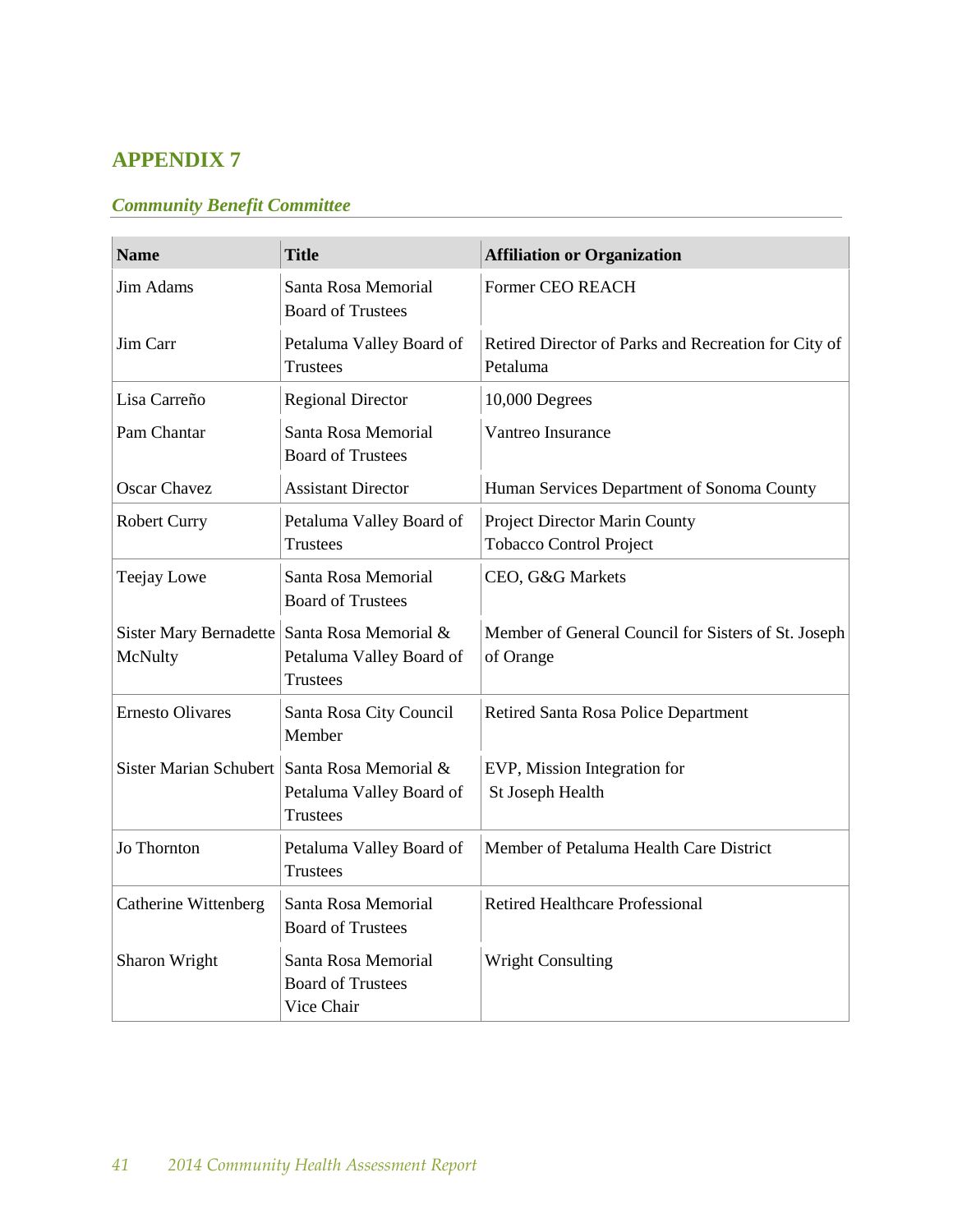# **APPENDIX 8**

## *Key Informants and Interview Questions*

In an effort to gather diverse points of view those interviewed represented the following sectors, services, organizations and agencies:

- Health and Human Services (6)
- Hospitals (3)
- Sonoma County Schools (1)
- Oral Health Services (1)
- Community Health Centers (4)
- Community Based Organizations (1)
- Health Insurance Plans (1)
- Economic Development (1)

## *Key Informant Interview Questions*

- 1. What do you see as the most critical issues impacting the health of residents in Sonoma County?
	- a. Why did you select these issues?
- 2. What opportunities do you see at the local level to make significant change on any of these critical health issues?
	- a. What role could your organization play in responding to these health issues?
- 3. In addition to the criteria you mentioned in question #1, are there other criteria we should consider in prioritizing community health issues?
- 4. In Sonoma County, which populations have the greatest challenges in achieving and maintaining good health?
	- a. What could be done to address these challenges?
- 5. What kinds of changes, e.g., system redesign, program development, etc, within your field present significant opportunities for community health improvement?
- 6. In what ways is our current health system lack capacity to address community health needs?
- 7. Do you have any questions about the needs assessment?
	- a. Is there anything we have not talked about that we should keep in mind during the needs assessment process?
- 8. Is there anyone else we should talk with about the community health needs?

*Neighborhood focus groups* 

Focus groups were held in Sonoma Valley, South Santa Rosa, Northwest Santa Rosa/Fulton, Rohnert Park. Participants (total 34)